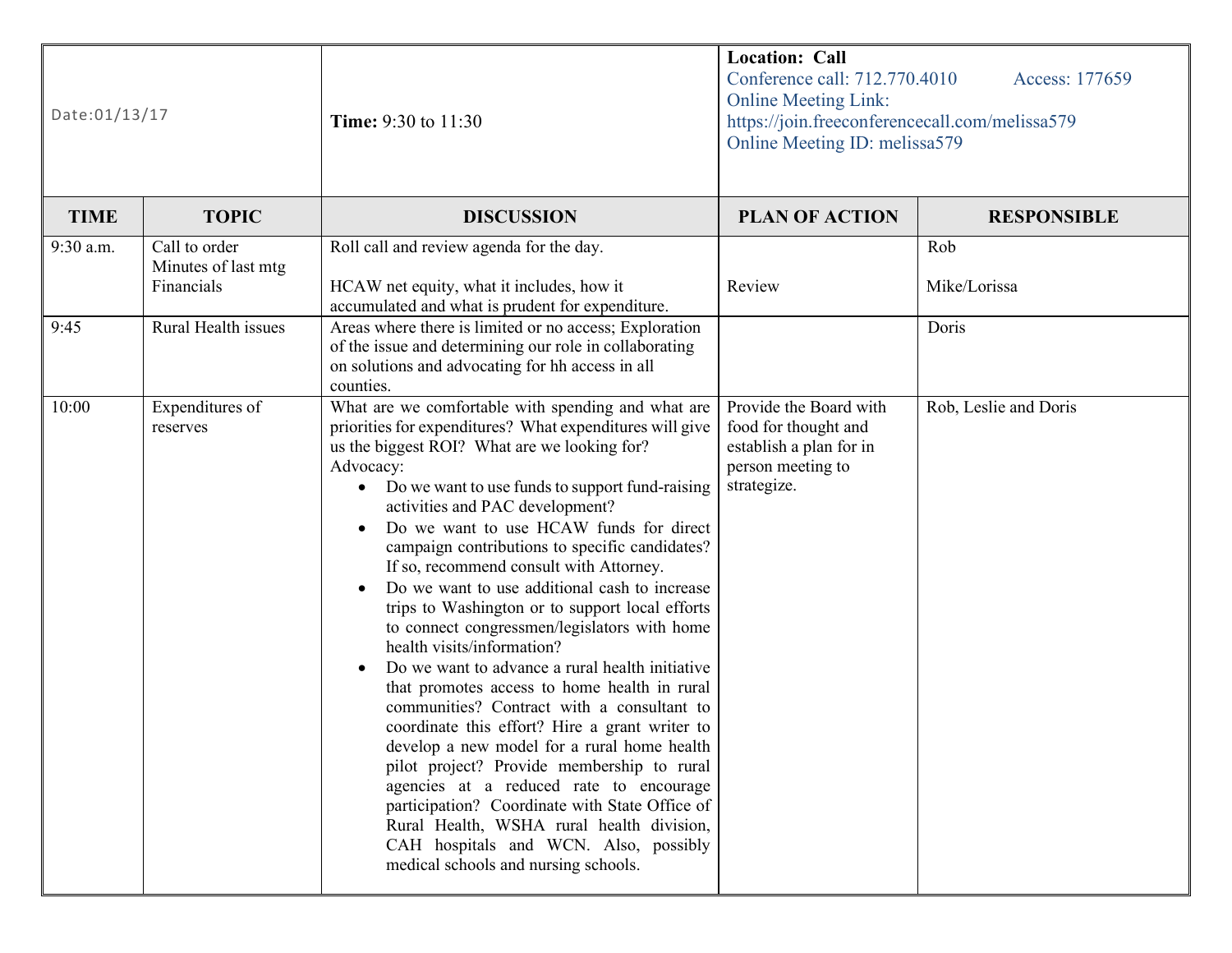|       |                         | Do we want to use funds to enhance image and promote<br>HCAW? Rebranding? Web site design? Other?<br>Do we want to use funds to support a large PAC<br>fundraising event? What would that look like? |                                                                     |             |
|-------|-------------------------|------------------------------------------------------------------------------------------------------------------------------------------------------------------------------------------------------|---------------------------------------------------------------------|-------------|
| 10:30 | Nominating<br>Committee | Discussion of current board<br>Board leadership:<br>leadership progression occurring as result of Rob's<br>change in position.<br>Present roster as agreed on by Nom Com and discussion              | Air this parking lot issue<br>with the Board.<br>Approval of roster | Rob         |
|       |                         | of strategies to build bench strength                                                                                                                                                                |                                                                     |             |
| 10:45 | Education               | HCAW conference schedule<br>Leading Age Conference<br>Aging Services Conference<br>Rural Healthcare Conference                                                                                       |                                                                     | Doris/Brian |
| 11:00 | Legislative             | Prep for Hill Day                                                                                                                                                                                    |                                                                     | Leslie      |
| 11:30 | <b>Adjourn</b>          | <b>Next meeting</b>                                                                                                                                                                                  |                                                                     | Rob         |
|       |                         |                                                                                                                                                                                                      |                                                                     |             |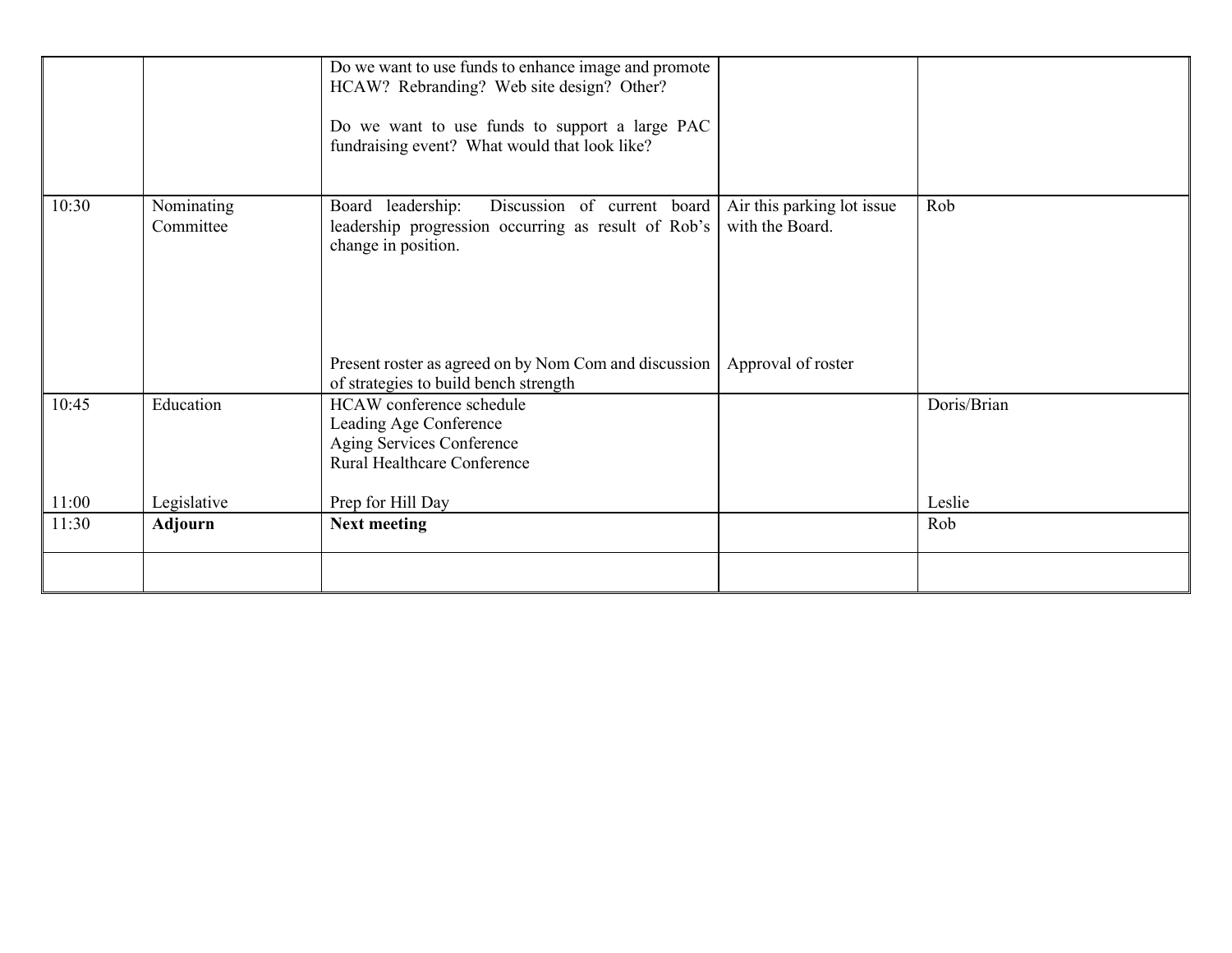The By-laws specify that HCAW will have 4 officers (pres-elect, pres, Immed past pres and sec/treas) and 7-10 Board members. Board members have 2 year terms and can have a maximum of two consecutive terms. The Nominating Committee convened and is recommending the following roster for 2017-18

#### **Officers:**

Rob Krause, President will be entering second year as President

Marilou Church, Pres Elect

Larissa Jording, Sec. Treas

Vacant: Immediate past president

#### **Board members:**

#### **Continuing Board members:**

Kim Malen

Donna Goodwin

Sam Miller

Greg Pang

Carolyn Bonner

Gretchen Anderson

Brent Korte

Kyle Long

Rachel Manchester

#### **Retiring from the Board leaving vacancy**

Linda Raymer

#### **Nominee for Open Board position:**

Amber Hahn Keenan, VM Memorial in Yakima, Wa.

#### **Nominating Committee for 2017:**

Donna Goodwin

Linda Raymer

Kyle Long

Randy Dalton

**Other discussion**: Building "bench strength and diversified participation."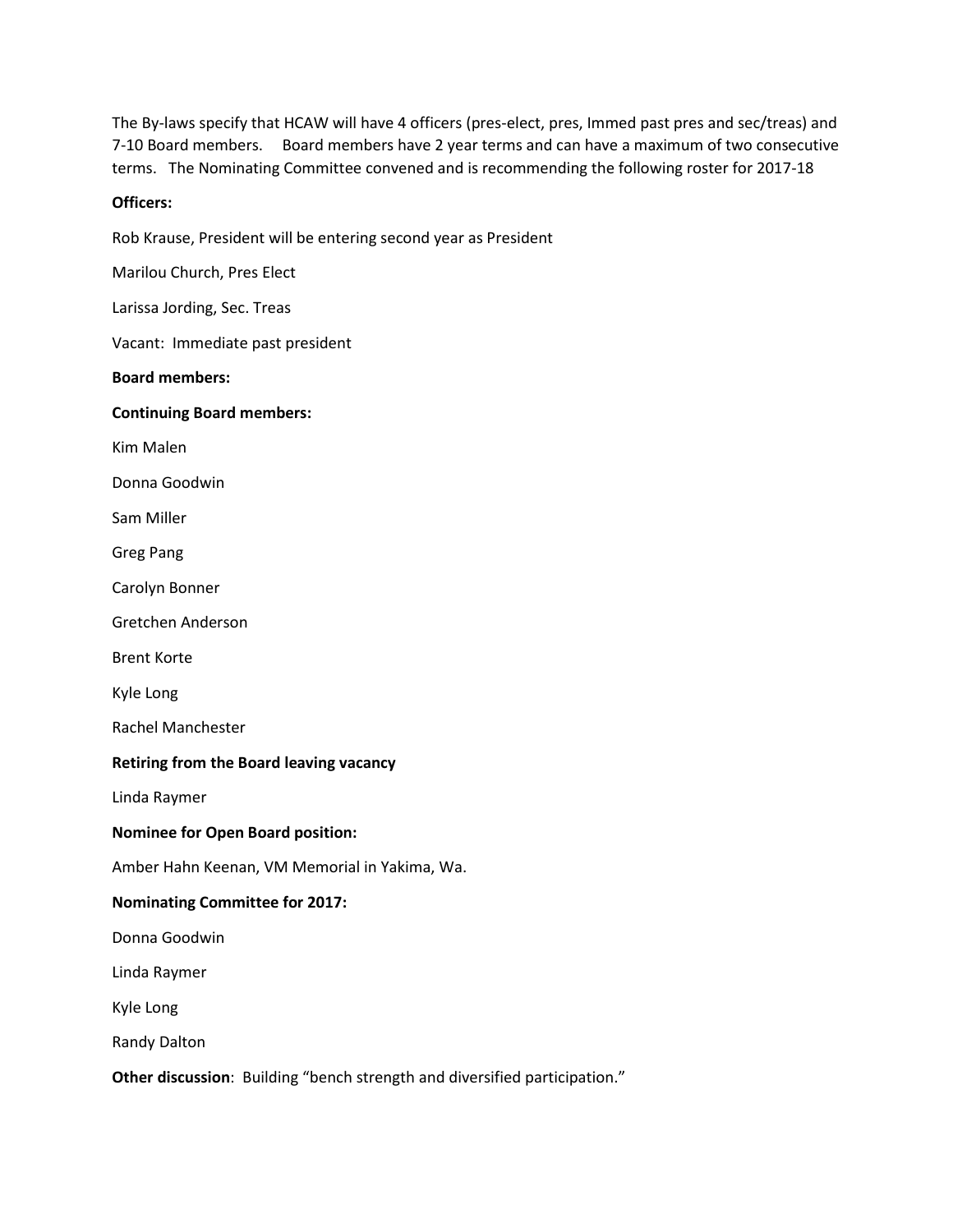

Please join us for the Home Care Association of Washington Annual Conference. Learn how to "Unleash Superhero Powers" in your agency and maneuver through the changing reimbursement, regulatory and competitive environment. You will obtain information on the realities as well as innovative opportunities, strategies and partnerships for success.

#### **April 25 Pre-conference agenda preview:**

- **Home Health Value Based Purchasing Phase II**…………..NAHC collaborative presentation on the first year of HHVBP data analysis combined with clinical and financial best practices.
- **Hospital at Home……………………………………………………...**Per Danielsson, Executive Medical Director and Director of Care Transformation at Swedish Medical Center, authored a proposal for the new high touch high tech program to take care of hospital-level patients at home. Learn about this program that is slated to roll out in early 2017.
- **Provider alignment to Achieve Improved Outcomes**…..Joan Valentine, RN, MSA, VP of Quality and Clinical Integration at US Medical Management, will discuss the importance of aligning all the providers in the patient's continuum of care to improve outcomes. Joan has significant experience in working with CMMI (Center for Medicare and Medicaid Innovation) as well as both a Pioneer ACO, a Shared Savings program and a member of the CMMI post acute care continuum task force.
- **The Art of the Possible**……………………………………………….. Kevin Childs, Group Practice Leader, One Source-After Hours Triage and UbeRNurse: Kevin will provide insights into opportunities to elevate satisfaction levels of patients, caregivers and employees as well as ways to mitigate costs associated with regulatory change and maximize reimbursement.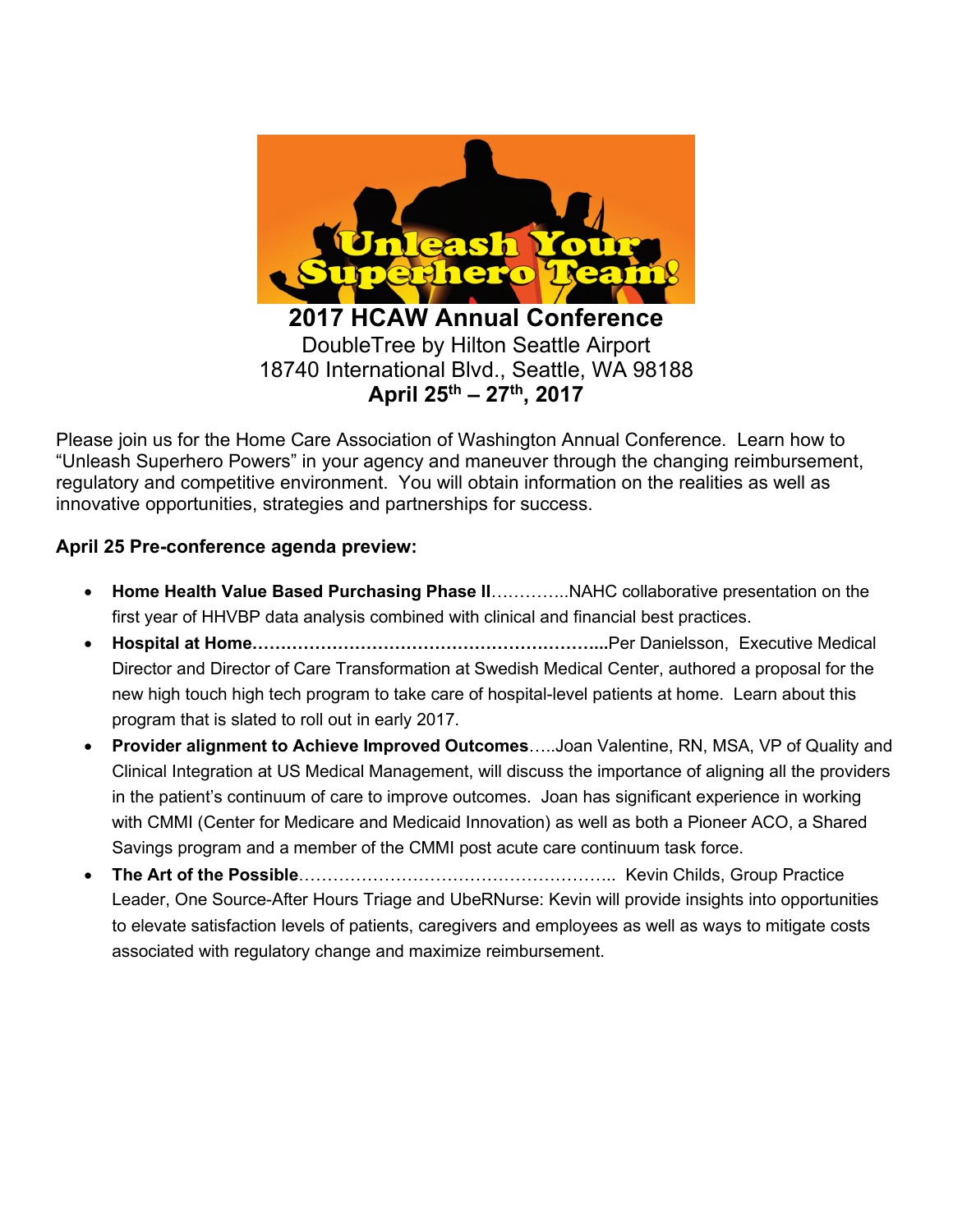#### **April 26 Conference agenda preview:**

- **Keynote Matt Jones:** will inspire and energize you using his personal story of overcoming cancer three times, relearning how to walk, and running a marathon to provide real life success strategies. You will walk away energized and with practical action steps you can apply immediately. Matt is known for delivering inspirational presentations in an energetic style that moves audiences to achieve greater success personally and professionally. *Attendees will receive a complimentary copy of Matt's paperback book.*
- **Regulatory update** by Lauri Domingo to include a report on the first phase of the Probe & Educate: the kind of denials encountered, how to avoid them and what to expect in Round 2 of P&E; current regulations for home health certification and recertification; the CMS reg of incorporating home health agency documentation into the physician's medical record to support eligibility; Pre-Claim Review Demonstration and how it could affect Washington state providers in the future.
- **Access to Rural Home Healthcare Services: Views from the field.** Susan Skillman, Deputy Director Workforce Studies, Associate Director WWAMI Area Health Education Center, Investigator WWAMI Rural Health Research Center will give an overview of the study that was published on home healthcare access in February 2016. How can we use this information in moving forward and what additional research is needed?
- **Palliative Care: Filling the Gaps.** Amber Hahn-Keenan, Sr. Manager of Finance and Operations, VM Memorial Compass Care, will share how palliative care is tying it all together and supporting the growth of their home health and hospice programs and meeting the needs of the community. She will describe the path to getting where they are and what is next as they continue to explore innovative ideas and programs.
- **Key Drivers and Best Practices for Improving CAHPS scores**: Lisa Swenson, MHA, LNHA, Director of Home Health and Hospice, Pathway Health, will help participants understand the key components to CAHPS scoring, best practices common to highest performance and major drivers of patient satisfaction as measured by the CAHPS survey tools.
- **Lessons in Caring/Peru**: Donna Vincent, RN, BSN, MA Manager of Home Health and Hospice Access Services, Providence, will provide lessons that can be applied to home health/hospice care as well as personal daily life. These lessons were extrapolated from a deep experience gained in Peru's sacred understanding of humanity and reflect a respect of cultural expressions of others.
- **Successful Bundling:** Eula Ramroop, MsHA, Regional Associate Vice President of Orthopedic, Spine and Podiatry service line for CHI Franciscan, will describe Orthopedic Value Based bundles, the impact on home health, strategies for operating successfully in a bundle, alignment across settings and evidence that the home is the preferred setting for best clinical outcomes.
- **Face to Face**………. Jennifer Warfield, BSN, COS-C, HCS-D, Education Director, PPS Plus will discuss importance of accurate and complete Face to Face documentation. This became very evident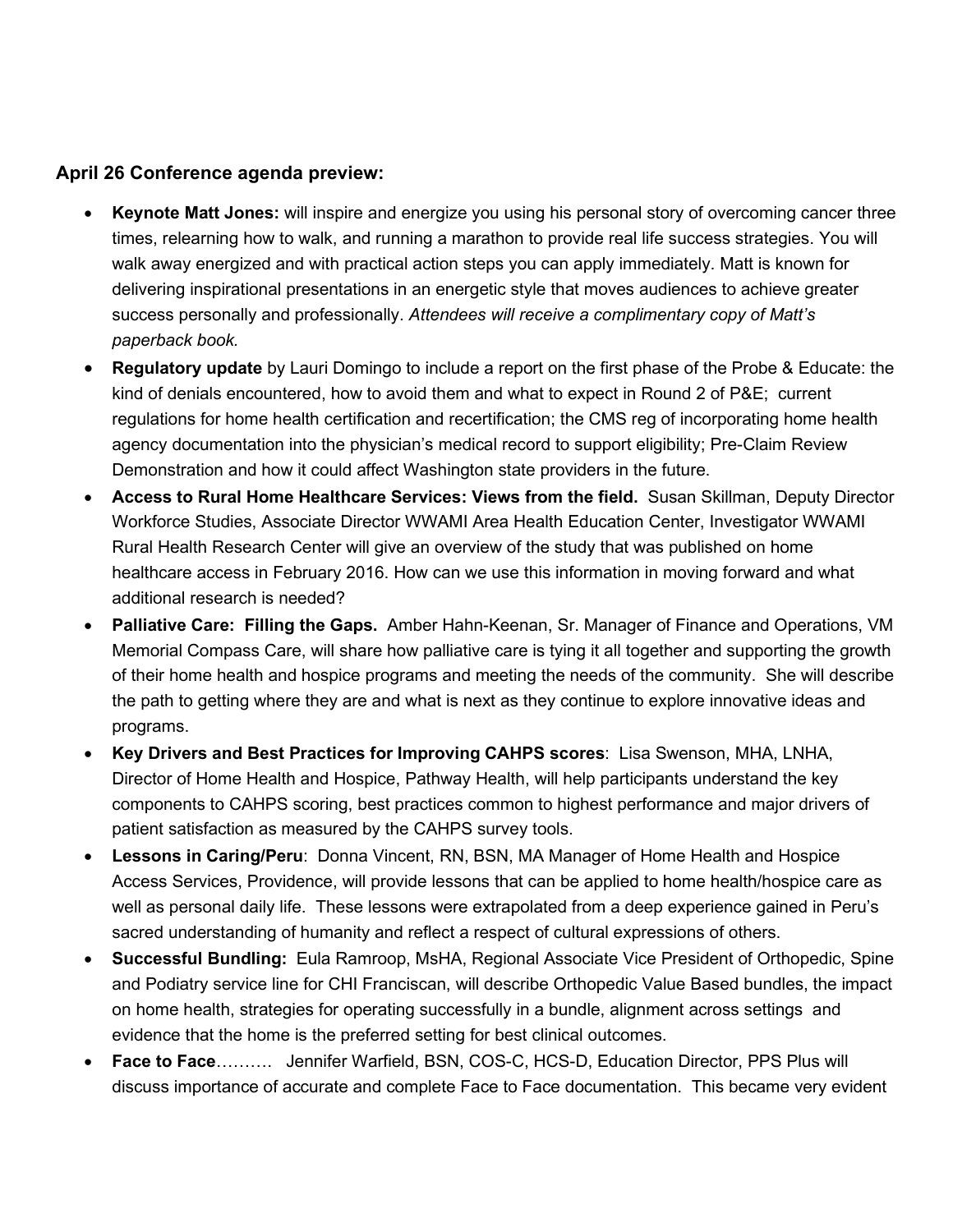in Round One of the Probe and Educate audits. With Round 2 soon to be underway, and with Face to Face being an important aspect of Pre Claim Review, this presentation is important and timely.

- **Best Business Strategy for today: Kindness**….Donna Cameron will be speaking on the importance of developing and nurturing a culture of kindness in the workplace. Studies have shown a 20% increase in performance and that employees are 87% less likely to leave with the kindness culture!
- **Networking Opportunities:** There will be Informal networking and organized sharing groups focused on Rural Home Health, Performance Improvement and HCAW Board 101.
- **Exhibitor Fair**: Learn about products and services that will enhance your business operations and support care delivery. The exhibitor fair will feature an Open Mic session for exhibitors to share new features of their products and services.
- **Silent Auction:** Support the PAC by donating to the silent auction and/or purchasing some of the items up for bid!

#### **April 27 Conference Agenda**

- **Key Note Address:** Bill Dombi, Vice President of The Center for Health Care Law, a nonprofit, public interest law firm, established by NAHC in January 1987. Bill will give an update on federal regulatory, legislative and legal issues with projections as to what is ahead!
- **Annual Meeting**: all current and prospective members are encouraged to attend!! Get to know your Board members!
- **Update on state legislative activity and HCAW advocacy efforts….**Greg Pang and Leslie Emerick
- **In-Home Services Revised Rules Review……** John Hilger, Department of Health

#### **Annual Awards Luncheon celebrating our Home Health awardees for 2017!**

April 27<sup>th</sup>, 2017 12:30-2:30pm If you haven't already done so, Nominate a Hero Today!

#### **For Hotel information & reservations use this link:** <https://resweb.passkey.com/go/HCA17>

**For Conference Online Registration** [Click Here](https://hcaw.wildapricot.org/event-2438559)

See attached for pricing information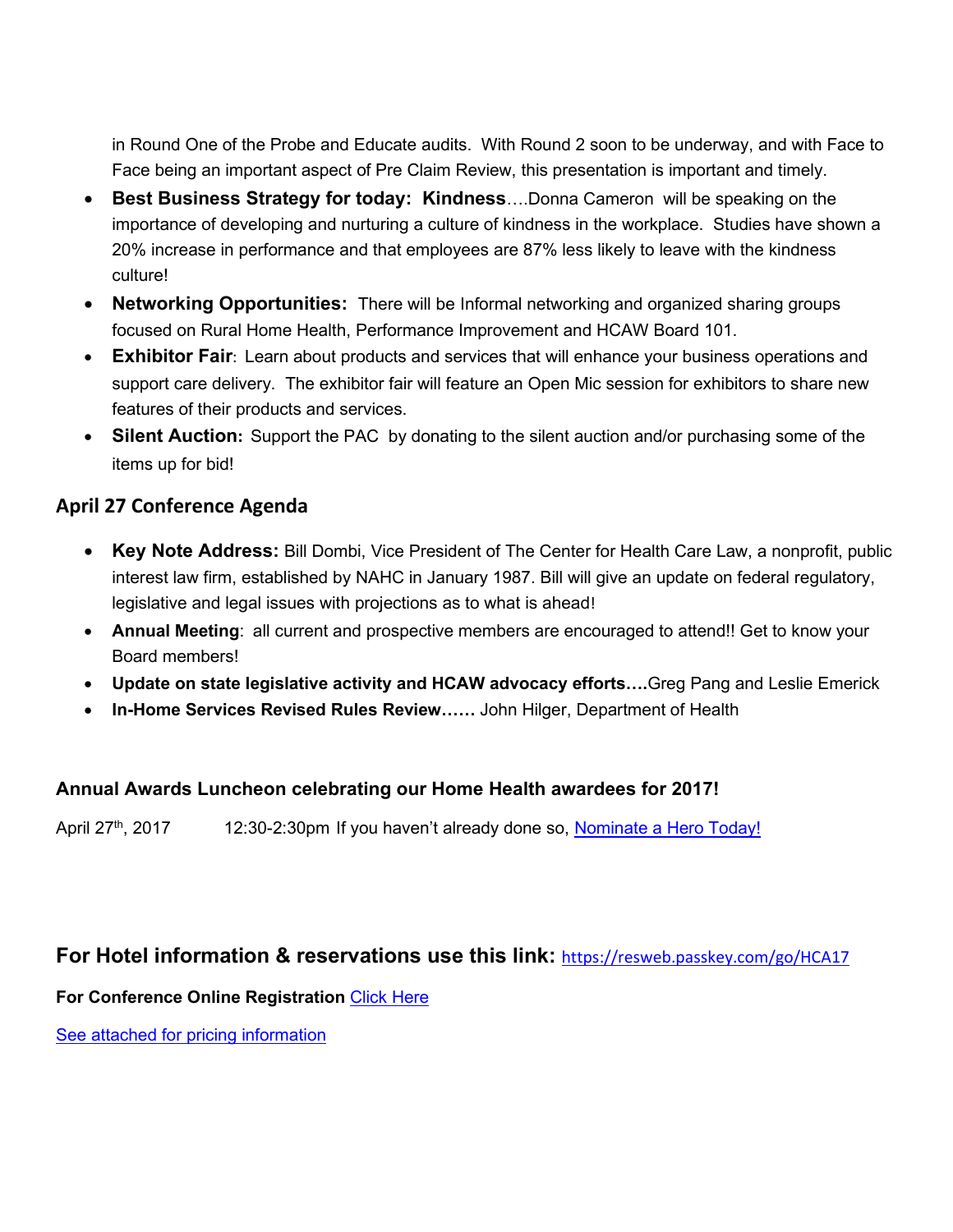| Member<br><b>Registration</b>                 | <b>Early Bird</b><br>Rate<br>Until<br>3/24/16 | Addt'l<br>Agency<br>Attendee | Standard<br>Rate<br>$3/24-$<br>4/20/16 | Addt'l<br>Agency<br><b>Attendee</b> | Onsite<br>Rate<br>$(4/20 -$<br>4/25) | Addt'l<br>Agency<br>Attendee |
|-----------------------------------------------|-----------------------------------------------|------------------------------|----------------------------------------|-------------------------------------|--------------------------------------|------------------------------|
| Pre-conference &<br>Conference<br>April 25-27 | 575.00                                        | 525.00                       | 625.00                                 | 575.00                              | 750.00                               | 700.00                       |
| Pre-conference $-\frac{1}{2}$<br>day April 25 | 175.00                                        | 125.00                       | 225.00                                 | 175.00                              | 250.00                               | 200.00                       |
| Pre-Conference<br>April 25                    | 250.00                                        | 225.00                       | 275.00                                 | 250.00                              | 300.00                               | 275.00                       |
| Conference April<br>26 & 27                   | 475.00                                        | 425.00                       | 525.00                                 | 475.00                              | 550.00                               | 525.00                       |
| Individual Day<br>April 26 or 27              | 250.00                                        | 225.00                       | 275.00                                 | 250.00                              | 300.00                               | 275.00                       |
| Awards Luncheon<br>April 27                   | 50.00                                         | 45.00                        | 60.00                                  | 55.00                               | 75.00                                | 70.00                        |

| <b>Non-Member</b><br><b>Registration</b>      | <b>Early Bird</b><br>Rate<br>Until<br>3/24/16 | Addt'l<br>Agency<br>Attendee | Standard<br>Rate<br>$3/24-$<br>4/20/16 | Addt'l<br>Agency<br>Attendee | Onsite<br>Rate<br>$(4/20 -$<br>4/25) | Addt'l<br>Agency<br><b>Attendee</b> |
|-----------------------------------------------|-----------------------------------------------|------------------------------|----------------------------------------|------------------------------|--------------------------------------|-------------------------------------|
| Pre-conference &                              | 625.00                                        | 575.00                       | 675.00                                 | 625.00                       | 800.00                               | 750.00                              |
| Conference<br>April 25-27                     |                                               |                              |                                        |                              |                                      |                                     |
| Pre-conference $-\frac{1}{2}$<br>day April 25 | 225.00                                        | 200.00                       | 275.00                                 | 250.00                       | 300.00                               | 275.00                              |
| Pre-Conference<br>April 25                    | 300.00                                        | 275.00                       | 325.00                                 | 300.00                       | 350.00                               | 325.00                              |
| Conference April<br>26 & 27                   | 550.00                                        | 500.00                       | 600.00                                 | 550.00                       | 625.00                               | 600.00                              |
| Individual Day<br>April 26 or 27              | 300.00                                        | 275.00                       | 325.00                                 | 300.00                       | 350.00                               | 325.00                              |
| Awards Luncheon<br>April 27                   | 50.00                                         | 45.00                        | 60.00                                  | 55.00                        | 75.00                                | 70.00                               |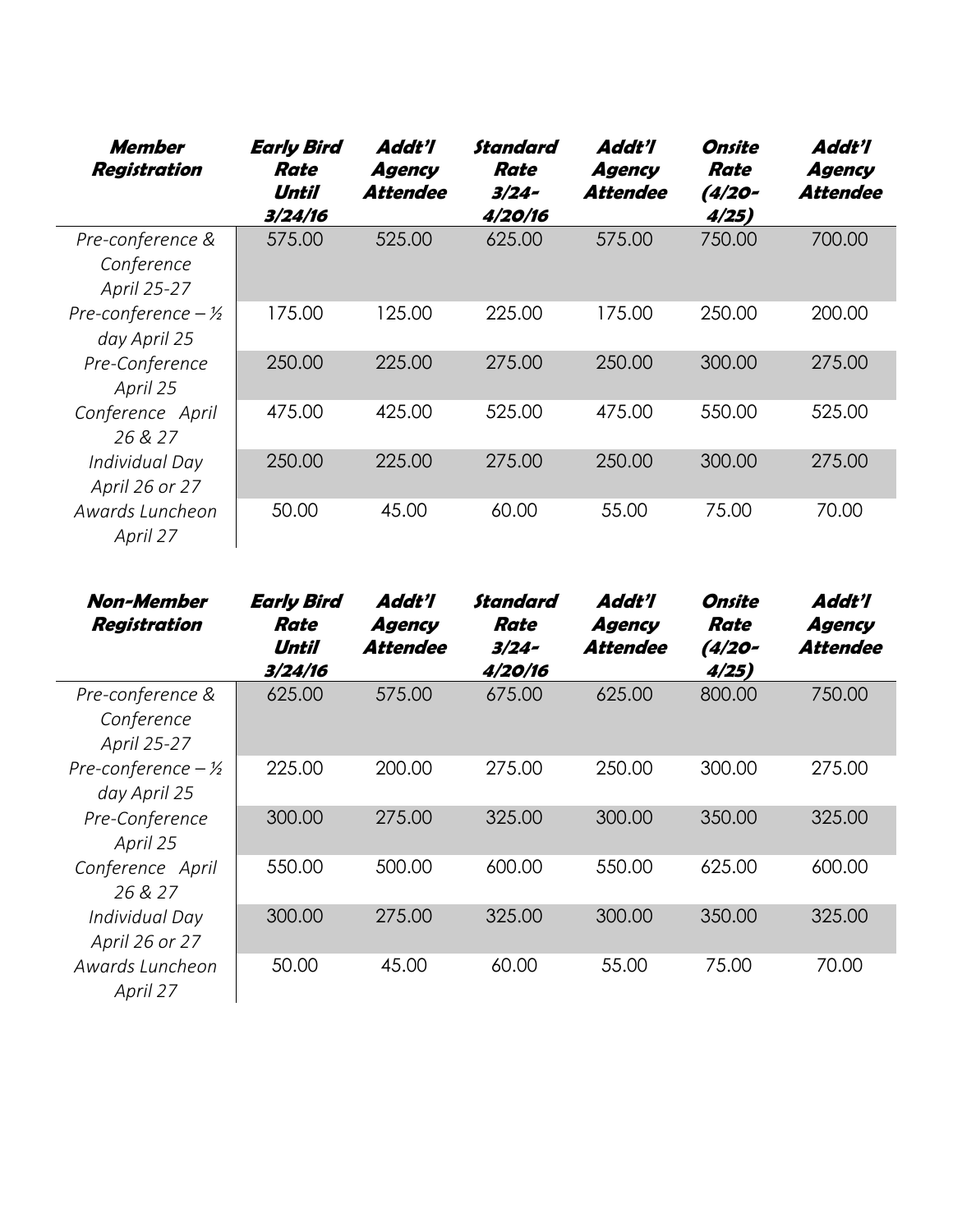

# **There are still opportunities for Sponsorship or Exhibiting**

Click here for information on Sponsorship and Exhibitor Opportunities: [2017 Exhibitor and sponsor packet.docx](https://hcaw.wildapricot.org/resources/2017%20Conference/2017%20Exhibitor%20and%20sponsor%20packet.docx)

To Register to Exhibit: Send completed form to info@hcaw.org Click here: [2017 Conference Exhibitor Registration form.docx](https://hcaw.wildapricot.org/resources/2017%20Conference/2017%20Conference%20Exhibitor%20Registration%20form.docx)

#### **Exhibitors:**

Visiting Physicians Association

KanTime

Shield HealthCare

#### **Sponsors:**

McKesson

Shield HealthCare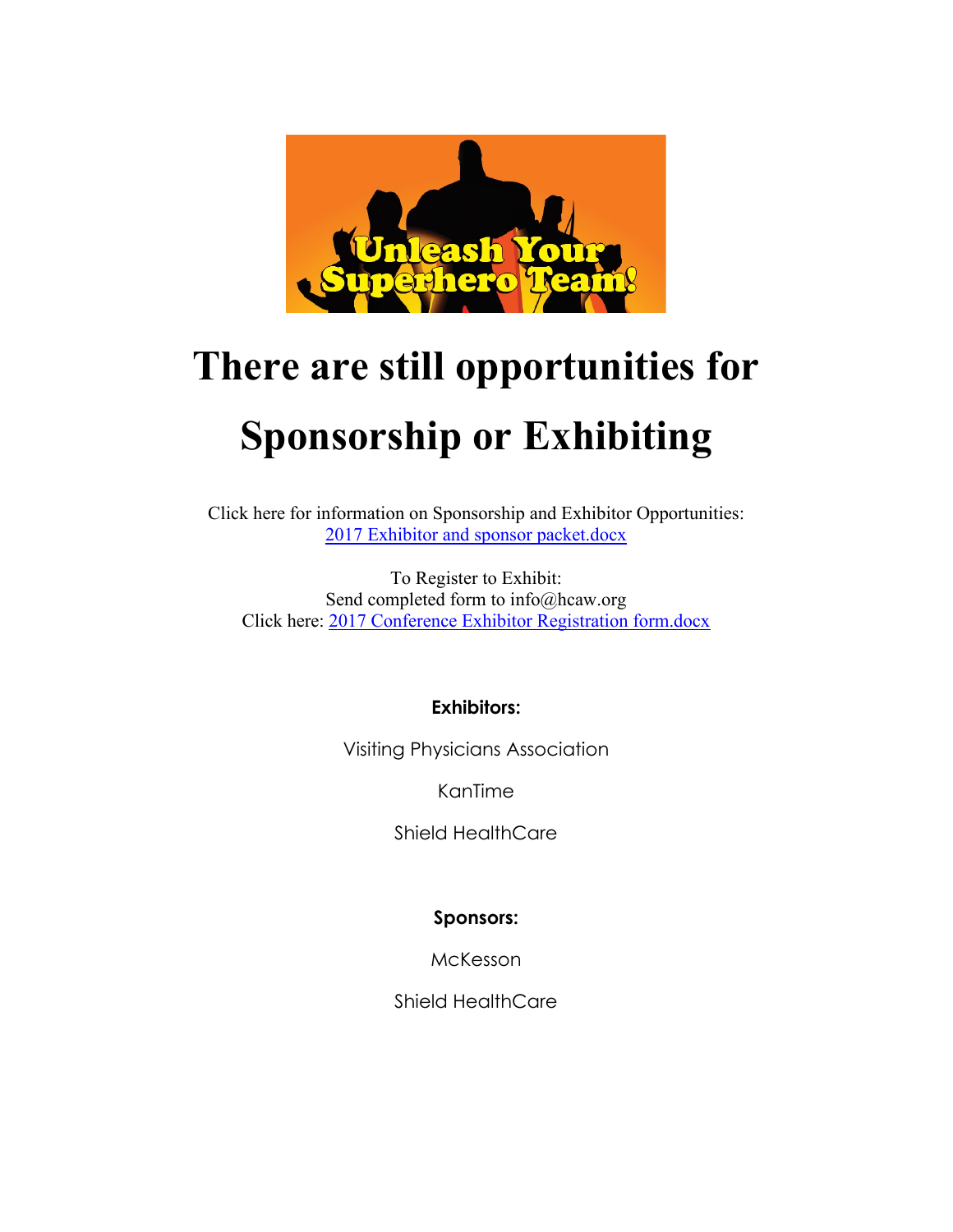#### *Now is the time! Take advantage of this once a year opportunity Network and create lasting and profitable relationships*



# *2017 HCAW Annual Conference DoubleTree by Hilton Seattle Airport 18740 International Blvd., Seattle, WA 98188 April 25th – 27th, 2017*

*"A superhero is a person who does heroic deeds and has the ability to do them in a way that a normal person couldn't. So in order to be a superhero, you need a power that is more exceptional than any power a normal human being could possess, and you need to use that power to accomplish good deeds."*

*Stan Lee, Creator of Spiderman, Hulk, the Fantastic Four*

Home healthcare workers in Washington State have been performing heroic deeds for decades. Isn't it time you put your products and services in their hands so they can continue to perform those deeds in a manner no other normal home healthcare worker can?

Join us as an Exhibitor and/or Sponsor at the Home Care Association of Washington Annual Conference. This is your opportunity to put your tools and services in front of the highest concentration of Home Health "Super Hero" professionals in the state all year. An integral part of our programming the Exhibit Hall is the center for all breaks and lunch the first day of the conference – even Super Heroes need to eat - insuring your opportunity to engage the Heroes one on one.

Additionally, all exhibitors and sponsors are welcome to our Registration Reception the evening before our conference begins which gives everyone a chance to get acquainted (or re-acquainted) with our Super Heroes. The Pre-conference that afternoon is another added opportunity to showcase your company's tools for the Super Hero workforce.

During the conference *Sponsors* have opportunities to interact with our Super Hero (HCAW) members directly by introducing program speakers or addressing the assembled Heroes prior to sessions beginning. Of course there will also be structured time for one on one conversations during the conference for you to demonstrate the special powers your products can bring to their efforts.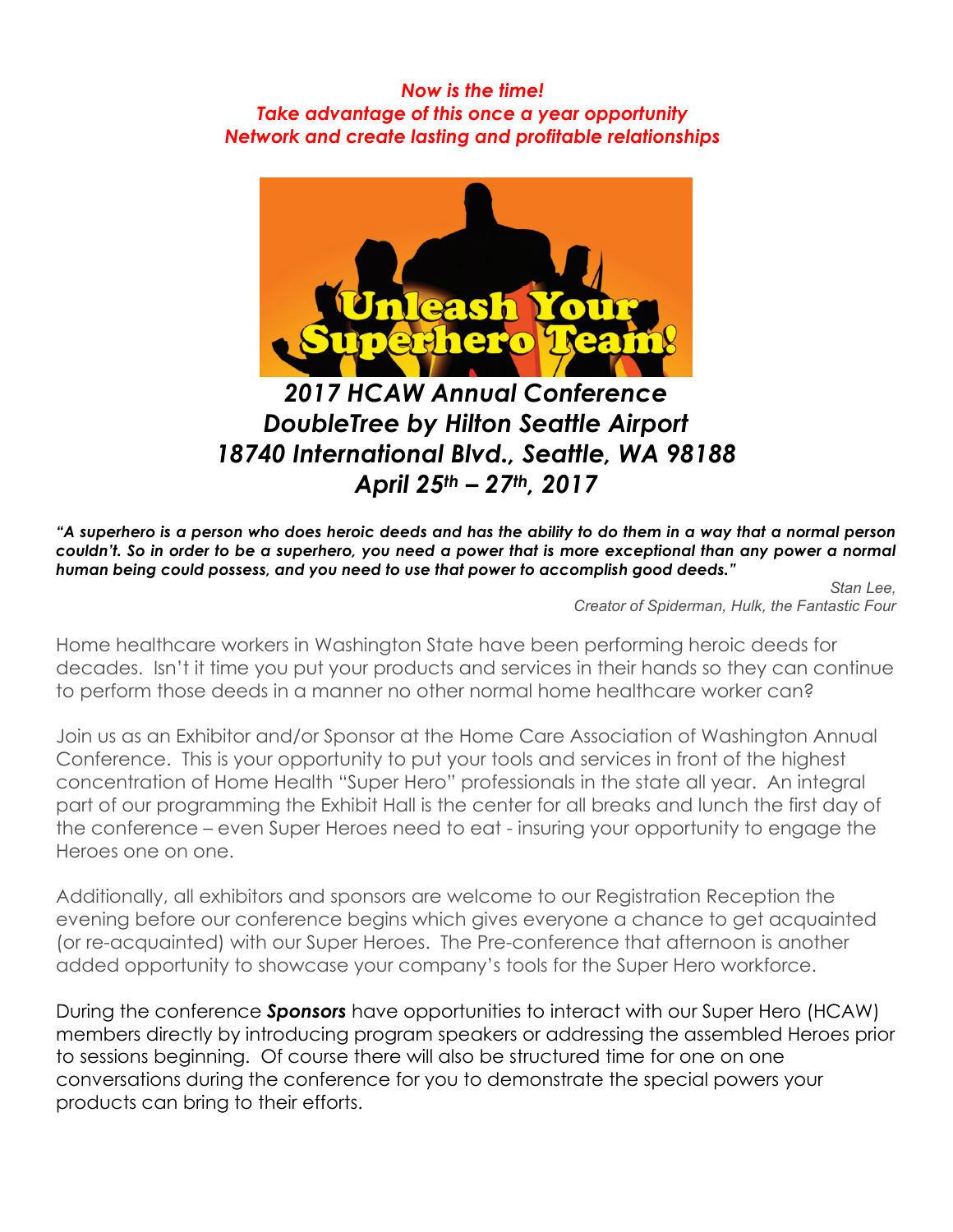The HCAW Annual Conference has been delivering exceptional education, unique learning, and quality networking opportunities for several decades – and we plan to continue to raise the bar by putting you in position to help our Super Heroes accomplish even more heroic deeds. Your ideas and solutions may be the key to unlocking the Super Powers in one of our Heroes.

**HCAW includes Home Health, Hospice and Home Care members from across Washington State. If you have questions or would like to secure your sponsorship or exhibitor position please contact an HCAW member or Melissa Woster at the HCAW office by calling 425.775.8120 or melissa@hcaw.org.**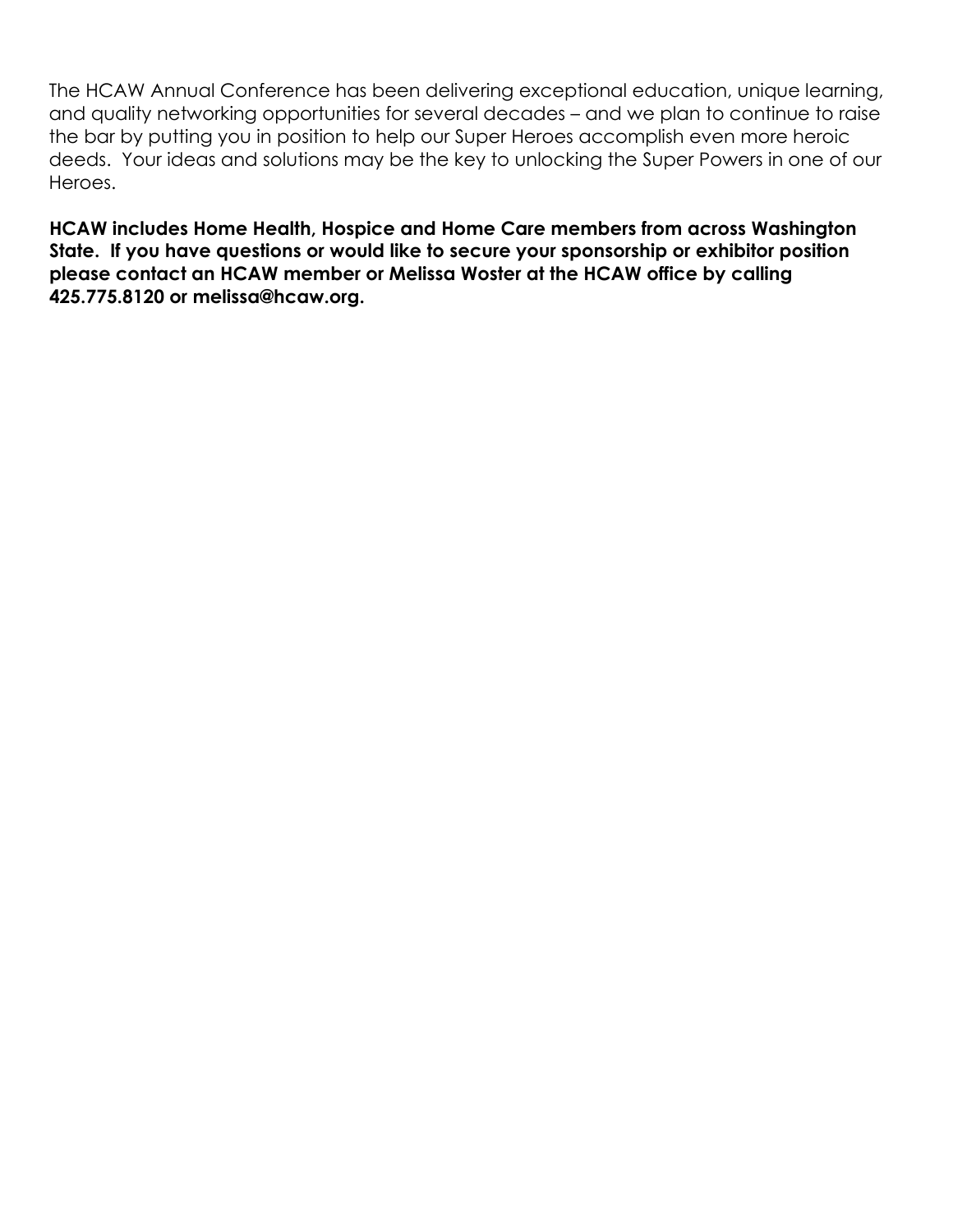

*DoubleTree by Hilton Seattle Airport 18740 International Blvd., Seattle, WA 98188 April 25th – 27th, 2017*

# **2017 Sponsorship and Exhibitor Opportunities**

| $\triangleright$ Conference Presenting Sponsor                       | \$5000                                                                                                                                                                                                                                                                                                                                                                                                                                                                                       |
|----------------------------------------------------------------------|----------------------------------------------------------------------------------------------------------------------------------------------------------------------------------------------------------------------------------------------------------------------------------------------------------------------------------------------------------------------------------------------------------------------------------------------------------------------------------------------|
| > Pre-Conference Day Sponsor                                         | \$2500                                                                                                                                                                                                                                                                                                                                                                                                                                                                                       |
| > Awards Presentation lunch/dinner Sponsor                           | \$2000                                                                                                                                                                                                                                                                                                                                                                                                                                                                                       |
| <b>Conference Day 1 Sponsor</b>                                      | \$2500                                                                                                                                                                                                                                                                                                                                                                                                                                                                                       |
| > Conference Day 2 Sponsor                                           | \$1750                                                                                                                                                                                                                                                                                                                                                                                                                                                                                       |
| > Keynote Address Sponsor                                            |                                                                                                                                                                                                                                                                                                                                                                                                                                                                                              |
| Day one keynote - Matt D Jones<br>$\circ$                            | \$2500                                                                                                                                                                                                                                                                                                                                                                                                                                                                                       |
| Day two keynote – TBA<br>$\circ$                                     | \$2500                                                                                                                                                                                                                                                                                                                                                                                                                                                                                       |
| $\triangleright$ <b>Session</b> Sponsor – Sponsor introduces speaker |                                                                                                                                                                                                                                                                                                                                                                                                                                                                                              |
| 1 sponsor per session<br>$\circ$                                     | \$<br>400                                                                                                                                                                                                                                                                                                                                                                                                                                                                                    |
| Including exhibit booth<br>$\circ$                                   | \$850                                                                                                                                                                                                                                                                                                                                                                                                                                                                                        |
| > Registration Reception/Sponsor                                     | \$1500                                                                                                                                                                                                                                                                                                                                                                                                                                                                                       |
| > Morning & Afternoon <b>Break</b> Sponsor (Day 1)                   | \$795                                                                                                                                                                                                                                                                                                                                                                                                                                                                                        |
| > Morning & Afternoon <b>Break</b> Sponsor (Day 2)                   | \$795                                                                                                                                                                                                                                                                                                                                                                                                                                                                                        |
| $\triangleright$ Presentation Thumbdrive                             | \$500                                                                                                                                                                                                                                                                                                                                                                                                                                                                                        |
| $\circ$                                                              |                                                                                                                                                                                                                                                                                                                                                                                                                                                                                              |
|                                                                      | \$1250                                                                                                                                                                                                                                                                                                                                                                                                                                                                                       |
|                                                                      | \$2000                                                                                                                                                                                                                                                                                                                                                                                                                                                                                       |
|                                                                      | \$1500                                                                                                                                                                                                                                                                                                                                                                                                                                                                                       |
|                                                                      | \$795                                                                                                                                                                                                                                                                                                                                                                                                                                                                                        |
|                                                                      | \$250                                                                                                                                                                                                                                                                                                                                                                                                                                                                                        |
|                                                                      |                                                                                                                                                                                                                                                                                                                                                                                                                                                                                              |
|                                                                      | \$<br>125                                                                                                                                                                                                                                                                                                                                                                                                                                                                                    |
|                                                                      |                                                                                                                                                                                                                                                                                                                                                                                                                                                                                              |
|                                                                      |                                                                                                                                                                                                                                                                                                                                                                                                                                                                                              |
|                                                                      | \$2500                                                                                                                                                                                                                                                                                                                                                                                                                                                                                       |
|                                                                      | Provide 125 drives with your company logo<br>$\triangleright$ Wifi Sponsor<br>$\triangleright$ A/V Sponsor<br><b>Printing</b> Sponsor<br>$\triangleright$ Showcase Exhibitor<br>$\triangleright$ Registration Bag/Packet<br>o Plus provide 125 bags with your company imprint<br>$\triangleright$ Registration Packet Insert<br>$\triangleright$ HCAW Affiliate Sponsor<br>(inc: Annual HCAW membership Conference Exhibit,<br>HCAW Workshops Exhibit, digital advertising through the year) |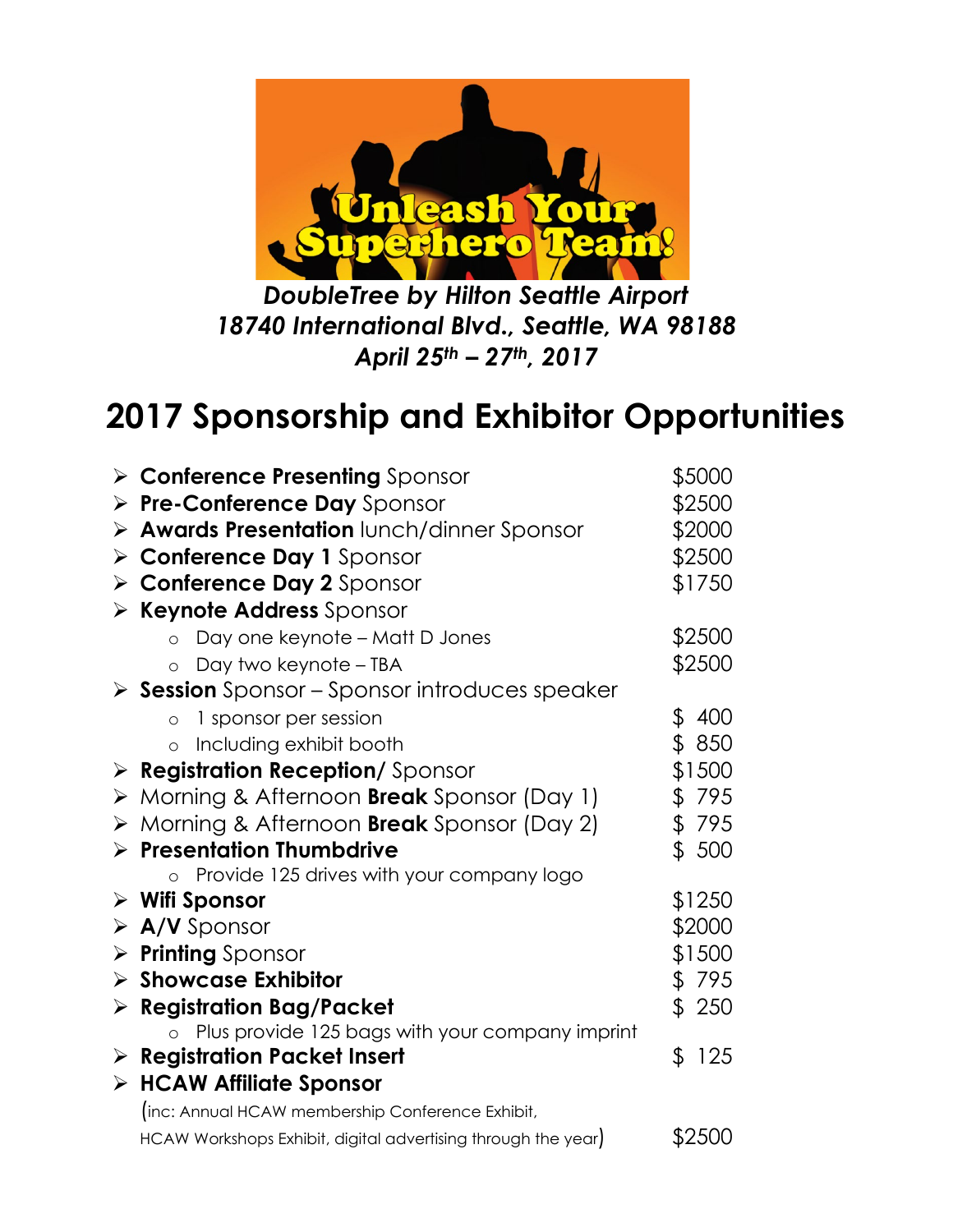#### **Each sponsor may expect:**

- Signage at Event
- Logo on all printed and digital collateral, including conference program
- Link to sponsor's website from Conference webpage
- Logo included in HCAW newsletter *(with link to sponsor's website)*
- Table in exhibitor showcase area\* *(except Session, Break and Reception Sponsors)*
- Interaction with all HCAW members attending
- Recognition of sponsors prior to Keynote address and Awards Presentation

#### **Specific Sponsorship deliverables:**

- **Presenting Sponsor**
	- o Opportunity to address the attendees at Keynote Address and the Awards Presentation
	- o Opportunity to provide attendees a conference registration gift and information
	- o Presenting Sponsor may assist in presentation of awards during the Awards program
	- o HCAW Affiliate Sponsorship designation and benefits for the year
	- o Attendance at all conference general sessions

#### • **Keynote Address Sponsor**

- o Opportunity to address the attendees prior to the Keynote Address
- o Signage designating Keynote Sponsorship during the Keynote Address
- o Attendance at all conference general sessions

#### • **Pre-Conference Day Sponsor**

- o Opportunity to address the attendees at the opening of the Pre-Conference
- o Opportunity to provide attendees f the Pre-Conference with a conference gift and information in their registration packet
- o HCAW Affiliate Sponsor designation and benefits for one year
- o Attendance at all conference general sessions

#### • **Day Sponsors**

- o Opportunity to address the attendees at the opening of the Pre-Conference
- o Opportunity to provide attendees f the Pre-Conference with a conference gift and information in their registration packet
- o HCAW Affiliate Sponsor designation and benefits for one year
- o Attendance at all conference general sessions

#### • **Session Sponsors**

- o Two minute company infomercial then Introduce Session Speaker
- o Signage designating Session Sponsor during the session
- o Exhibit table in Session Room
- o Attendance at all conference general sessions for sponsors of multiple sessions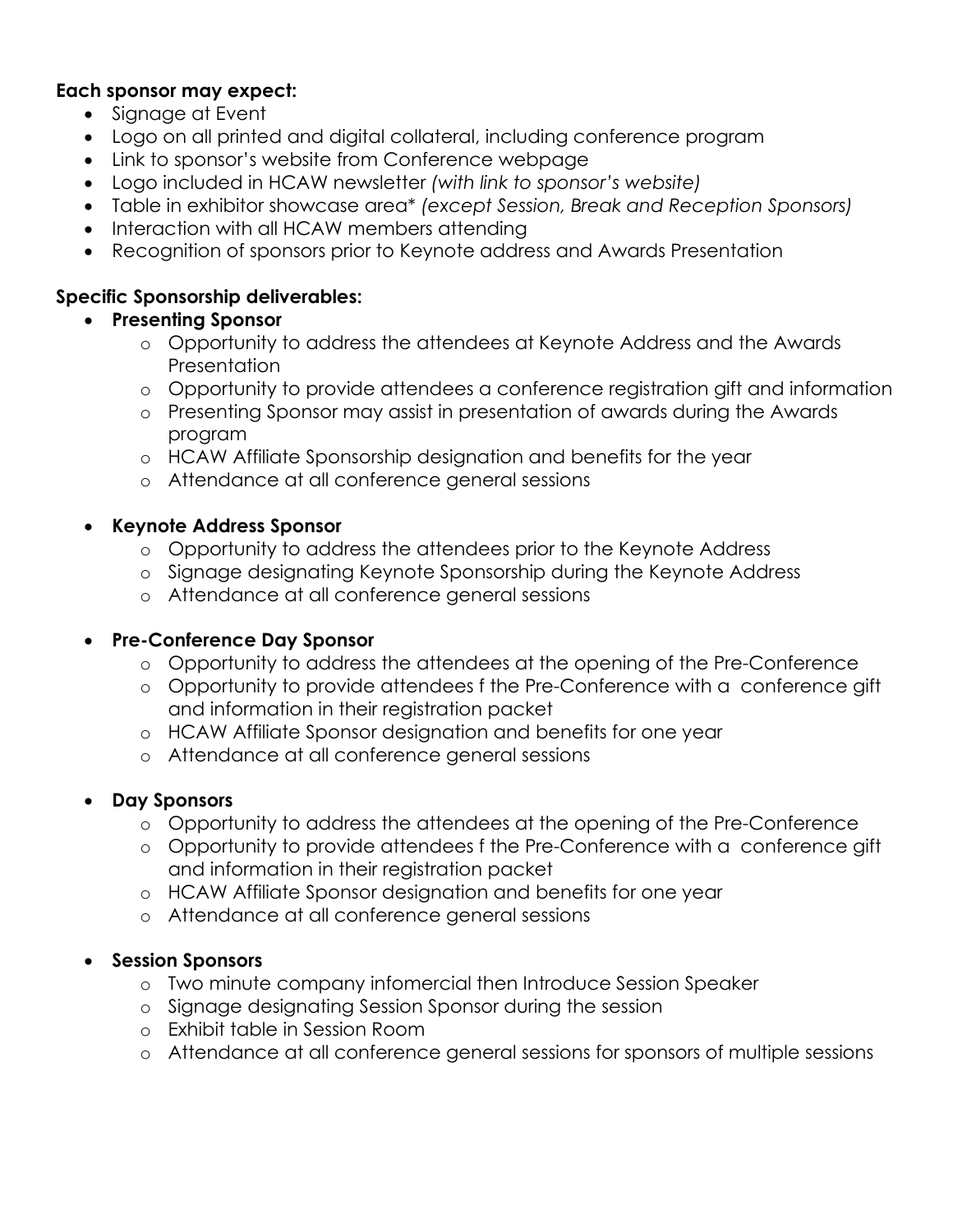#### • **Awards Presentation Sponsor**

- o Opportunity to address the attendees prior to the Awards program
- o Signage designating Awards Presentation Sponsorship during the Awards program
- o Opportunity for representative to assist in presenting the awards during the Awards program
- o Attendance at all conference general sessions

#### • **Break Sponsors**

- o Recognized as Break Sponsor from the podium when Breaks are announced
- o Signage designating Break Sponsor in the break area during breaks
- o Exhibit table in Break area
- o Attendance at all conference general sessions

#### • **Reception/Silent Auction Sponsor**

- o Recognized as the Reception/Silent Auction sponsor from the podium when Reception is announced
- o Signage designating Reception Sponsor during the reception in the reception area
- o Exhibit table in Reception room
- o Attendance at all conference general sessions

#### • **Exhibitor**

- o All Conference Breaks in the Showcase area
- o Gift Drawing during breaks Exhibitors may provide drawing prize
- o Attendees will have a (passport/program) to be stamped by each Exhibitor to be eligible for grand prize drawing
- o Attendance at all conference general sessions
- o Opportunity to attend Registration Reception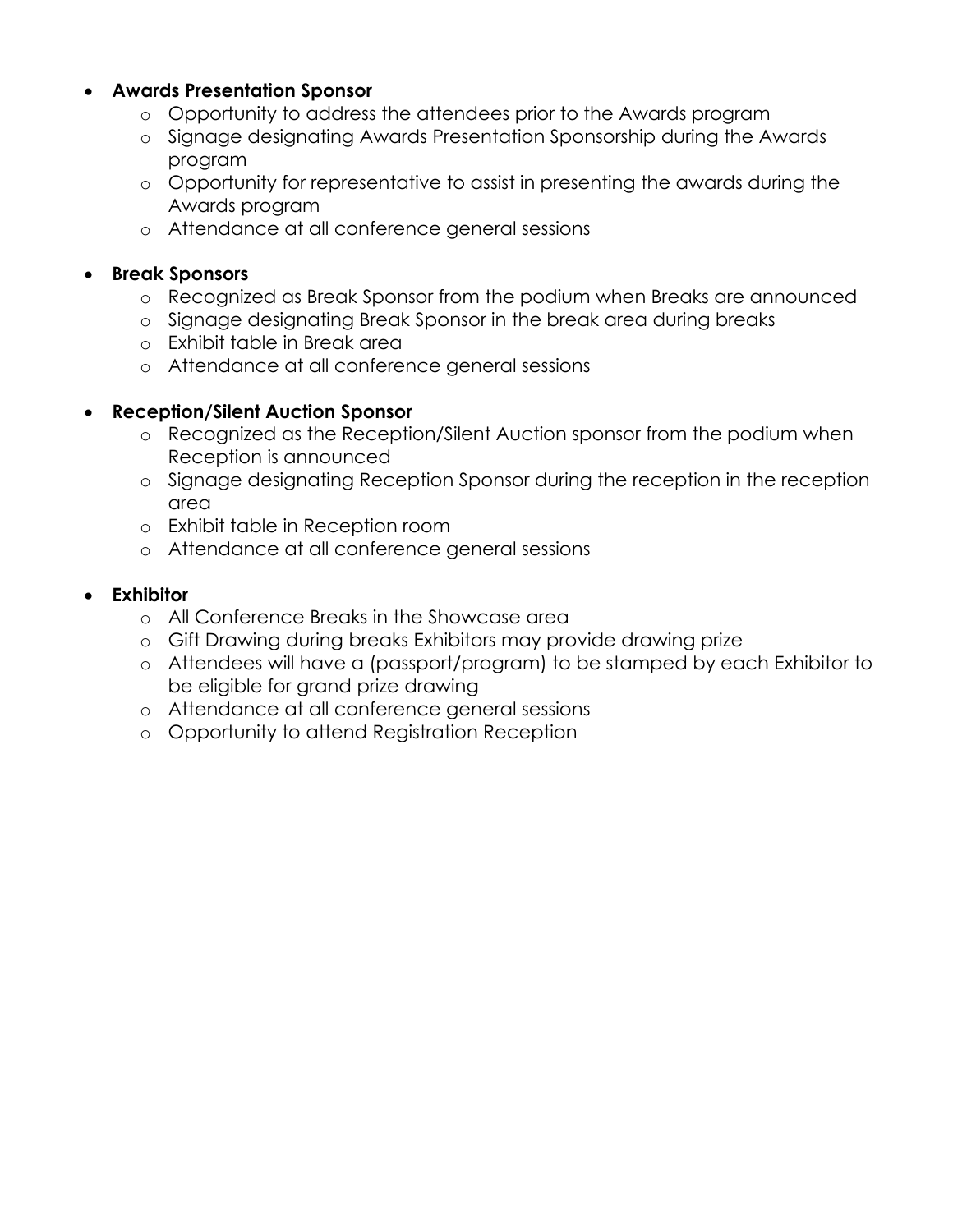| Date:01/13/17 |                      | <b>Time:</b> 9:30 to 11:30                                                                                                                                                                                                                                                                                                                                                                                                                                                                                                                                                                                                                                                                                                                                                                                                                                                                                                                                                                                                                                                                                                         | <b>Location: Call</b><br>Conference call: 712.770.4010<br>Access: 177659<br><b>Online Meeting Link:</b><br>https://join.freeconferencecall.com/melissa579<br>Online Meeting ID: melissa579 |                     |
|---------------|----------------------|------------------------------------------------------------------------------------------------------------------------------------------------------------------------------------------------------------------------------------------------------------------------------------------------------------------------------------------------------------------------------------------------------------------------------------------------------------------------------------------------------------------------------------------------------------------------------------------------------------------------------------------------------------------------------------------------------------------------------------------------------------------------------------------------------------------------------------------------------------------------------------------------------------------------------------------------------------------------------------------------------------------------------------------------------------------------------------------------------------------------------------|--------------------------------------------------------------------------------------------------------------------------------------------------------------------------------------------|---------------------|
| <b>TIME</b>   | <b>TOPIC</b>         | <b>DISCUSSION</b>                                                                                                                                                                                                                                                                                                                                                                                                                                                                                                                                                                                                                                                                                                                                                                                                                                                                                                                                                                                                                                                                                                                  | <b>PLAN OF ACTION</b>                                                                                                                                                                      | <b>RESPONSIBLE</b>  |
| 9:30 a.m.     | Call to order        | Roll call and review agenda for the day.<br>Rob, Doris, Melissa, John, Donna, Gretchen, Leslie,<br>Mike McM, Greg, Larissa, Carolyn, Sam, Kim, Brent,<br>Kyle, Marilou, Linda                                                                                                                                                                                                                                                                                                                                                                                                                                                                                                                                                                                                                                                                                                                                                                                                                                                                                                                                                      | Review and Approve                                                                                                                                                                         | Rob<br>Mike/Larissa |
|               | Minutes of last mtg. | Motion to approve minutes by Rachel, 2 <sup>nd</sup> by Gretchen<br>Motion carried                                                                                                                                                                                                                                                                                                                                                                                                                                                                                                                                                                                                                                                                                                                                                                                                                                                                                                                                                                                                                                                 |                                                                                                                                                                                            |                     |
|               | Financials           | November financials and December financials need<br>approvals.<br>Appear to be close to budget for both months. A bit<br>ahead of budget and last year. Memberships are up<br>from what we had anticipated, therefore revenues are<br>ahead.<br>Deferred dues on balance sheet a bit lagging from<br>where they generally are. Renewals lagging from<br>previous years. One agency (Kline Galland) not<br>renewing at this time due to financial situation. Some<br>have indicated they would process right after the first of<br>the year. Time for calls to those who are not yet<br>renewed. Board members encouraged to be sure their<br>agencies are renewing.<br>Request made that Board members be notified if they<br>are renewed or not $-$ possibly forward the entire list to<br>the board of who is and isn't renewed.<br>Overall well above our year to date, only concern is the<br>renewing dues. All else in good shape.<br>Motion to approve: by Marilou, Greg 2 <sup>nd</sup><br>Motion carried<br>Question about whether renewal notices included a<br>request to contribute a portion of dues to the PAC. John |                                                                                                                                                                                            |                     |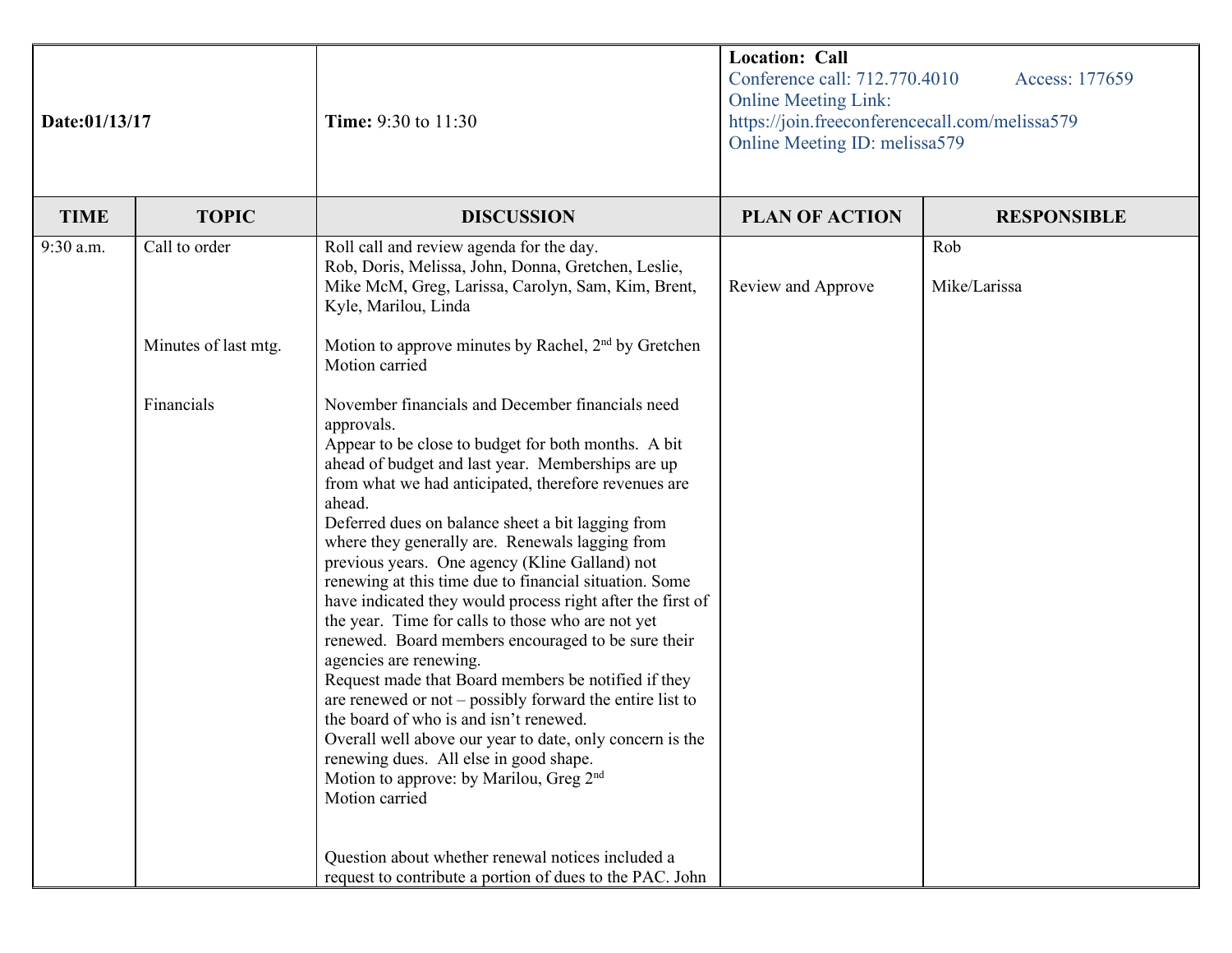|       |                                 | reported that it is acceptable for the organization to use<br>its reserves to donate to its PAC.                                                                                                                                                                                                                                                                                                                                                                                                                                                                                                                                                                                                                                                                                                                                                                                                                                                                                                                                                                                                                                                                                                                                                                        |                                                                                                                  |              |
|-------|---------------------------------|-------------------------------------------------------------------------------------------------------------------------------------------------------------------------------------------------------------------------------------------------------------------------------------------------------------------------------------------------------------------------------------------------------------------------------------------------------------------------------------------------------------------------------------------------------------------------------------------------------------------------------------------------------------------------------------------------------------------------------------------------------------------------------------------------------------------------------------------------------------------------------------------------------------------------------------------------------------------------------------------------------------------------------------------------------------------------------------------------------------------------------------------------------------------------------------------------------------------------------------------------------------------------|------------------------------------------------------------------------------------------------------------------|--------------|
| 9:45  | <b>Board Scorecard</b>          | What do Board members expect of themselves and each<br>other?<br>Discussion on how to distinguish the Board Scorecard<br>and the Action Plan for the organization.<br>Scorecard is a roadmap to be an engaged member of the<br>board.<br>Action Plan is intended to be what is what the<br>organization activity should focus based on the planning<br>done by the Board.<br>Proposal: be cognizant of who the members of the<br>organization are and how they are referred to in the<br>documents. (i.e., rather than referring to Home<br>Healthcare refer to In Home care or Health care at<br>home.<br>Concern raised that some items on Scorecard don't<br>apply to all board members.(i.e., Webinars are almost<br>all focused on Medicare issues and non-medicare<br>agencies would never send employees to a webinar<br>quarterly)<br>Proposal: need for more flexibility than the specific<br>actions on the scorecard. Rather than quarterly have the<br>measures be annual.<br>Reminder to the board by Rob that the scorecard is still<br>in draft and not intended to be mandatory but a way of<br>each board member to hold themselves accountable to<br>those activities that assure they are advancing HCAW<br>both within their agency and their area. | Review scorecard                                                                                                 | Rob and John |
| 10:00 | <b>Action Plan</b><br>Education | Are the actions in the plan those HCAW should be<br>focused on and if not what should it be?<br>Some areas need more discussion on what exactly the<br>organization can do to focus the way it should. How<br>does the Board want the initiatives to move forward?<br>Review and refine action plan by pillars starting with<br>Education<br>Suicide Prevention training already occurred and<br>collaborating with a group for one in Spokane about to<br>take place will allow member pricing.<br>Other<br>opportunities will be coming due to need.                                                                                                                                                                                                                                                                                                                                                                                                                                                                                                                                                                                                                                                                                                                  | Update and clarify some<br>of the original action items<br>and recent comments<br>submitted by Board<br>members. | Rob          |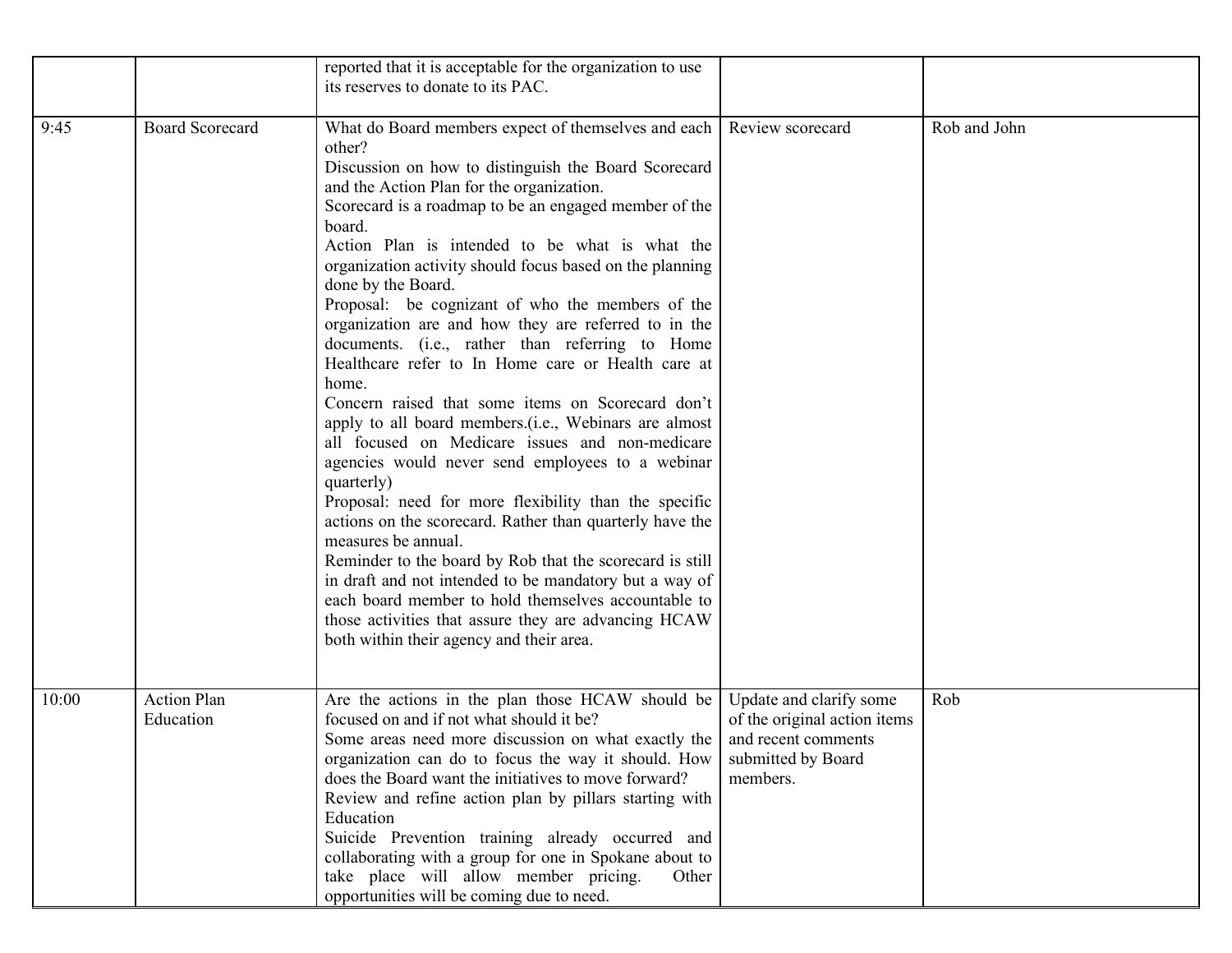|       | Forums – comments by Linda submitted. Clarification<br>around how HCAW might be able to provide<br>information around interaction with other care providers<br>like EMTs.<br><b>Rural Healthcare Conference</b><br>Doris reported this group is looking for a presentation<br>from Home Health as it interacts with other care givers<br>in the marketplace. A board group of members whose<br>conference last year had 400 attending. Conference is<br>May 10 at the Four Points Sheraton in Des Moines.<br>Need to inform as many parallel groups of the role and<br>value of Home Health.<br>Are there other organizations to whom Home Health<br>could provide a speaker to advance the role of Home<br>Health.<br>Collaboration with Leading Age<br>Leading Age (assisted living and nonprofit nursing<br>homes and continuing care adult facilities like Wesley<br>Homes) conference deadline for proposals is January<br>15. Sam willing to submit something this weekend for<br>their conference June $7 - 9$ in Spokane.<br>Rob also willing to assist here. Will suggest a topic<br>focused on the broad approach to home health. Carolyn<br>also willing to assist. Doris suggested this would also<br>be relevant to the Transitions in Care conference.<br>Sam offered to work with Linda on seeing what can be<br>done here.<br>Rob suggested a separate call to address presentations<br>that could be made to other organizations' conferences.<br>Carolyn, Gretchen, Linda, Doris and Sam to set time for<br>conference call next week.<br>Patient Satisfaction monitoring? Anything additional? |             |
|-------|-------------------------------------------------------------------------------------------------------------------------------------------------------------------------------------------------------------------------------------------------------------------------------------------------------------------------------------------------------------------------------------------------------------------------------------------------------------------------------------------------------------------------------------------------------------------------------------------------------------------------------------------------------------------------------------------------------------------------------------------------------------------------------------------------------------------------------------------------------------------------------------------------------------------------------------------------------------------------------------------------------------------------------------------------------------------------------------------------------------------------------------------------------------------------------------------------------------------------------------------------------------------------------------------------------------------------------------------------------------------------------------------------------------------------------------------------------------------------------------------------------------------------------------------------------------------------------------------------------------------|-------------|
| 10:45 | HCAW conference schedule<br>Proposal from Marilou to add a parallel track on Value<br>Based purchasing. Doris suggested to use the morning<br>for VBP making the pre-conference a full day. Could<br>also add it to the last day after the lunch.<br>Rather than tied closely to conference do it later in the<br>year.<br>If delay until the fall it will likely not matter what the<br>new administration does. Rather look at the value we                                                                                                                                                                                                                                                                                                                                                                                                                                                                                                                                                                                                                                                                                                                                                                                                                                                                                                                                                                                                                                                                                                                                                                     | Doris/Brian |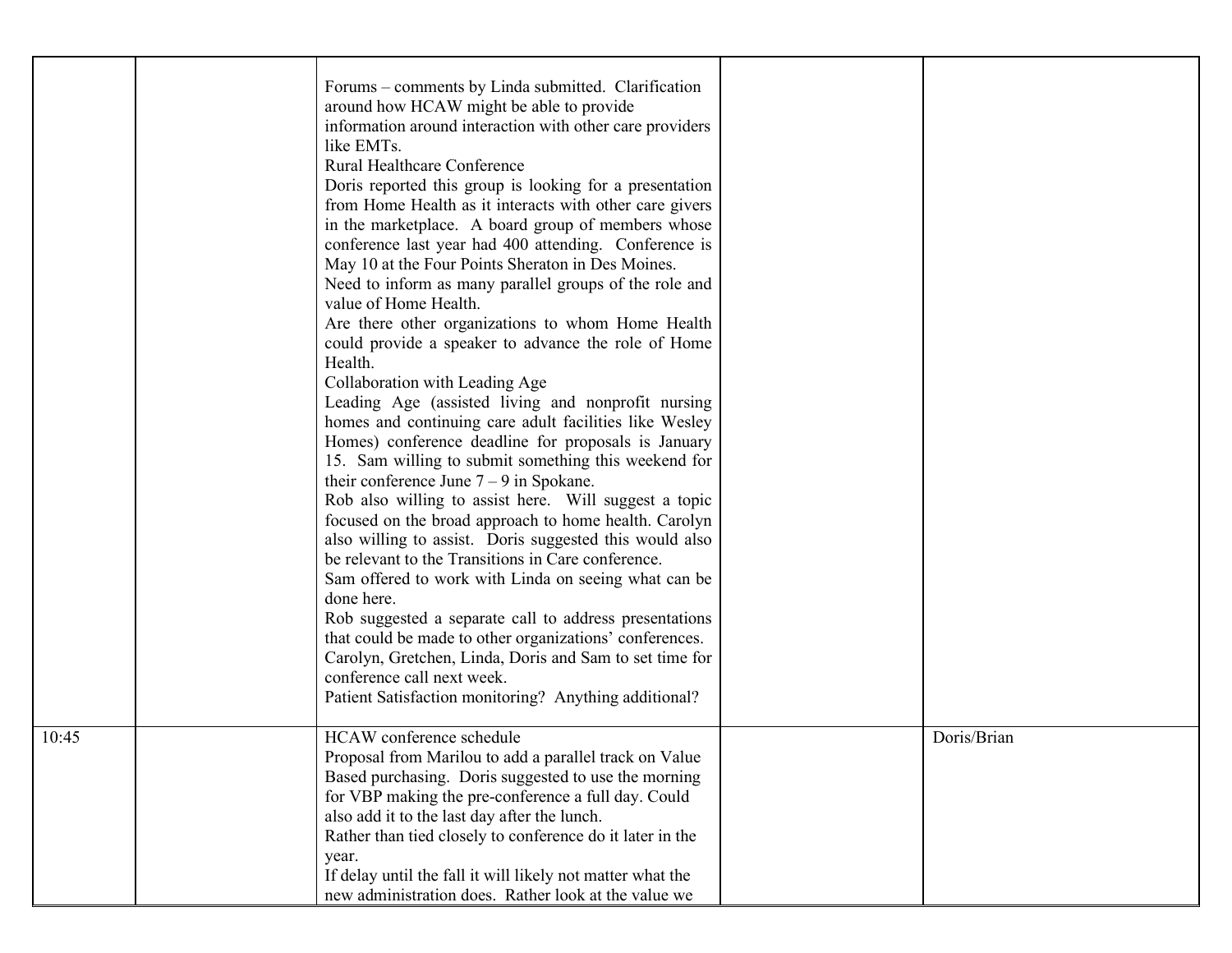| bring to agencies early in the year rather than waiting<br>until the $3^{rd}$ or $4^{th}$ quarter<br>Proposal to consider having VBP in March and use<br>some of reserves to afford scholarship to agencies<br>having trouble.                    |  |
|---------------------------------------------------------------------------------------------------------------------------------------------------------------------------------------------------------------------------------------------------|--|
| Doris will check with NAHC to see what they are<br>planning for the year.                                                                                                                                                                         |  |
| Community Pillar:<br>Community and Advocacy seem to be tied in terms of<br>focus.                                                                                                                                                                 |  |
| Rural Health Organization providing \$2000 to allow for<br>rural agencies to attend the conference.<br>They have also asked us to attend their conference and                                                                                     |  |
| provide a breakout session for their members. Doris<br>reaching out to rural members with little success at this<br>point.                                                                                                                        |  |
| Doris provided a report on the State of Reform Conf at<br>which Home Health was stated to be difficult to contact<br>by a representative of WSHA. Doris contacted them                                                                            |  |
| after the conf to follow up on the problem and that the<br>story was from one of the critical access hospitals.<br>Response is to put together a meeting with WSHA                                                                                |  |
| representatives. Also a promise to provide contact at the<br>hospital that related the story.<br>Any board members interested in the rural health<br>discussion they would be welcome to participate in the                                       |  |
| discussion.                                                                                                                                                                                                                                       |  |
| Proposal: Let's use our reserves to increase rural<br>participation. (i.e., use to fund Board member travel to<br>rural agencies). HCAW has the resources and we can<br>set a goal for # of rural agencies as new members and<br>fund the effort. |  |
| Proposal: talk with the membership about the highest<br>need and fund the effort to meeting the need.<br>Question: is there any specifics on collaborating with                                                                                   |  |
| other organizations/combined conference?<br>Hospice has a leadership change and waiting for things<br>to settle so that is a work in progress. Email contact last<br>week and awaiting response.                                                  |  |
| Proposal: work with Andrea Manning from Alaska to<br>see what initiatives would be valuable and worthwhile                                                                                                                                        |  |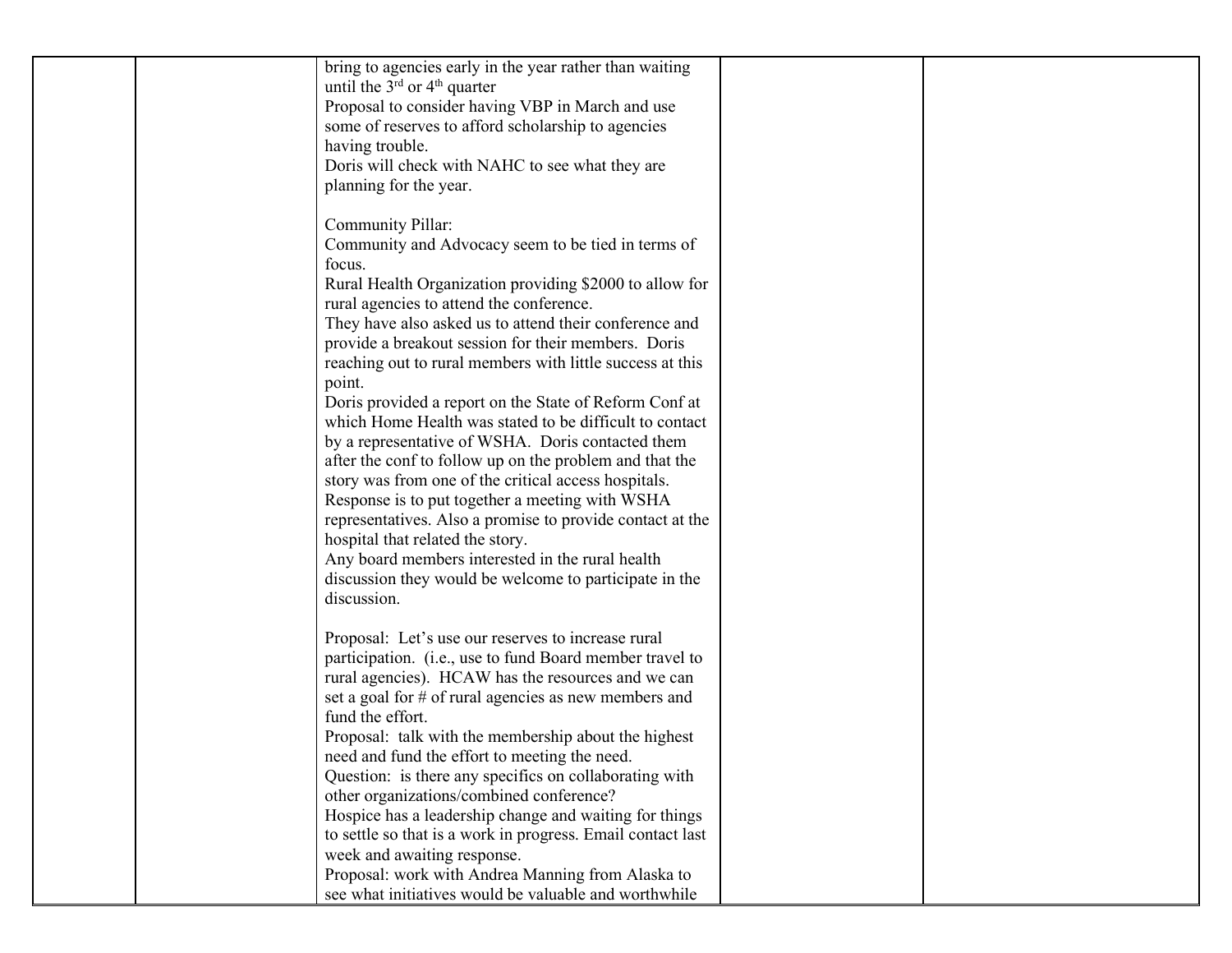|       |             | as a way of advancing rural health efforts.<br>Proposal: Board to invite and fund rural providers in<br>return for time to discuss with us what is it that your<br>agency needs and how can HCAW assist. Offer<br>platform to offer input and feedback.<br>Advocacy:<br>Discussion on use of reserves to fund PAC<br>Motion: ask Leslie to submit plan to invest \$20,000 in<br>PAC spending efforts. Inclusive of most important<br>timing and that would give the most impact for the<br>delivery by next Board meeting. Seconded by Sam<br>Motion carried.<br>Question about whether the \$268K in the Dec financials<br>is in fact reserve or if it is necessary for the operations<br>of the organization this year.<br>Keep in mind what the issues will be in the 2018<br>election as well as what is on the Federal agenda.<br>Question: Mike and Larissa look at our history to see<br>what the trend has been relative to what is actually<br>available to spend?<br>What is the most spent in a year of PAC spending?<br>\$5000 average year and only \$2500 in 2016. Given this<br>need to talk with members about how they can<br>participate?<br>Question: Any previous discussion about scholarship<br>for members to participate in the March on<br>Washington? No. Date for 2017 is in flux right now<br>between March and May. Apparently May seems to be<br>the focus. No conference tied to this year's March on<br>Washington.<br>For next Board Agenda: Scholarships for March on<br>Washington.<br>Caution: If May is the timing it will be immediately<br>following the HCAW Conference and time away may<br>be an issue for some. |        |
|-------|-------------|------------------------------------------------------------------------------------------------------------------------------------------------------------------------------------------------------------------------------------------------------------------------------------------------------------------------------------------------------------------------------------------------------------------------------------------------------------------------------------------------------------------------------------------------------------------------------------------------------------------------------------------------------------------------------------------------------------------------------------------------------------------------------------------------------------------------------------------------------------------------------------------------------------------------------------------------------------------------------------------------------------------------------------------------------------------------------------------------------------------------------------------------------------------------------------------------------------------------------------------------------------------------------------------------------------------------------------------------------------------------------------------------------------------------------------------------------------------------------------------------------------------------------------------------------------------------------------------------------------------------------------------------------------|--------|
| 11:00 | Legislative | Prep for legislative session/Legislative agenda for 2017<br>State of Reform take-aways<br>Proposal: use some of the reserve funds to produce a<br>brochure that would be helpful in both Olympia and<br>Washington DC                                                                                                                                                                                                                                                                                                                                                                                                                                                                                                                                                                                                                                                                                                                                                                                                                                                                                                                                                                                                                                                                                                                                                                                                                                                                                                                                                                                                                                      | Leslie |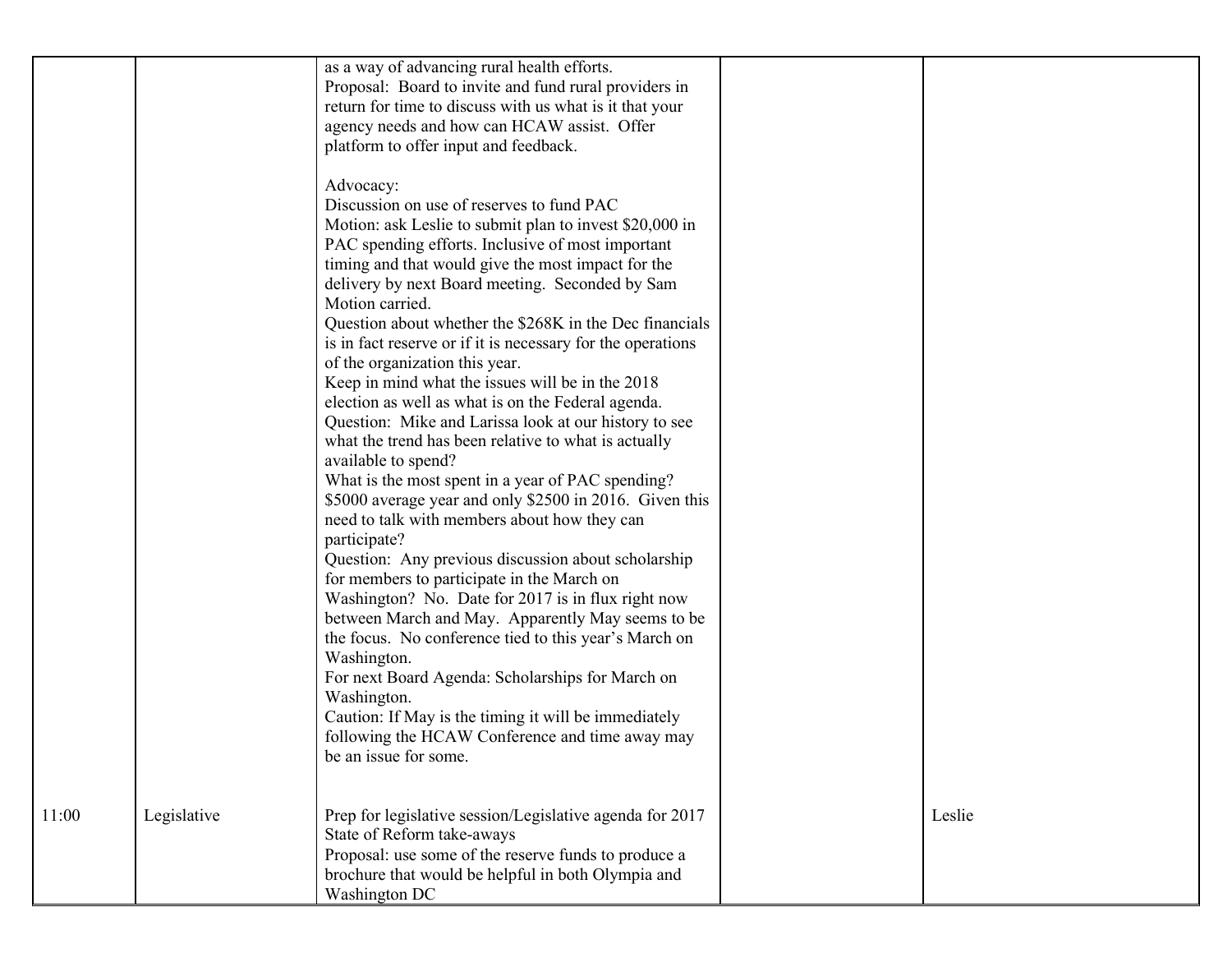| John to update brochure in the file and circulate to<br>Board. If time allows have it professionally printed.                                                                                                                                                                                                                                                                                                                                                                                                                                                                                                                                                                                                                                              |  |
|------------------------------------------------------------------------------------------------------------------------------------------------------------------------------------------------------------------------------------------------------------------------------------------------------------------------------------------------------------------------------------------------------------------------------------------------------------------------------------------------------------------------------------------------------------------------------------------------------------------------------------------------------------------------------------------------------------------------------------------------------------|--|
| Proposal: Embrace "Home Health" as the reference to<br>HCAW.                                                                                                                                                                                                                                                                                                                                                                                                                                                                                                                                                                                                                                                                                               |  |
| Reports submitted by Leslie and are posted on the site.                                                                                                                                                                                                                                                                                                                                                                                                                                                                                                                                                                                                                                                                                                    |  |
| Proposal: be able to provide color copies of reports to<br>legislators as a way of improving our professional<br>image as we talk with them<br>Concern voice that Home Health isn't being considered<br>at all in the Medicaid Transformation Waivers. Focus<br>of these funds is for innovation and Home Health needs<br>to focus our comments on those things that are in fact<br>innovative. For clients who need intensive care the<br>current emphasis doesn't address it.<br>Health Connections is one of the programs that seems to<br>fit within the Medicaid Transformation criteria.<br>Proposal: Standardize the information Carolyn has that                                                                                                   |  |
| can be given to the ACHs around the state so that<br>everyone is hearing the same message. It is certainly a<br>model that could be adopted across the state.                                                                                                                                                                                                                                                                                                                                                                                                                                                                                                                                                                                              |  |
| Proposal: Partner with the Hospital Assn on this<br>standardized program and take advantage of their<br>lobbying efforts. (they have seen Carolyn's presentation<br>and should be familiar.)<br>In Home Hospice Services rules - Doris will be sending<br>in comments today to the committee. Additional work<br>needed on timing of initial visit after referral.<br>Variations needed depending on the category of the<br>patient.<br>Also need clarity on the requirement for vaccinations.<br>Also the requirement of insurance at $$200,000$ is too<br>low and should be between \$1 million and \$3 million.<br>Question as to if there should be an amount or not?<br>Suggested that it should be left to the agency as a risk<br>management issue. |  |
| Board members who have relationships with legislators<br>please contact and set meetings for Leg Day on<br>February 21 <sup>st</sup> . Greg to follow up with Sen Rivers, Sen                                                                                                                                                                                                                                                                                                                                                                                                                                                                                                                                                                              |  |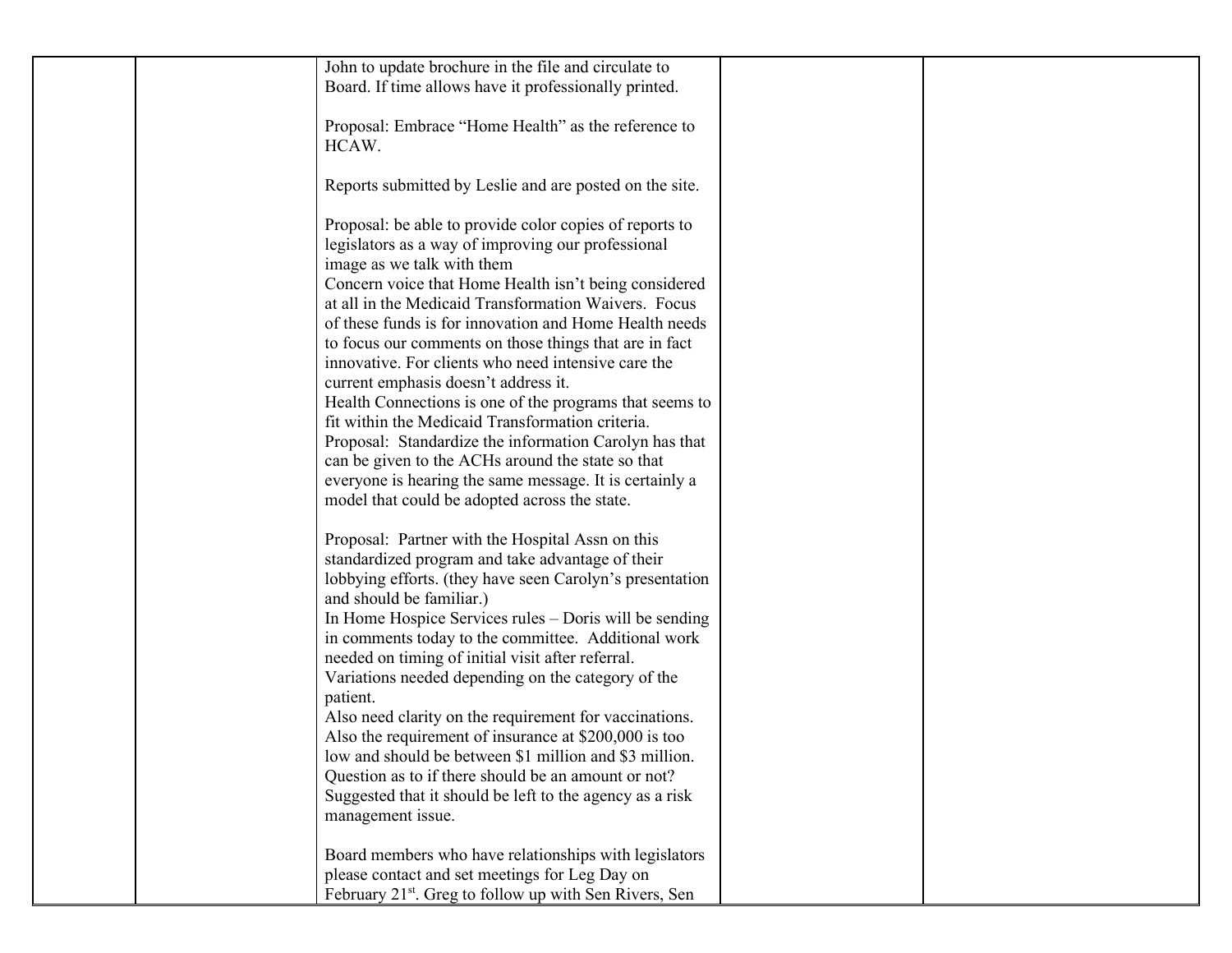|       |         | Cleveland and Rep Harris.<br>Need to promote Hill Day to the Members. Leslie will<br>have something early next week to distribute to<br>members. |     |
|-------|---------|--------------------------------------------------------------------------------------------------------------------------------------------------|-----|
| 11:30 | Adjourn | <b>Next meeting</b><br>February 10, 2017 9:30-11:30am                                                                                            | Rob |
|       |         | <b>GO HAWKS!!</b>                                                                                                                                |     |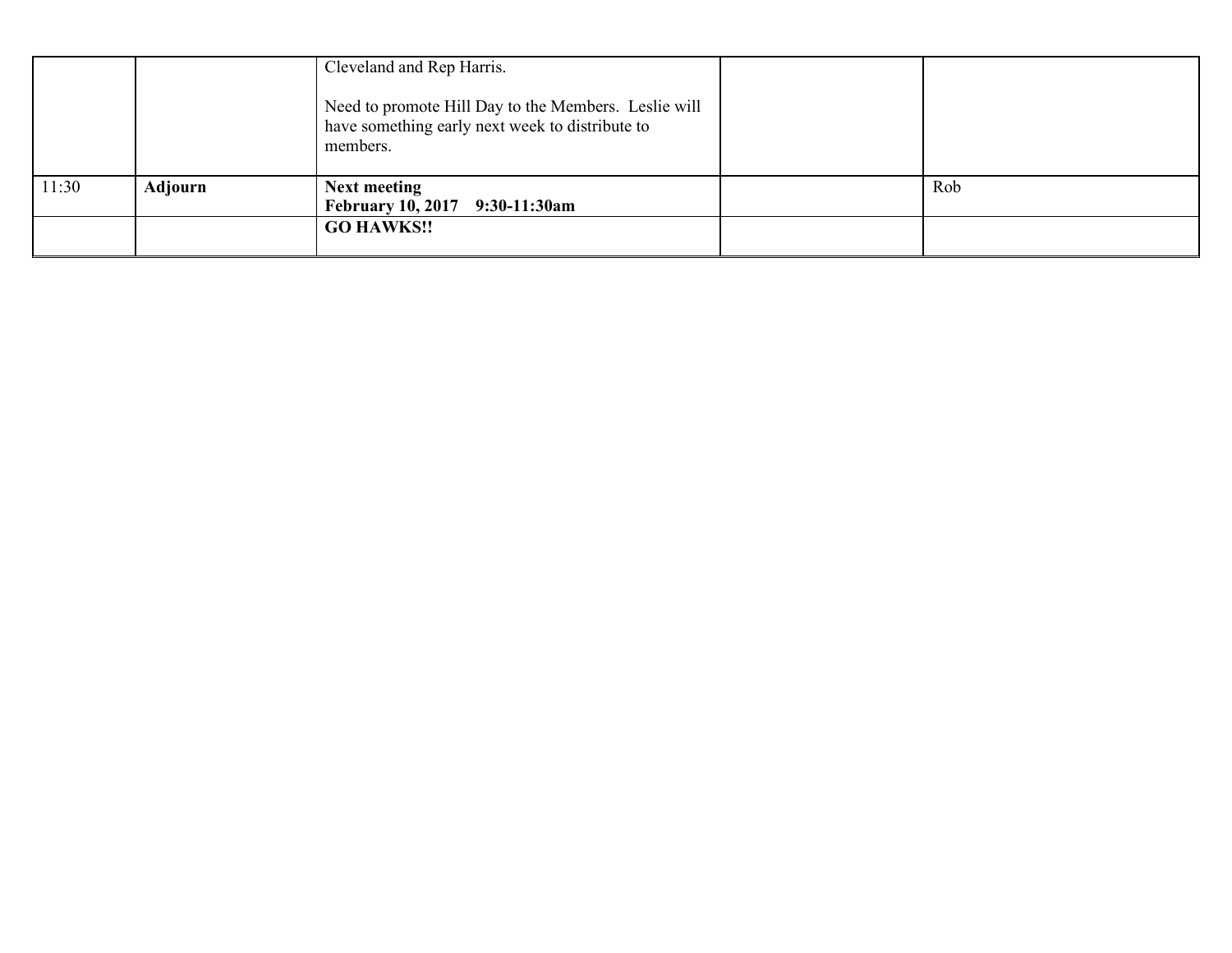# **Weekly Legislative Update Prepared by Leslie Emerick HCAW February 9, 2017**

# **Upcoming Events**

#### **Appropriations (House) - HHR A, JLOB - 2/9 @ 3:30pm**

• HB 1116 - Public Hearing - Implementing family and medical leave insurance.

#### **Health Care & Wellness (House) - HHR A, JLOB - 2/10 @ 10:00am**

- HB 1721 Public Hearing Concerning obtaining required clinical experience for licensed practical nurses who complete a nontraditional registered nurse program.
- HB 1671 Public Hearing Concerning assistance with activities of daily living.

#### **State Government, Elections & Information Technology (House) - HHR E, JLOB - 2/10 @ 10:00am**

• HB 1240 - Public Hearing - Revising the responsibilities of the joint administrative rules review committee to increase legislative oversight of agency rule making.

#### **Health Care (Senate) - SHR 4, JACB - 2/13 @ 8:00am**

• SB 5593 - Public Hearing - Concerning postsurgical care.

#### **Human Services, Mental Health & Housing (Senate) - SHR 2, JACB - 2/13 @ 1:30pm**

• SB 5577 - Exec Session - Concerning the rights and obligations associated with incapacitated persons and other vulnerable adults.

#### **Health Care (Senate) - SHR 2, JACB - 2/14 @ 10:00am**

• SB 5574 - Public Hearing - Concerning the maintenance and disclosure of health care declarations.

#### **Judiciary (House) - HHR A, JLOB - 2/14 @ 10:00am**

• HB 1640 - Public Hearing - Allowing notaries and proof of identity for advance directives.

#### **Ways & Means (Senate) - SHR 4, JACB - 2/14 @ 3:30pm**

• SB 5599 - Public Hearing - Requiring unused state funds for the health care benefits of long-term care workers to be returned to the state.

#### **Judiciary (House) - HHR A, JLOB - 2/15 @ 8:00am**

• HB 1811 - Public Hearing - Concerning notice of material changes to the operations or governance structure of a health care provider or provider organization.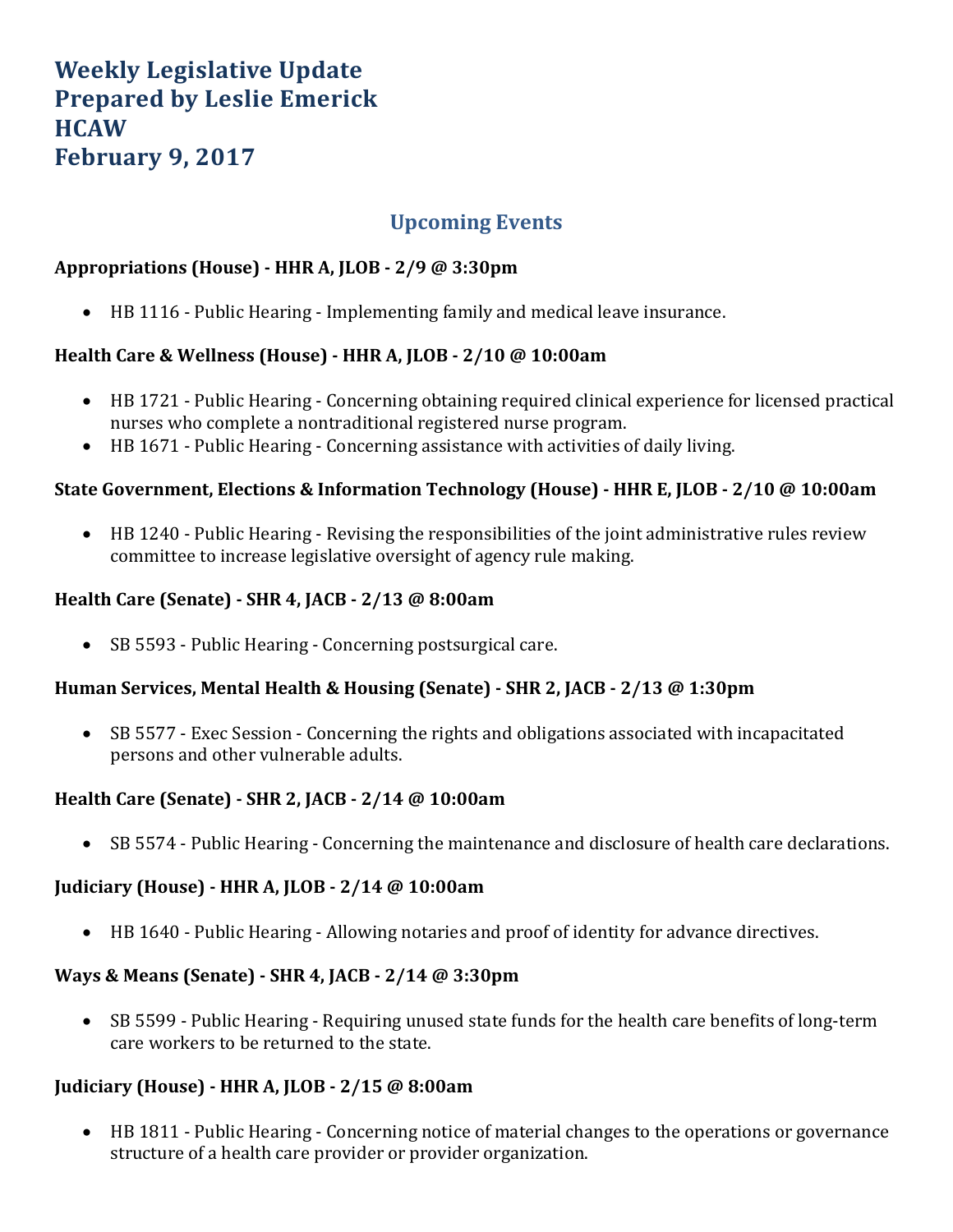#### **Health Care & Wellness (House) - HHR A, JLOB - 2/15 @ 1:30pm**

- HB 1636 Public Hearing Establishing a program to fund long-term services and supports.
- HB 1854 Public Hearing Concerning the transition of medicaid enrollees to skilled nursing facility care.

#### **Appropriations (House) - HHR A, JLOB - 2/15 @ 3:30pm**

• SHB 1300 - Public Hearing - Simplifying and enforcing employee status under employment laws to ensure fairness to employers and employees and address the underground economy.

#### **Health Care (Senate) - SHR 2, JACB - 2/16 @ 10:00am**

- SB 5626 Public Hearing Prohibiting the use of step therapy in treatments for stage four advanced, metastatic cancer.
- SB 5406 Public Hearing Addressing the department of social and health services responses to reports of abandonment, abuse, financial exploitation, or neglect in certain long-term care settings.

#### **Judiciary (House) - HHR A, JLOB - 2/16 @ 1:00pm**

- HB 1811 Exec Session Concerning notice of material changes to the operations or governance structure of a health care provider or provider organization.
- HB 1640 Exec Session Allowing notaries and proof of identity for advance directives.

#### **Appropriations (House) - HHR A, JLOB - 2/16 @ 3:30pm**

• HB 1637 - Public Hearing - Concerning the reimbursement rate primary care providers receive to participate in medicaid.

# **Detailed Bill Summary**

#### **High Priority Bills**

| <b>Bill Details</b> |                                                                                                                                                                                                                                                                                                                                             | <b>Status</b> | <u>Sponsor</u> | Position |  |  |
|---------------------|---------------------------------------------------------------------------------------------------------------------------------------------------------------------------------------------------------------------------------------------------------------------------------------------------------------------------------------------|---------------|----------------|----------|--|--|
|                     | <b>Medication disposal system</b>                                                                                                                                                                                                                                                                                                           | H HC/Wellness | Peterson       | Support  |  |  |
|                     | Protecting the public's health by creating a system for safe and secure collection and disposal of<br>unwanted medications.                                                                                                                                                                                                                 |               |                |          |  |  |
| <b>HB 1047</b>      | Summary: Establishes a drug take-back program for the safe and secure collection and disposal of<br>unwanted medications. Exempts the following from public disclosure under the public records act:<br>Proprietary information submitted to the department of health under this act. Creates the secure<br>drug take-back program account. |               |                |          |  |  |
|                     | Vulnerable persons/crimes                                                                                                                                                                                                                                                                                                                   | H Approps     | Goodman        | Support  |  |  |
| <b>SHB 1153</b>     | Concerning crimes against vulnerable persons.                                                                                                                                                                                                                                                                                               |               |                |          |  |  |
| (SB 5099)           | Summary: Creates the crimes of theft from a vulnerable adult in the first and second degree.<br>Increases penalties, reduces barriers to prosecution, and expands the scope of protection for                                                                                                                                               |               |                |          |  |  |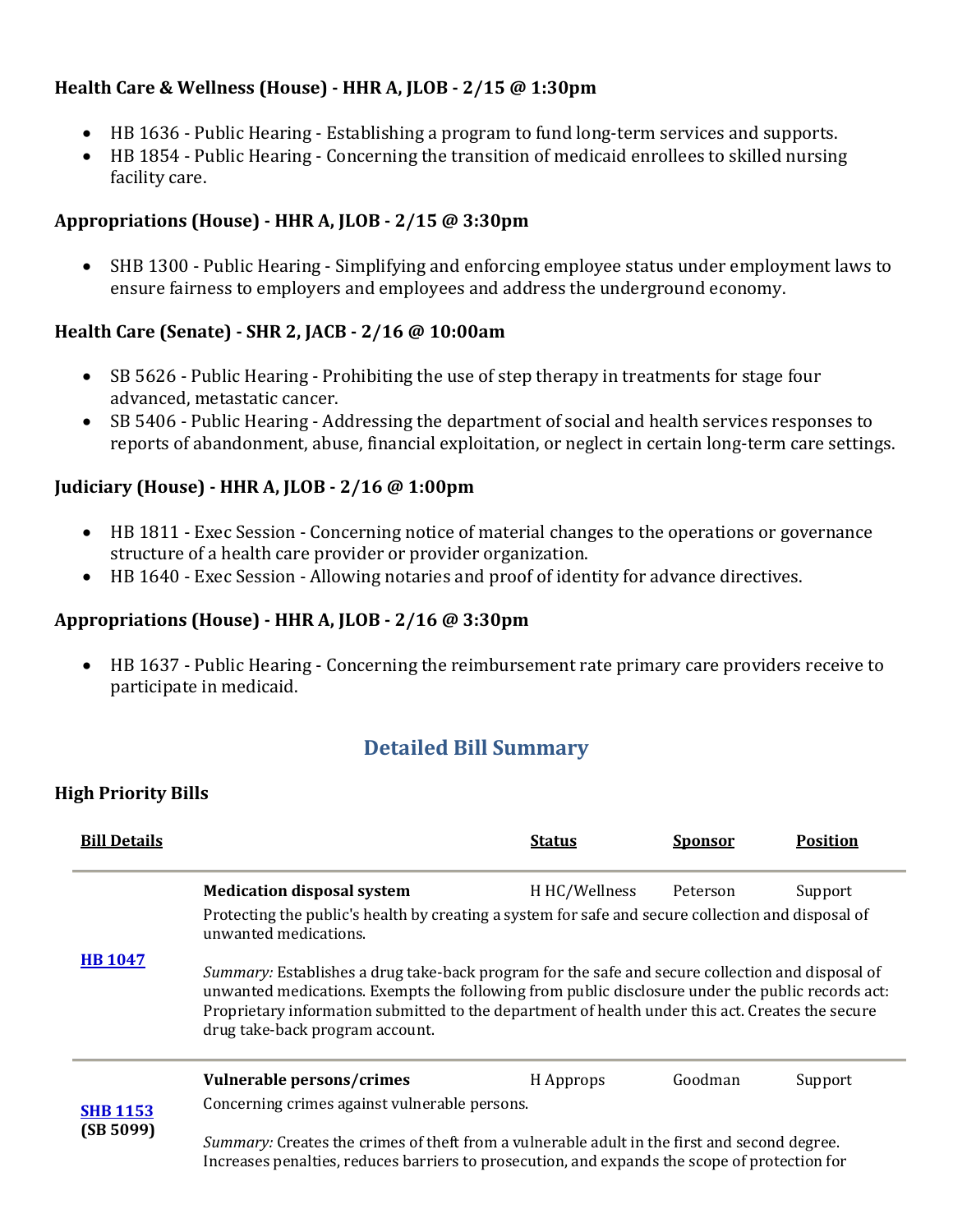vulnerable persons. Encourages each county to develop a written protocol for handling criminal cases involving vulnerable adults.

|                 | Health care 3-part aim sol.                                                                                                                                                                                                                                                                                                                                                                                                                                                                                                                                       | H HC/Wellness | Rodne     | Neutral |  |
|-----------------|-------------------------------------------------------------------------------------------------------------------------------------------------------------------------------------------------------------------------------------------------------------------------------------------------------------------------------------------------------------------------------------------------------------------------------------------------------------------------------------------------------------------------------------------------------------------|---------------|-----------|---------|--|
|                 | Creating a pilot project to test a three-part aim solution that improves health and health care in a<br>manner that lowers overall health care costs in a normally distributed population.                                                                                                                                                                                                                                                                                                                                                                        |               |           |         |  |
| <b>HB 1276</b>  | Summary: Requires the state health care authority to: (1) Conduct a pilot project for enrollees in the<br>uniform medical plan to test a three-part aim solution that improves health and health care in a<br>manner that lowers overall health care costs in a normally distributed population; (2) Conduct a<br>matched cohort study to determine the cost containment capabilities of the three-part aim solution;<br>and (3) Contract, directly or through an insuring or plan administration entity, with a vendor that<br>offers a three-part aim solution. |               |           |         |  |
|                 | <b>Employee status enforcement</b>                                                                                                                                                                                                                                                                                                                                                                                                                                                                                                                                | H Approps     | Riccelli  | Support |  |
| <b>SHB 1300</b> | Simplifying and enforcing employee status under employment laws to ensure fairness to employers<br>and employees and address the underground economy.                                                                                                                                                                                                                                                                                                                                                                                                             |               |           |         |  |
| (SB 5527)       | Summary: Establishes the employee fair classification act to simplify and enforce employee status<br>under employment laws to ensure fairness to employers and employees and address the<br>underground economy.                                                                                                                                                                                                                                                                                                                                                  |               |           |         |  |
|                 | Health care auth. auditing                                                                                                                                                                                                                                                                                                                                                                                                                                                                                                                                        | H HC/Wellness | Caldier   | Neutral |  |
| <b>HB1314</b>   | Concerning health care authority auditing practices.                                                                                                                                                                                                                                                                                                                                                                                                                                                                                                              |               |           |         |  |
|                 | Summary: Addresses auditing requirements of the state health care authority. Prohibits the<br>disbursement of money from the medicaid fraud penalty account to the state health care authority.                                                                                                                                                                                                                                                                                                                                                                   |               |           |         |  |
|                 | Comm. assist. referral progs                                                                                                                                                                                                                                                                                                                                                                                                                                                                                                                                      | H HC/Wellness | Griffey   | Neutral |  |
|                 | Concerning reimbursement for services provided pursuant to community assistance referral and<br>education services programs.                                                                                                                                                                                                                                                                                                                                                                                                                                      |               |           |         |  |
| <b>HB 1358</b>  | Summary: Requires the state health care authority to adopt standards for the reimbursement of<br>health care services provided to eligible clients by fire departments pursuant to a community<br>assistance referral and education services program. Requires the standards to allow payment for<br>covered health care services provided to individuals whose medical needs do not require<br>ambulance transport to an emergency department.                                                                                                                   |               |           |         |  |
|                 | Hospital payment methodology                                                                                                                                                                                                                                                                                                                                                                                                                                                                                                                                      | H HC/Wellness | Tharinger | Neutral |  |
|                 | Allowing alternative payment methodologies for critical access hospitals participating in the<br>Washington rural health access preservation pilot.                                                                                                                                                                                                                                                                                                                                                                                                               |               |           |         |  |
| <b>HB 1520</b>  | Summary: Requires payments for services, delivered by public health care service districts<br>participating in the Washington rural health access preservation pilot to recipients eligible for<br>certain medical assistance programs, to be based on an alternative, value-based payment<br>methodology established by the state health care authority.                                                                                                                                                                                                         |               |           |         |  |
|                 | <b>Advance directives</b>                                                                                                                                                                                                                                                                                                                                                                                                                                                                                                                                         | H Judiciary   | Graves    | Neutral |  |
| <b>HB1640</b>   | Allowing notaries and proof of identity for advance directives.                                                                                                                                                                                                                                                                                                                                                                                                                                                                                                   |               |           |         |  |
| (SB 5478)       | Summary: Requires a directive to withhold or withdraw from life-sustaining treatment in a terminal<br>condition or permanent unconscious condition to be: (1) Signed by the declarer, who has provided                                                                                                                                                                                                                                                                                                                                                            |               |           |         |  |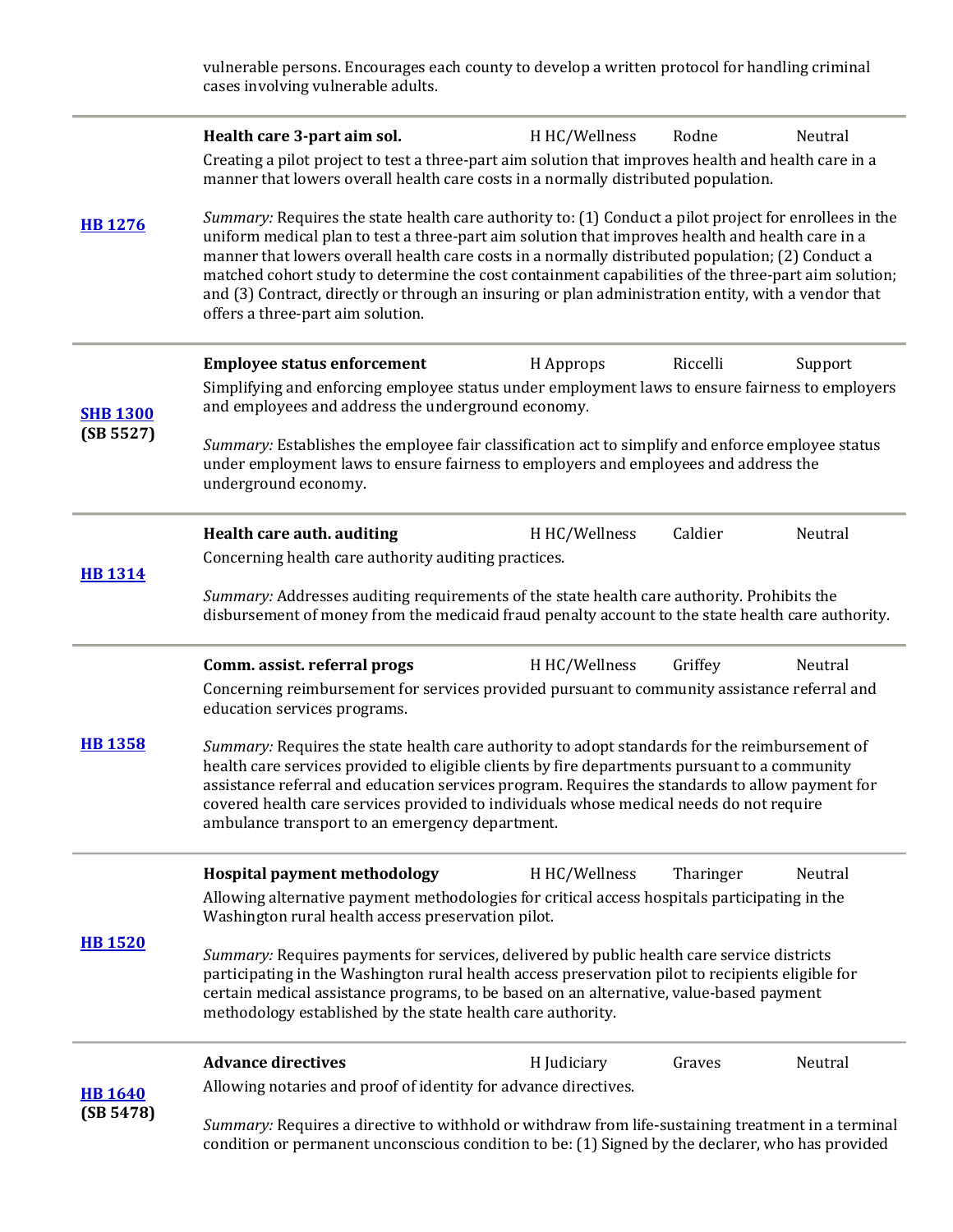proof of identity; and (2) Acknowledged before a notary public or other individual authorized by law to take acknowledgments.

| <b>SB 5177</b>               | <b>Hearing loss training</b><br>Requiring long-term care workers to be trained to recognize hearing loss.                                                                                                                                                                                                                                                                                                                                                                                                            | S 2nd Reading       | <b>Bailey</b> | Neutral  |  |
|------------------------------|----------------------------------------------------------------------------------------------------------------------------------------------------------------------------------------------------------------------------------------------------------------------------------------------------------------------------------------------------------------------------------------------------------------------------------------------------------------------------------------------------------------------|---------------------|---------------|----------|--|
|                              | Summary: Requires entry-level training for long-term care workers to include the identification of<br>hearing loss in a client and how to seek assistance if hearing loss is suspected.                                                                                                                                                                                                                                                                                                                              |                     |               |          |  |
| <b>SB 5178</b>               | Hearing loss education prog.<br>Requiring the department of health to develop a hearing loss education program for health care<br>professionals.                                                                                                                                                                                                                                                                                                                                                                     | S Health Care       | <b>Bailey</b> | Concerns |  |
|                              | Summary: Requires the department of health, in consultation with certain disciplining authorities,<br>to establish an ongoing hearing loss educational program as an integral part of its health<br>professions regulation. Prohibits funds from the health professions account from being used to<br>fund the requirement above unless the disciplining authority authorizes expenditures from its<br>proportions of the account.                                                                                   |                     |               |          |  |
|                              | Death with dignity decisions<br>Concerning informed decision making for death with dignity decisions.                                                                                                                                                                                                                                                                                                                                                                                                                | S Law & Justice     | Miloscia      | Oppose   |  |
| <b>SB 5433</b>               | Summary: Revises the state death with dignity act to require an attending physician to inform the<br>patient of feasible alternatives, including the treatment for the purpose of cure and the treatment<br>for the purpose of extending the patient's life, to ensure that the patient is making an informed<br>decision.                                                                                                                                                                                           |                     |               |          |  |
|                              | <b>Telemedicine locations</b>                                                                                                                                                                                                                                                                                                                                                                                                                                                                                        | S Health Care       | Becker        | Neutral  |  |
| <b>SB 5436</b>               | Expanding patient access to health services through telemedicine by further defining where a<br>patient may receive the service.                                                                                                                                                                                                                                                                                                                                                                                     |                     |               |          |  |
|                              | Summary: Provides that an originating site for a telemedicine health care service includes any<br>location determined by the individual receiving the service.                                                                                                                                                                                                                                                                                                                                                       |                     |               |          |  |
|                              | <b>Medicaid reimbursement/PCPs</b>                                                                                                                                                                                                                                                                                                                                                                                                                                                                                   | S Health Care       | Rivers        | Neutral  |  |
|                              | Concerning the reimbursement rate primary care providers receive to participate in medicaid.                                                                                                                                                                                                                                                                                                                                                                                                                         |                     |               |          |  |
| <b>SB 5471</b><br>(HB 1637)  | Summary: Requires a medicaid payment for primary care services furnished by a nurse<br>practitioner, a physician with a primary specialty designation of family medicine, general internal<br>medicine, or pediatric medicine or provided by subspecialists within these primary specialties, on a<br>fee-for-service basis as well as through managed health care systems, to be at a rate not less than<br>one hundred percent of the payment rate that applies to those services and providers under<br>medicare. |                     |               |          |  |
|                              | <b>Employee status enforcement</b>                                                                                                                                                                                                                                                                                                                                                                                                                                                                                   | S<br>Com/Labor/Spor | Frockt        | Support  |  |
| <b>SB 5527</b><br>(SHB 1300) | Simplifying and enforcing employee status under employment laws to ensure fairness to employers<br>and employees and address the underground economy.                                                                                                                                                                                                                                                                                                                                                                |                     |               |          |  |
|                              | Summary: Establishes the employee fair classification act to simplify and enforce employee status<br>under employment laws to ensure fairness to employers and employees and address the<br>underground economy.                                                                                                                                                                                                                                                                                                     |                     |               |          |  |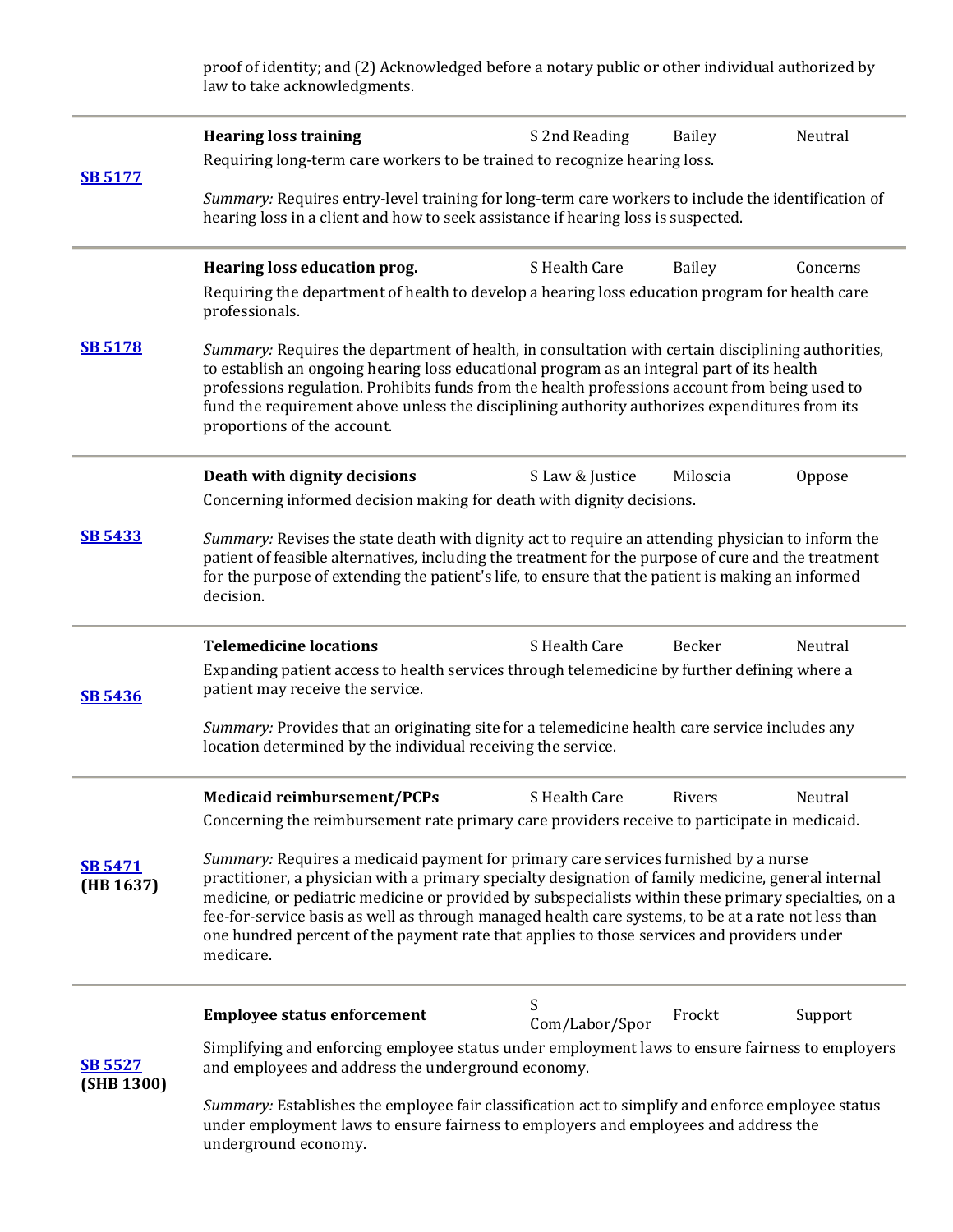|                | Health insurance mandates                                                       | S Health Care | Becker | Concerns |
|----------------|---------------------------------------------------------------------------------|---------------|--------|----------|
| <b>SB 5637</b> | Addressing health insurance mandates in the individual and small group markets. |               |        |          |

*Summary:* Exempts commercial health benefit plans, offered in the individual and small group markets, from all state-mandated benefits beyond those required by the federal government.

#### **Medium Priority Bills**

| <b>Bill Details</b>          |                                                                                                                                                                                                                                                                                                                                                                                                                                                                                                                                                  | <b>Status</b> | <b>Sponsor</b> | <b>Position</b> |  |
|------------------------------|--------------------------------------------------------------------------------------------------------------------------------------------------------------------------------------------------------------------------------------------------------------------------------------------------------------------------------------------------------------------------------------------------------------------------------------------------------------------------------------------------------------------------------------------------|---------------|----------------|-----------------|--|
|                              | <b>Personal health information</b>                                                                                                                                                                                                                                                                                                                                                                                                                                                                                                               | H Rules R     | Robinson       | Support         |  |
|                              | Addressing nonpublic personal health information.                                                                                                                                                                                                                                                                                                                                                                                                                                                                                                |               |                |                 |  |
| <b>SHB 1043</b><br>(SB 5124) | Summary: Prohibits the insurance commissioner from disclosing nonpublic personal health<br>information except in the furtherance of regulatory or legal action brought as a part of the insurance<br>commissioner's official duties. Exempts the following from disclosure under the public records act:<br>Nonpublic personal health information obtained by, disclosed to, or in the custody of the insurance<br>commissioner.                                                                                                                 |               |                |                 |  |
|                              | Operating budget 2017-2019                                                                                                                                                                                                                                                                                                                                                                                                                                                                                                                       | H Approps     | Ormsby         | Neutral         |  |
| <b>HB 1067</b><br>(SB 5048)  | Making 2017-2019 fiscal biennium operating appropriations.                                                                                                                                                                                                                                                                                                                                                                                                                                                                                       |               |                |                 |  |
|                              | Summary: Makes 2017-2019 fiscal biennium operating appropriations.                                                                                                                                                                                                                                                                                                                                                                                                                                                                               |               |                |                 |  |
|                              | <b>Operating sup budget 2017</b>                                                                                                                                                                                                                                                                                                                                                                                                                                                                                                                 | H Approps     | Ormsby         | Neutral         |  |
| <b>HB 1068</b><br>(SB 5047)  | Making 2017 supplemental operating appropriations.                                                                                                                                                                                                                                                                                                                                                                                                                                                                                               |               |                |                 |  |
|                              | Summary: Makes 2017 supplemental operating appropriations.                                                                                                                                                                                                                                                                                                                                                                                                                                                                                       |               |                |                 |  |
|                              | Family & med leave insurance                                                                                                                                                                                                                                                                                                                                                                                                                                                                                                                     | H Approps     | Robinson       | Neutral         |  |
|                              | Implementing family and medical leave insurance.                                                                                                                                                                                                                                                                                                                                                                                                                                                                                                 |               |                |                 |  |
| <b>HB 1116</b><br>(SB 5032)  | Summary: Allows workers to: (1) Care for family members with a serious health condition or to<br>recover from their own serious health condition; and (2) Deal with exigencies arising out of the<br>military service of a family member. Requires the employment security department to: (1) Establish<br>and administer a family and medical leave insurance program; and (2) Pay family and medical leave<br>insurance benefits. Changes the name of the family leave insurance account to the family and<br>medical leave insurance account. |               |                |                 |  |
|                              | <b>Health care balance billing</b>                                                                                                                                                                                                                                                                                                                                                                                                                                                                                                               | H HC/Wellness | Cody           | Neutral         |  |
|                              | Addressing health care services balance billing.                                                                                                                                                                                                                                                                                                                                                                                                                                                                                                 |               |                |                 |  |
| <b>HB 1117</b><br>(SB 5619)  | Summary: Establishes the balance billing protection act to provide for the protection of consumers<br>against balance billing for emergency and other health care services when: (1) Emergency health<br>care services are provided to a covered person; or (2) Health care services are provided to a<br>covered person at an in-network facility, but are provided by an out-of-network provider when no<br>in-network provider is available to provide the health care services.                                                              |               |                |                 |  |
| <b>HB 1197</b>               | <b>Caregiver respite services</b>                                                                                                                                                                                                                                                                                                                                                                                                                                                                                                                | H HC/Wellness | Tarleton       | Neutral         |  |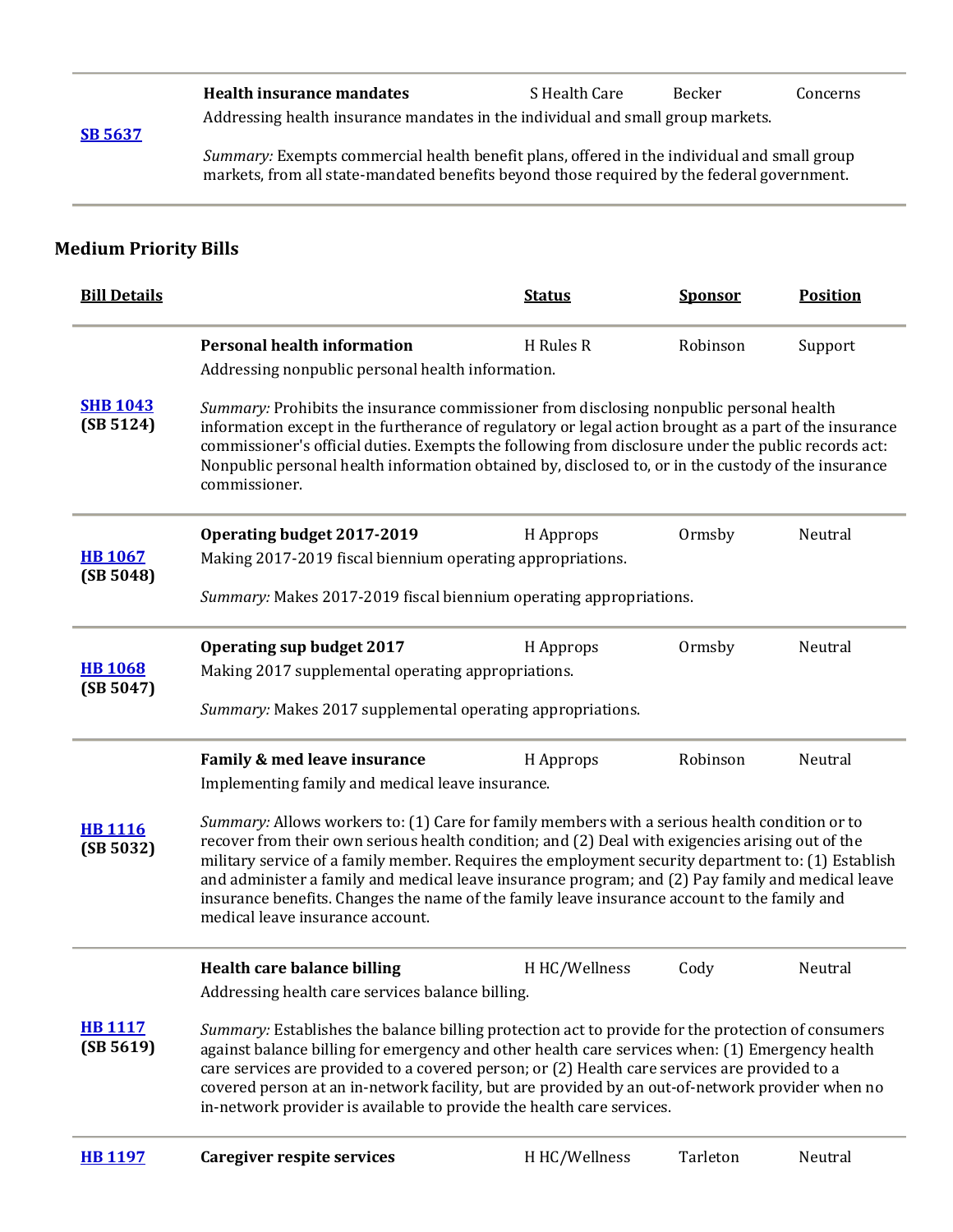Concerning respite services for caregivers of people with mental illness.

*Summary:* Requires the department of social and health services to establish up to three pilot projects to offer respite services to primary caregivers of people with severe mental illness. Expires June 30, 2020.

|                            | Social security/medical recs                                                                                                                                                                                                                                                                                                                                                                                                                                                                                                                                                                                                                                                                                                                                                                                                                                                                                                                 | H Rules R     | Sullivan | Neutral |  |
|----------------------------|----------------------------------------------------------------------------------------------------------------------------------------------------------------------------------------------------------------------------------------------------------------------------------------------------------------------------------------------------------------------------------------------------------------------------------------------------------------------------------------------------------------------------------------------------------------------------------------------------------------------------------------------------------------------------------------------------------------------------------------------------------------------------------------------------------------------------------------------------------------------------------------------------------------------------------------------|---------------|----------|---------|--|
| <b>SHB 1239</b>            | Concerning requests for medical records to support an application for social security benefits.<br>Summary: Requires a health care facility or a health care provider to, upon request of a patient or a<br>patient's personal representative, provide the patient or representative with one copy of the<br>patient's health care information free of charge if the patient is appealing the denial of federal<br>supplemental security income or social security disability benefits. Requires issuers and third-party<br>payors, upon request of a covered person or a covered person's personal representative, to provide<br>the covered person or representative with one copy of the covered person's health care information<br>free of charge if the covered person is appealing the denial of federal supplemental security income<br>or social security disability benefits.                                                      |               |          |         |  |
|                            | <b>DSHS/long-term care settings</b>                                                                                                                                                                                                                                                                                                                                                                                                                                                                                                                                                                                                                                                                                                                                                                                                                                                                                                          | H HC/Wellness | Cody     | Neutral |  |
| <b>HB 1354</b>             | Addressing the department of social and health services responses to reports of abandonment,<br>abuse, financial exploitation, or neglect in certain long-term care settings.                                                                                                                                                                                                                                                                                                                                                                                                                                                                                                                                                                                                                                                                                                                                                                |               |          |         |  |
| (SB 5406)                  | Summary: Requires the department of social and health services, in the case of a report of<br>abandonment, abuse, financial exploitation, or neglect in an adult family home or assisted living<br>facility, to designate the unit responsible for conducting inspections as the entity to initiate the first<br>response to a report on behalf of the department.                                                                                                                                                                                                                                                                                                                                                                                                                                                                                                                                                                           |               |          |         |  |
|                            | <b>Behavioral health authority</b>                                                                                                                                                                                                                                                                                                                                                                                                                                                                                                                                                                                                                                                                                                                                                                                                                                                                                                           | H HC/Wellness | Cody     | Neutral |  |
|                            | Changing the designation of the state behavioral health authority from the department of social and<br>health services to the health care authority and transferring the related powers, functions, and<br>duties to the health care authority and the department of health.                                                                                                                                                                                                                                                                                                                                                                                                                                                                                                                                                                                                                                                                 |               |          |         |  |
| <b>HB1388</b><br>(SB 5259) | Summary: Transfers the powers, duties, and functions of the department of social and health<br>services pertaining to the behavioral health system and purchasing function of the behavioral<br>health administration, except for oversight and management of state-run mental health institutions<br>and licensing and certification activities, to the state health care authority to the extent necessary to<br>carry out the purposes of this act. Transfers the powers, duties, and functions of the department of<br>social and health services pertaining to licensing and certification of behavioral health provider<br>agencies and facilities, except for state-run mental health institutions, to the department of health to<br>the extent necessary to carry out the purposes of this act.                                                                                                                                     |               |          |         |  |
|                            | Rx monitoring program data<br>Concerning persons and entities to whom the department of health may provide prescription                                                                                                                                                                                                                                                                                                                                                                                                                                                                                                                                                                                                                                                                                                                                                                                                                      | H HC/Wellness | Robinson | Neutral |  |
| <b>HB 1426</b>             | monitoring program data.<br>Summary: Authorizes the department of health to provide data in the prescription monitoring<br>program to the following: (1) Personnel of the department for assessing prescribing practices,<br>including controlled substances-related mortality and morbidity, and providing quality<br>improvement feedback to providers; (2) The local health officer of a local health jurisdiction for<br>patient follow-up and care coordination following a controlled substance overdose event; and (3)<br>The coordinated care electronic tracking program. Requires the department of health to: (1)<br>Provide certain facilities, entities, and provider groups with certain prescriber information; (2) In<br>consultation with the state hospital association, the state medical association, and the state health<br>care authority, to determine what prescriber information will be provided; and (3) Provide |               |          |         |  |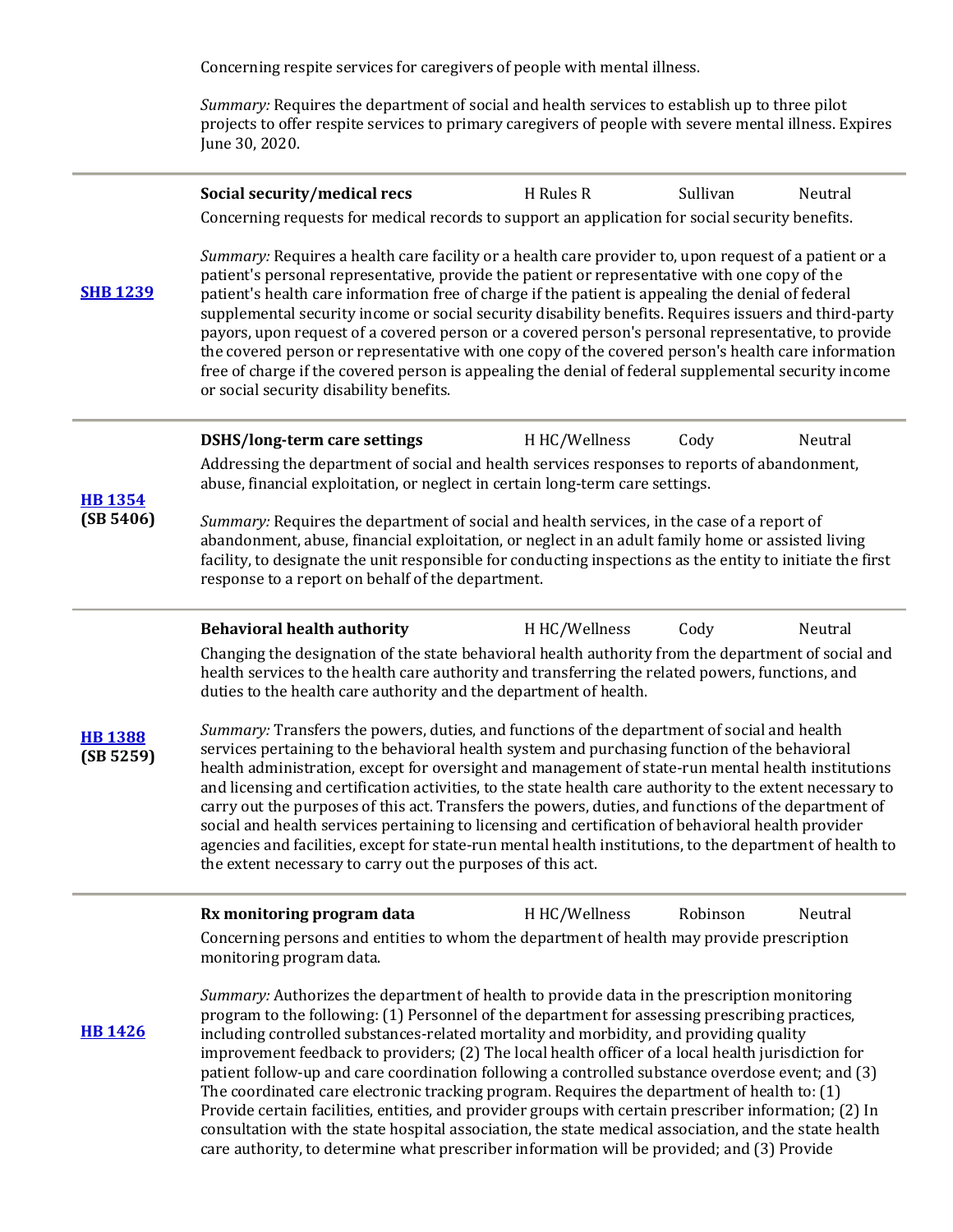dispenser or prescriber data and data that includes indirect patient identifiers to the state hospital association for use solely in connection with its coordinated quality improvement program.

| <b>HB1521</b><br>(SSB 5296) | Six months/vacation leave<br>Removing the requirement that an employee must work at least six months before taking vacation<br>leave.                                                                                                                                                                                                                                                                                                                                                                                                                                                                            | H State Governme     | Dolan     | Neutral |  |
|-----------------------------|------------------------------------------------------------------------------------------------------------------------------------------------------------------------------------------------------------------------------------------------------------------------------------------------------------------------------------------------------------------------------------------------------------------------------------------------------------------------------------------------------------------------------------------------------------------------------------------------------------------|----------------------|-----------|---------|--|
|                             | Summary: Revises state government employee provisions to remove the requirement that an<br>employee must work at least six months before taking vacation leave.                                                                                                                                                                                                                                                                                                                                                                                                                                                  |                      |           |         |  |
|                             | <b>Community health workers TF</b>                                                                                                                                                                                                                                                                                                                                                                                                                                                                                                                                                                               | H HC/Wellness        | Robinson  | Neutral |  |
|                             | Concerning the community health worker task force.                                                                                                                                                                                                                                                                                                                                                                                                                                                                                                                                                               |                      |           |         |  |
| <b>HB 1522</b>              | Summary: Requires the department of health, in coordination with the state health care authority, to<br>prepare a report describing the progress to date on detailing each agency's work plan for<br>implementing the recommendations of the community health worker task force and supporting the<br>development of a sustainable community health worker workforce in the state.                                                                                                                                                                                                                               |                      |           |         |  |
|                             | Preventive service coverage                                                                                                                                                                                                                                                                                                                                                                                                                                                                                                                                                                                      | H HC/Wellness        | Robinson  | Neutral |  |
| <b>HB 1523</b>              | Requiring health plans to cover, with no cost sharing, all preventive services required to be covered<br>under federal law as of December 31, 2016.                                                                                                                                                                                                                                                                                                                                                                                                                                                              |                      |           |         |  |
| (SB 5602)                   | Summary: Requires a health plan to provide coverage for the same preventive services required to<br>be covered under: (1) 42 U.S.C. Sec. 300gg-13 (2016); and (2) Federal rules or guidance in effect on<br>December 31, 2016, implementing 42 U.S.C. Sec. 300gg-13.                                                                                                                                                                                                                                                                                                                                             |                      |           |         |  |
|                             | Veterans/care & support srv.                                                                                                                                                                                                                                                                                                                                                                                                                                                                                                                                                                                     | H CDHTDP             | Reeves    | Neutral |  |
|                             | Creating a community care and supportive services program for veterans.                                                                                                                                                                                                                                                                                                                                                                                                                                                                                                                                          |                      |           |         |  |
| <b>HB1571</b>               | Summary: Requires the department of veterans affairs to select one county veterans' assistance<br>program or community partner to pilot a community care and supportive services program that<br>assists veterans and their families in rural or remote areas that do not have adequate access to<br>federal veterans' benefits, reintegration services, and other public services. Expires July 1, 2020.<br>Provides that this act is null and void if appropriations are not approved.                                                                                                                         |                      |           |         |  |
|                             | <b>Employment definition</b>                                                                                                                                                                                                                                                                                                                                                                                                                                                                                                                                                                                     | H Labor &<br>Workpla | Manweller | Neutral |  |
|                             | Defining employment for purposes of the state unemployment tax.                                                                                                                                                                                                                                                                                                                                                                                                                                                                                                                                                  |                      |           |         |  |
| <b>HB 1610</b>              | Summary: Exempts the following from the definition of "employment" for purposes of<br>unemployment compensation statutes: Services performed by individuals age fourteen to twenty-<br>two years, which applies only to the determination of whether state unemployment tax premiums<br>are owed.                                                                                                                                                                                                                                                                                                                |                      |           |         |  |
|                             | Long-term services & support                                                                                                                                                                                                                                                                                                                                                                                                                                                                                                                                                                                     | H HC/Wellness        | Jinkins   | Neutral |  |
|                             | Establishing a program to fund long-term services and supports.                                                                                                                                                                                                                                                                                                                                                                                                                                                                                                                                                  |                      |           |         |  |
| <b>HB 1636</b>              | Summary: Creates the long-term services and supports trust commission and requires the<br>commission to establish rules and policies regarding long-term services and supports. Creates the<br>long-term services and supports trust program to provide benefits to qualified enrollees. Specifies<br>duties of the employment security department regarding long-term services and supports. Requires<br>the department of social and health services to establish a registry for health care providers who<br>meet the minimum qualifications necessary to conduct eligibility assessments. Requires employers |                      |           |         |  |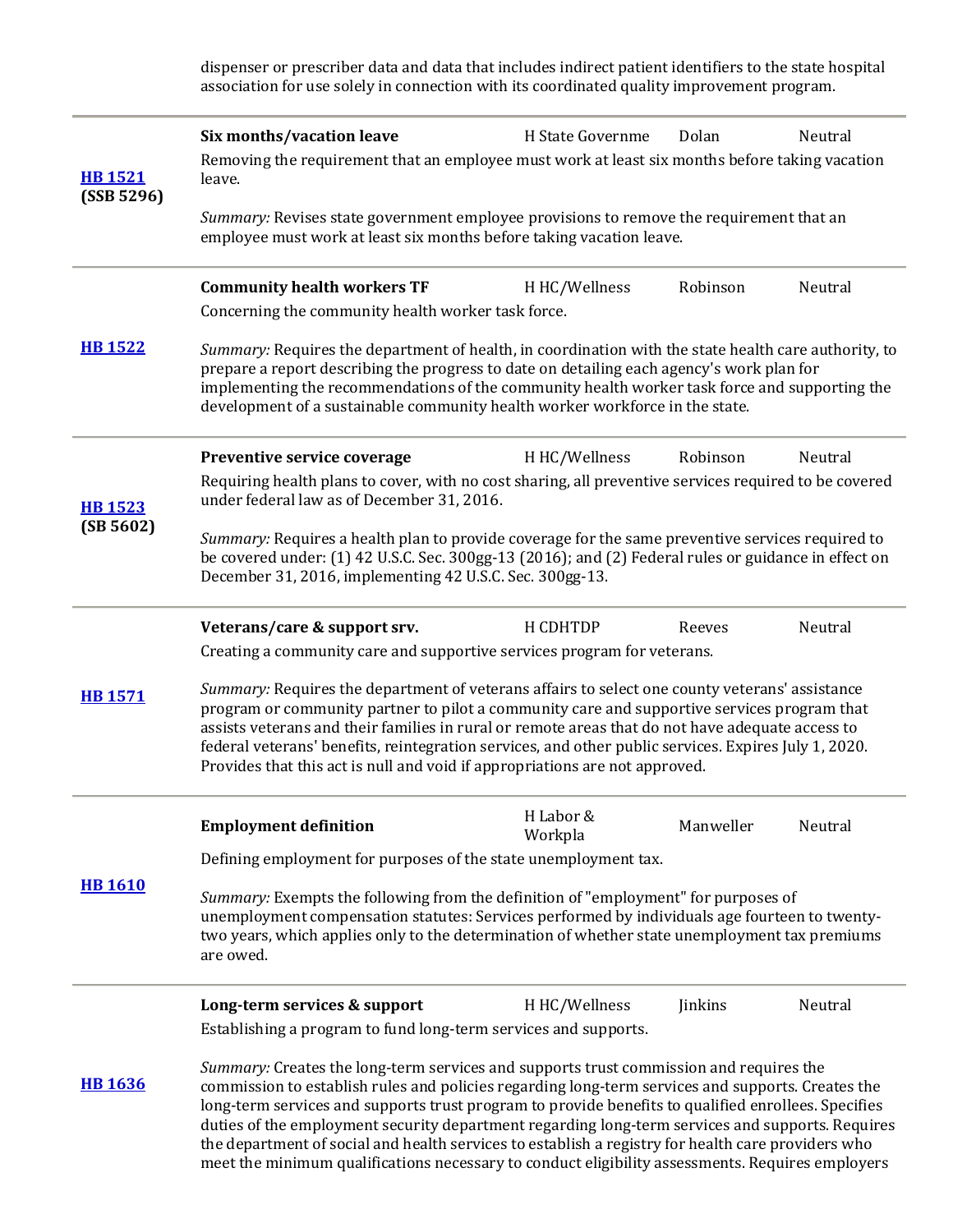|                             | to deduct from an employee's salary the equivalent of 0.49 percent of the employee's total<br>compensation which will be submitted to the employment security department. Creates the long-<br>term services and supports trust account.                                                                                                                                                                                                                                                                                                                                                                                                          |               |           |         |  |
|-----------------------------|---------------------------------------------------------------------------------------------------------------------------------------------------------------------------------------------------------------------------------------------------------------------------------------------------------------------------------------------------------------------------------------------------------------------------------------------------------------------------------------------------------------------------------------------------------------------------------------------------------------------------------------------------|---------------|-----------|---------|--|
|                             | <b>Medicaid reimbursement/PCPs</b>                                                                                                                                                                                                                                                                                                                                                                                                                                                                                                                                                                                                                | H Approps     | Pettigrew | Neutral |  |
|                             | Concerning the reimbursement rate primary care providers receive to participate in medicaid.                                                                                                                                                                                                                                                                                                                                                                                                                                                                                                                                                      |               |           |         |  |
| <b>HB 1637</b><br>(SB 5471) | Summary: Requires a medicaid payment for primary care services furnished by a nurse practitioner,<br>a physician with a primary specialty designation of family medicine, general internal medicine, or<br>pediatric medicine or provided by subspecialists within these primary specialties, on a fee-for-<br>service basis as well as through managed health care systems, to be at a rate not less than one<br>hundred percent of the payment rate that applies to those services and providers under medicare.                                                                                                                                |               |           |         |  |
|                             | Daily living assistance                                                                                                                                                                                                                                                                                                                                                                                                                                                                                                                                                                                                                           | H HC/Wellness | Cody      | Neutral |  |
| <b>HB1671</b>               | Concerning assistance with activities of daily living.                                                                                                                                                                                                                                                                                                                                                                                                                                                                                                                                                                                            |               |           |         |  |
| (SB 5510)                   | Summary: Expands the definition of "activities of daily living," for purposes of assisted living<br>facilities requirements, to include self-care activities related to personal care.                                                                                                                                                                                                                                                                                                                                                                                                                                                            |               |           |         |  |
|                             | <b>LPN</b> clinical experience                                                                                                                                                                                                                                                                                                                                                                                                                                                                                                                                                                                                                    | H HC/Wellness | Cody      | Neutral |  |
| <b>HB1721</b><br>(SB 5516)  | Concerning obtaining required clinical experience for licensed practical nurses who complete a<br>nontraditional registered nurse program.                                                                                                                                                                                                                                                                                                                                                                                                                                                                                                        |               |           |         |  |
|                             | Summary: Repeals RCW 18.79.380 regarding the completion of the nontraditional registered nurse<br>program by a licensed practical nurse and the requirement to obtain clinical experience.                                                                                                                                                                                                                                                                                                                                                                                                                                                        |               |           |         |  |
|                             | <b>Health provider changes</b>                                                                                                                                                                                                                                                                                                                                                                                                                                                                                                                                                                                                                    | H Judiciary   | Jinkins   | Neutral |  |
|                             | Concerning notice of material changes to the operations or governance structure of a health care<br>provider or provider organization.                                                                                                                                                                                                                                                                                                                                                                                                                                                                                                            |               |           |         |  |
| <b>HB1811</b>               | Summary: Requires each party to a transaction that results in a material change to the operations or<br>governance structure of a provider or provider organization to submit written notice to the<br>attorney general of the material change. Requires a provider or provider organization that conducts<br>business in this state, and files a premerger notification with the federal trade commission or the<br>United States department of justice, to provide written notification to the attorney general of the<br>filing and, upon request of the attorney general, provide a copy of the merger, acquisition, or other<br>information. |               |           |         |  |
|                             | Individual provider overtime                                                                                                                                                                                                                                                                                                                                                                                                                                                                                                                                                                                                                      | H HC/Wellness | Riccelli  | Neutral |  |
|                             | Concerning overtime compensation for individual providers of home care services.                                                                                                                                                                                                                                                                                                                                                                                                                                                                                                                                                                  |               |           |         |  |
| <b>HB 1836</b>              | Summary: Increases the number of hours that the department of social and health services may pay<br>to a single individual provider. Exempts an individual provider, caring for his or her adult disabled<br>child, from the hours per workweek limits.                                                                                                                                                                                                                                                                                                                                                                                           |               |           |         |  |
|                             | <b>Skilled nursing transition</b>                                                                                                                                                                                                                                                                                                                                                                                                                                                                                                                                                                                                                 | H HC/Wellness | Cody      | Neutral |  |
|                             | Concerning the transition of medicaid enrollees to skilled nursing facility care.                                                                                                                                                                                                                                                                                                                                                                                                                                                                                                                                                                 |               |           |         |  |
| <b>HB 1854</b>              | Summary: Requires the state health care authority to: (1) Actively monitor and enforce contractors'<br>responsibility to coordinate the timely and appropriate transition of enrollees to skilled nursing<br>facility care when it is determined to be more appropriate than acute hospital care; and (2) Conduct<br>a survey of skilled nursing facilities to identify barriers in the facilities accepting and admitting<br>enrollees from acute care hospitals in a timely and appropriate manner.                                                                                                                                             |               |           |         |  |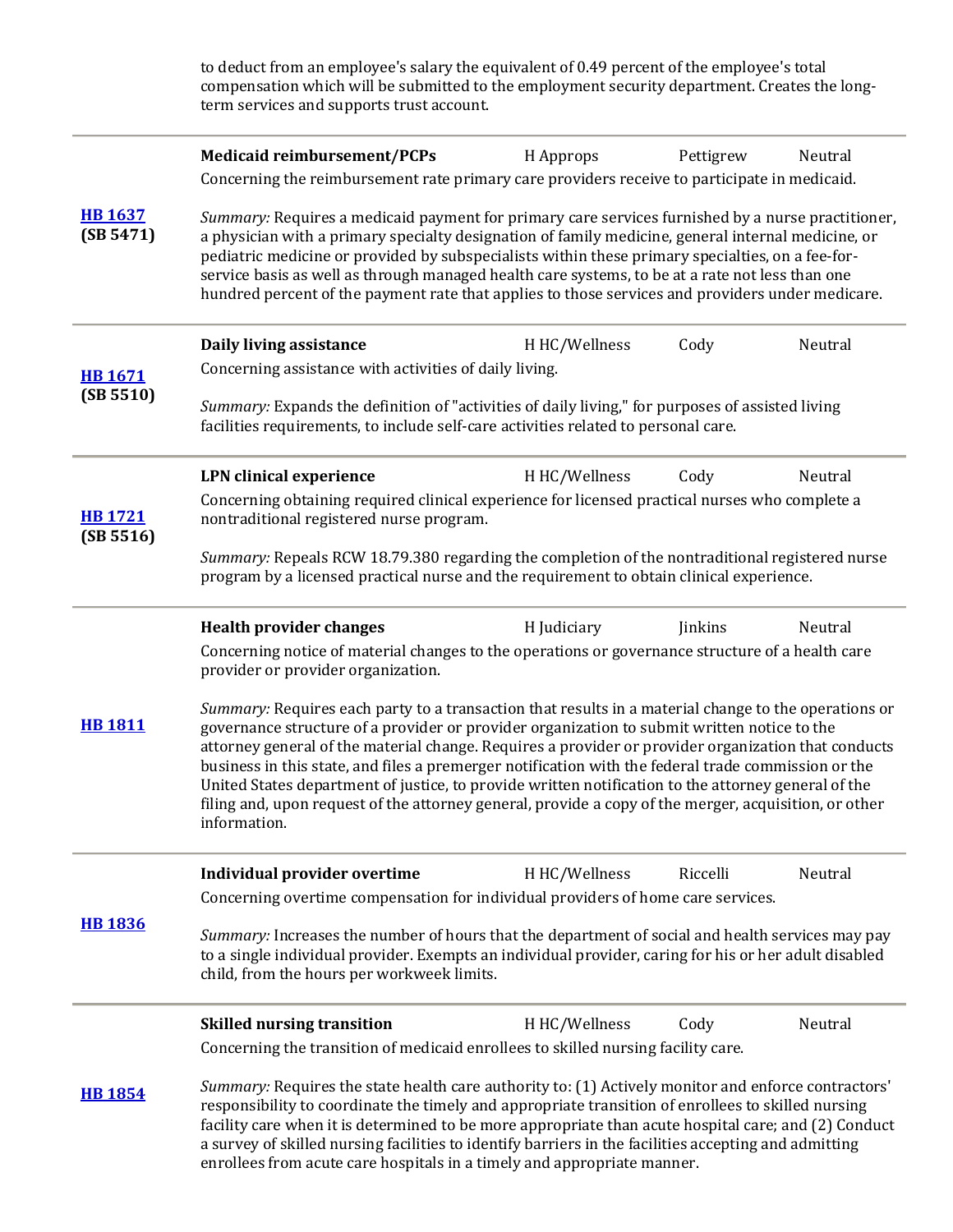| <b>HB 2042</b>               | <b>Governor emergency powers</b><br>Restoring certain gubernatorial powers to waive statutory obligations or limitations in order to<br>preserve and maintain life, health, property, or the public peace during a state of emergency.<br>Summary:                                                                                                                                                                                                                                                                                                                                                                                                                            | H State Govt, Ele    | Walsh    | Neutral |  |
|------------------------------|-------------------------------------------------------------------------------------------------------------------------------------------------------------------------------------------------------------------------------------------------------------------------------------------------------------------------------------------------------------------------------------------------------------------------------------------------------------------------------------------------------------------------------------------------------------------------------------------------------------------------------------------------------------------------------|----------------------|----------|---------|--|
| <b>HB 2065</b>               | Minimum wage regionalization<br>Requiring the regionalization of the minimum wage.<br>Summary:                                                                                                                                                                                                                                                                                                                                                                                                                                                                                                                                                                                | H Labor &<br>Workpla | Condotta | Neutral |  |
| <b>SB 5032</b><br>(HB 1116)  | Family & med leave insurance<br>S Com/Labor/Spor<br>Keiser<br>Neutral<br>Implementing family and medical leave insurance.<br>Summary: Allows workers to: (1) Care for family members with a serious health condition or to<br>recover from their own serious health condition; and (2) Deal with exigencies arising out of the<br>military service of a family member. Requires the employment security department to: (1) Establish<br>and administer a family and medical leave insurance program; and (2) Pay family and medical leave<br>insurance benefits. Changes the name of the family leave insurance account to the family and<br>medical leave insurance account. |                      |          |         |  |
| <b>SSB 5035</b>              | <b>Investigational med. product</b><br>Pedersen<br>Neutral<br>S 2nd Reading<br>Concerning patients' access to investigational medical products.<br>Summary: Authorizes an eligible patient and his or her treating physician to request that a<br>manufacturer make an investigational product available for treatment of the patient.                                                                                                                                                                                                                                                                                                                                        |                      |          |         |  |
| <b>SB 5124</b><br>(SHB 1043) | <b>Personal health information</b><br>S Health Care<br>Rivers<br>Neutral<br>Addressing nonpublic personal health information.<br>Summary: Prohibits the insurance commissioner from disclosing nonpublic personal health<br>information except in the furtherance of regulatory or legal action brought as a part of the insurance<br>commissioner's official duties.                                                                                                                                                                                                                                                                                                         |                      |          |         |  |
| <b>SB 5149</b>               | S Com/Labor/Spor<br>Neutral<br>Paid family leave<br>Fain<br>Addressing paid family leave.<br>Summary: Provides family leave benefits to certain employees and those employees continue to be<br>eligible for the benefits during employment with a covered employer. Requires the employment<br>security department to administer family leave provisions.                                                                                                                                                                                                                                                                                                                    |                      |          |         |  |
| <b>SB 5152</b><br>(HB 1491)  | <b>Pediatric transitional care</b><br>Concerning pediatric transitional care centers.<br>Summary: Creates a pediatric transitional care center license and requires a center, in order to be<br>licensed, to demonstrate that it is capable of providing services for children who: (1) Are no more<br>than two years of age; (2) Have been exposed to alcohol or other drugs before birth; (3) Require<br>twenty-four hour continuous residential care and skilled nursing services as a result of prenatal<br>substance exposure; and (4) Are referred to the center by the department of social and health<br>services and regional hospitals.                             | S Health Care        | Fain     | Neutral |  |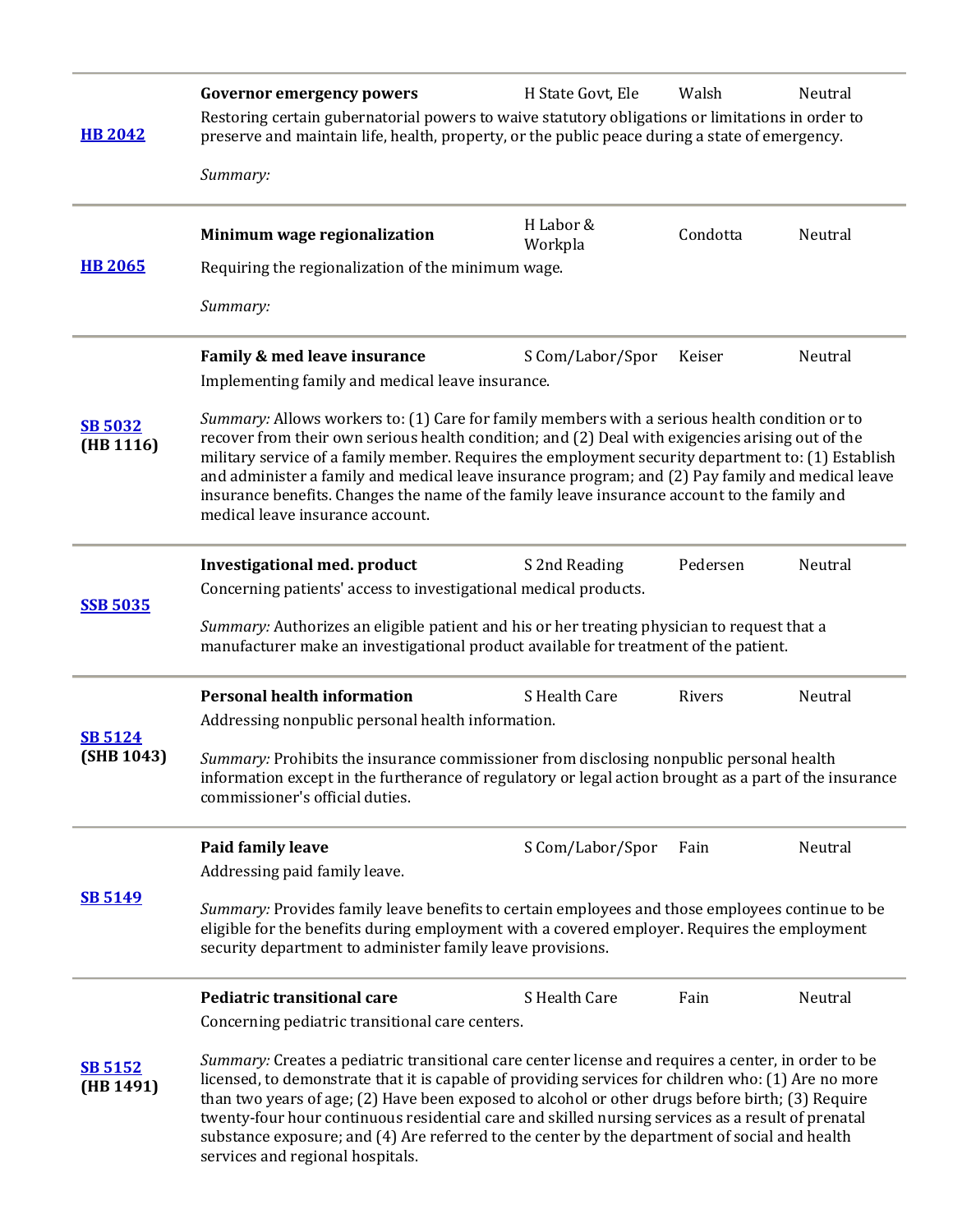| <b>SB 5163</b>               | <b>Federal ACA changes/budget</b><br>Addressing unknown changes to the federal affordable care act and the four-year balanced budget<br>requirement.                                                                                                                                      | S Ways & Means   | Keiser        | Neutral |  |
|------------------------------|-------------------------------------------------------------------------------------------------------------------------------------------------------------------------------------------------------------------------------------------------------------------------------------------|------------------|---------------|---------|--|
|                              | Summary: Provides an exemption from the four-year outlook requirements for the medicaid budget<br>until the time that detailed budgetary and programmatic impacts are made in federal law.                                                                                                |                  |               |         |  |
|                              | <b>Advisory committee on aging</b><br>Establishing the legislative advisory committee on aging.                                                                                                                                                                                           | S Rules 2        | <b>Bailey</b> | Support |  |
| <b>SSB 5180</b>              | Summary: Creates the legislative advisory committee on aging to review issues of importance to the<br>state's aging community which may include housing, long-term care, health and wellness,<br>transportation, and finances.                                                            |                  |               |         |  |
|                              | Physical therapy compact                                                                                                                                                                                                                                                                  | S Health Care    | Frockt        | Neutral |  |
| <b>SB 5191</b><br>(HB 1278)  | Enacting the physical therapy licensure compact.<br>Summary: Enacts the physical therapy licensure compact to facilitate interstate practice of physical<br>therapy with the goal of improving public access to physical therapy services.                                                |                  |               |         |  |
|                              | <b>Medical licensure compact</b>                                                                                                                                                                                                                                                          | S Health Care    | Fain          | Neutral |  |
| <b>SB 5221</b><br>(HB 1337)  | Creating the interstate medical licensure compact.<br>Summary: Creates the interstate medical licensure compact.                                                                                                                                                                          |                  |               |         |  |
|                              | <b>Shared leave/pregnancy</b>                                                                                                                                                                                                                                                             | S State Governme | <b>Braun</b>  | Neutral |  |
| <b>SB 5295</b><br>(SHB 1434) | Adding the use of shared leave for employees who are sick or temporarily disabled because of<br>pregnancy disability or for the purposes of parental leave to bond with the employee's newborn,<br>adoptive, or foster child.                                                             |                  |               |         |  |
|                              | Summary: Allows an agency head to permit an employee to receive leave, under the state leave<br>sharing program, if the employee: (1) Needs the time for parental leave; or (2) Is sick or temporarily<br>disabled because of pregnancy disability.                                       |                  |               |         |  |
|                              | Six months/vacation leave                                                                                                                                                                                                                                                                 | <b>S SGOVDPS</b> | <b>Braun</b>  | Neutral |  |
| <b>SSB 5296</b><br>(HB 1521) | Removing the requirement that an employee must work at least six months before taking vacation<br>leave.                                                                                                                                                                                  |                  |               |         |  |
|                              | Summary:                                                                                                                                                                                                                                                                                  |                  |               |         |  |
|                              | <b>Elder justice centers</b>                                                                                                                                                                                                                                                              | S Health Care    | Cleveland     | Neutral |  |
|                              | Concerning elder justice centers.                                                                                                                                                                                                                                                         |                  |               |         |  |
| <b>SB 5349</b>               | Summary: Requires the department of social and health services to coordinate the implementation<br>of an elder justice demonstration program which must include establishing an elder justice center<br>in Spokane county and expanding the elder justice center located in Clark county. |                  |               |         |  |
|                              | Telemedicine/injured workers                                                                                                                                                                                                                                                              | S Health Care    | Conway        | Neutral |  |
| <u>SB 5355</u>               | Expanding the use of telemedicine to improve access to care for injured workers.                                                                                                                                                                                                          |                  |               |         |  |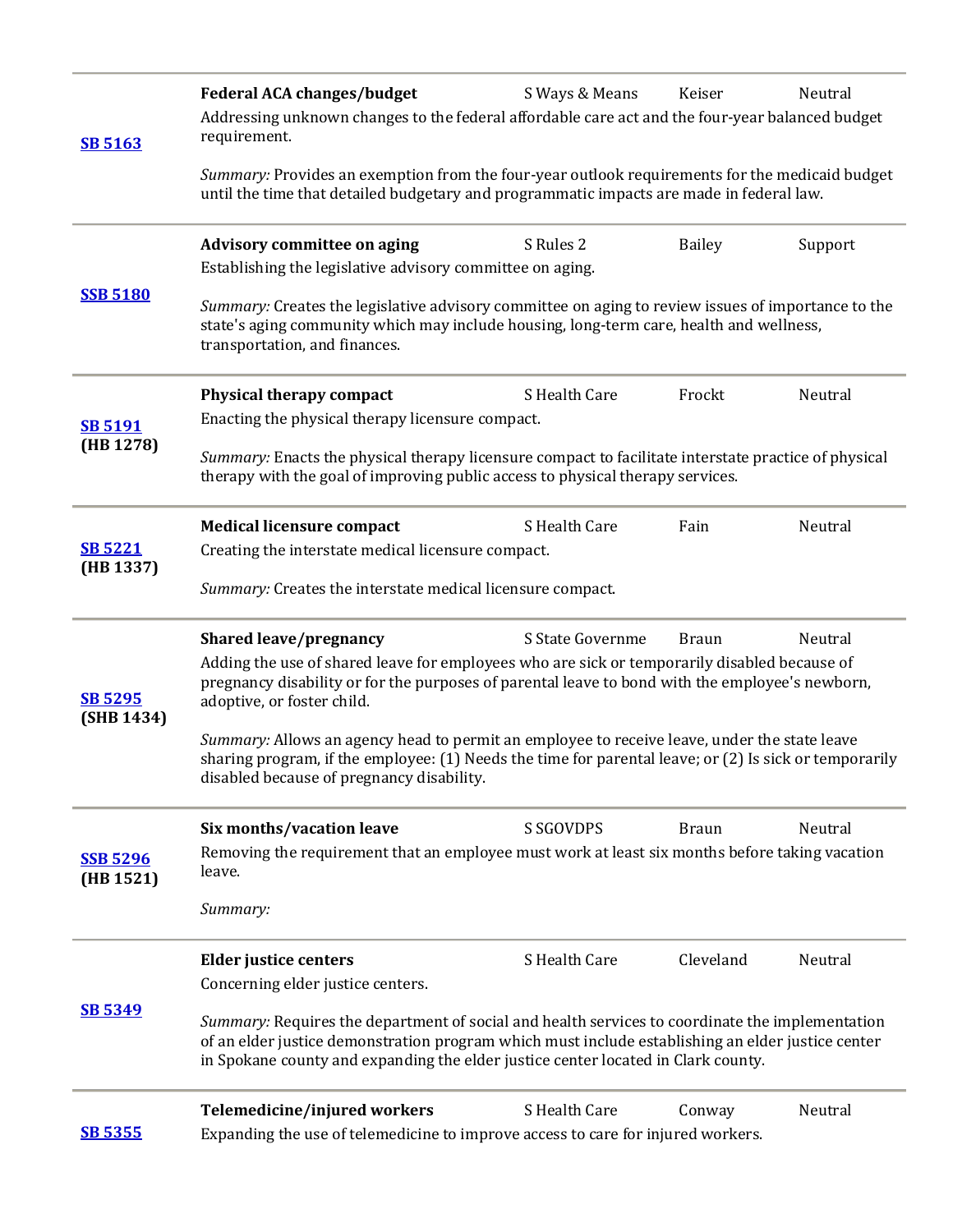|                             | <i>Summary:</i> Requires the director of the department of labor and industries to: (1) Develop access to<br>telemedicine and reimburse providers for services in a manner that is similar to the policies<br>developed for commercial health insurance plans and medicaid managed care plans; and (2)<br>Reimburse a provider for a health care service provided to a covered person through telemedicine<br>or store and forward technology for a health care service that is medically necessary.                                                 |               |        |         |  |
|-----------------------------|------------------------------------------------------------------------------------------------------------------------------------------------------------------------------------------------------------------------------------------------------------------------------------------------------------------------------------------------------------------------------------------------------------------------------------------------------------------------------------------------------------------------------------------------------|---------------|--------|---------|--|
|                             | <b>Medicaid waivers</b>                                                                                                                                                                                                                                                                                                                                                                                                                                                                                                                              | S Health Care | Becker | Neutral |  |
|                             | Limiting the authority to seek medicaid waivers.                                                                                                                                                                                                                                                                                                                                                                                                                                                                                                     |               |        |         |  |
| <b>SB 5368</b>              | Summary: Prohibits the state health care authority from pursuing federal waivers that obligate the<br>state to future spending, create entitlements, or expand the scope of government without legislative<br>authorization.                                                                                                                                                                                                                                                                                                                         |               |        |         |  |
|                             | <b>Background checks</b>                                                                                                                                                                                                                                                                                                                                                                                                                                                                                                                             | S Rules 2     | O'Ban  | Neutral |  |
|                             | Concerning the use of background checks for persons who work with children, persons with<br>developmental disabilities, and vulnerable adults.                                                                                                                                                                                                                                                                                                                                                                                                       |               |        |         |  |
| <b>SB 5399</b>              | Summary: Authorizes cities, towns, code cities, counties, and metropolitan park districts to require a<br>federal background investigation, a state criminal background investigation, and a criminal<br>background investigation conducted through a private organization of their employees, applicants<br>for employment, volunteers, vendors, and independent contractors who, in the course of their work<br>or volunteer activity, may have unsupervised access to children, persons with developmental<br>disabilities, or vulnerable adults. |               |        |         |  |
|                             | <b>DSHS/long-term care settings</b>                                                                                                                                                                                                                                                                                                                                                                                                                                                                                                                  | S Health Care | Becker | Neutral |  |
| <b>SB 5406</b>              | Addressing the department of social and health services responses to reports of abandonment,<br>abuse, financial exploitation, or neglect in certain long-term care settings.                                                                                                                                                                                                                                                                                                                                                                        |               |        |         |  |
| (HB 1354)                   | Summary: Requires the department of social and health services, in the case of a report of<br>abandonment, abuse, financial exploitation, or neglect in an adult family home or assisted living<br>facility, to designate the unit responsible for conducting inspections as the entity to initiate the first<br>response to a report on behalf of the department.                                                                                                                                                                                   |               |        |         |  |
|                             | Telemedicine payment parity                                                                                                                                                                                                                                                                                                                                                                                                                                                                                                                          | S Health Care | Becker | Neutral |  |
| <b>SB 5457</b>              | Expanding patient access to health services through telemedicine and store and forward technology<br>by requiring parity in payment for services.                                                                                                                                                                                                                                                                                                                                                                                                    |               |        |         |  |
|                             | Summary: Requires parity in payment for services to expand patient access to health services<br>through telemedicine and store and forward technology.                                                                                                                                                                                                                                                                                                                                                                                               |               |        |         |  |
|                             | <b>LPN</b> clinical experience                                                                                                                                                                                                                                                                                                                                                                                                                                                                                                                       | S Health Care | Rivers | Neutral |  |
| <b>SB 5516</b><br>(HB 1721) | Concerning obtaining required clinical experience for licensed practical nurses who complete a<br>nontraditional registered nurse program.                                                                                                                                                                                                                                                                                                                                                                                                           |               |        |         |  |
|                             | Summary: Repeals RCW 18.79.380 regarding the completion of the nontraditional registered nurse<br>program by a licensed practical nurse and the requirement to obtain clinical experience.                                                                                                                                                                                                                                                                                                                                                           |               |        |         |  |
|                             | <b>Health care declarations</b>                                                                                                                                                                                                                                                                                                                                                                                                                                                                                                                      | S Health Care | Keiser | Neutral |  |
|                             | Concerning the maintenance and disclosure of health care declarations.                                                                                                                                                                                                                                                                                                                                                                                                                                                                               |               |        |         |  |
| <b>SB 5574</b>              | Summary: Requires the department of health to contract with an entity, which may be a private<br>organization or another state that operates a similar registry, to coordinate and manage the<br>statewide health care declarations registry in compliance with certain standards.                                                                                                                                                                                                                                                                   |               |        |         |  |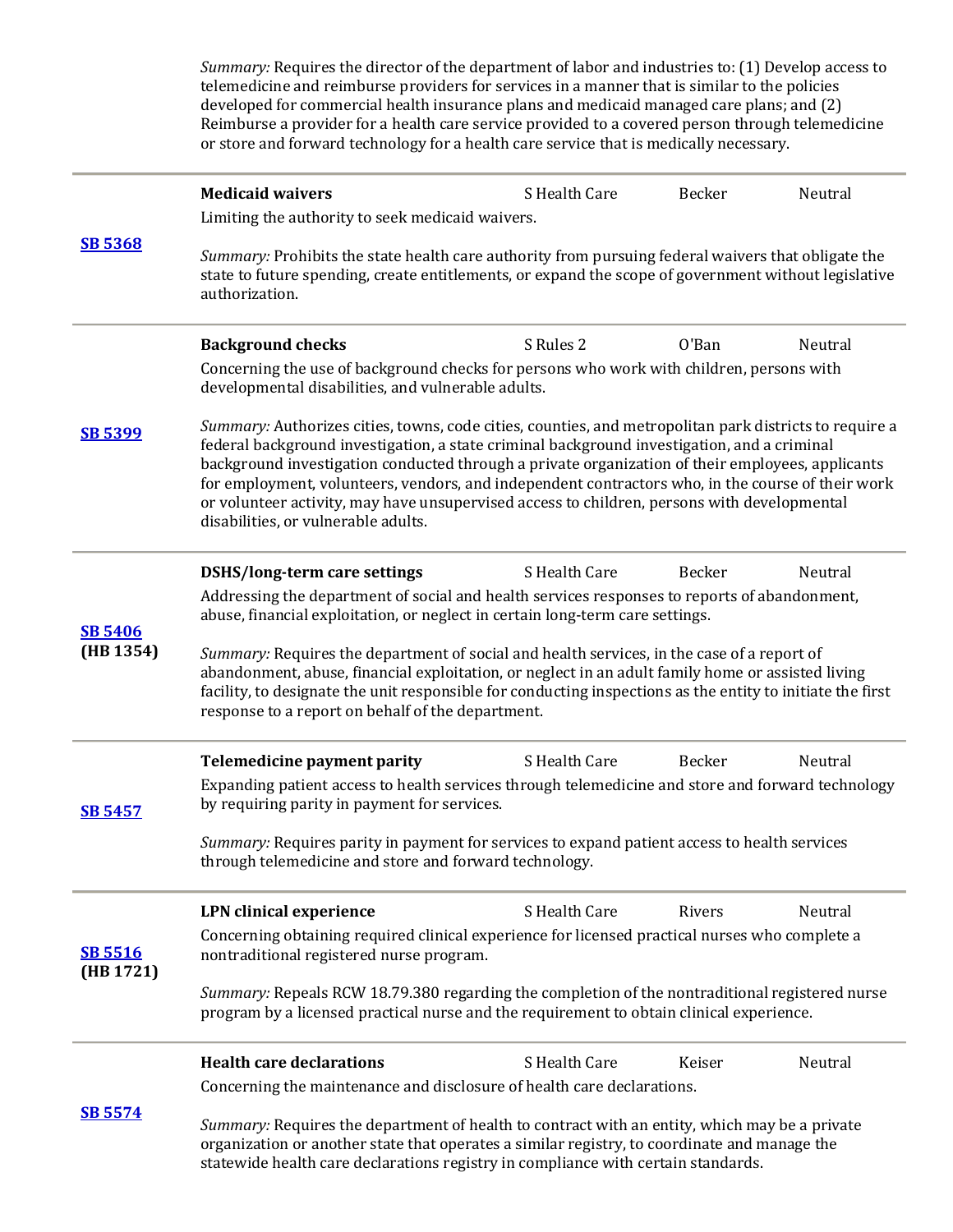|                | Incapacitated persons/rights                                                                                                                                                                                                                                                                                                                                                                                                                                                                                                                                                                                                                                                                                                                                                                 | S<br>HumSer/MenHlth | Conway   | Neutral |  |
|----------------|----------------------------------------------------------------------------------------------------------------------------------------------------------------------------------------------------------------------------------------------------------------------------------------------------------------------------------------------------------------------------------------------------------------------------------------------------------------------------------------------------------------------------------------------------------------------------------------------------------------------------------------------------------------------------------------------------------------------------------------------------------------------------------------------|---------------------|----------|---------|--|
|                | Concerning the rights and obligations associated with incapacitated persons and other vulnerable<br>adults.                                                                                                                                                                                                                                                                                                                                                                                                                                                                                                                                                                                                                                                                                  |                     |          |         |  |
| <b>SB 5577</b> | Summary: Prohibits a guardian or limited guardian from restricting an incapacitated person's or<br>other vulnerable adult's right to communicate, visit, interact, or otherwise associate with persons of<br>the incapacitated person's or vulnerable adult's choosing. Requires a guardian or limited guardian<br>of an incapacitated person to inform certain persons, within five days, after the incapacitated<br>person: (1) Makes a change in residence; (2) Has been admitted to a medical facility for emergency<br>or acute care; or (3) Dies. Requires the office of public guardianship, in partnership with the office<br>of the state long-term care ombuds, to develop and offer training targeted to the legal community<br>and persons working in long-term care facilities. |                     |          |         |  |
|                | Postsurgical care                                                                                                                                                                                                                                                                                                                                                                                                                                                                                                                                                                                                                                                                                                                                                                            | S Health Care       | Frockt   | Neutral |  |
| <b>SB 5593</b> | Concerning postsurgical care.<br>Summary: Authorizes an ambulatory surgical facility to offer postsurgical care services in a<br>postsurgical care center with the maximum length of stay for patients not to exceed seventy-two<br>hours. Requires the department of health to make or cause to be made a survey of a postsurgical<br>care center where an ambulatory surgical facility provides postsurgical care services in<br>coordination with a survey conducted of the ambulatory surgical facility.                                                                                                                                                                                                                                                                                 |                     |          |         |  |
|                | Long-term care/unused funds                                                                                                                                                                                                                                                                                                                                                                                                                                                                                                                                                                                                                                                                                                                                                                  | S Ways & Means      | Rivers   | Neutral |  |
| <b>SB 5599</b> | Requiring unused state funds for the health care benefits of long-term care workers to be returned<br>to the state.                                                                                                                                                                                                                                                                                                                                                                                                                                                                                                                                                                                                                                                                          |                     |          |         |  |
|                | Summary: Requires unused state funds for the health care benefits of long-term care workers to be<br>returned to the state.                                                                                                                                                                                                                                                                                                                                                                                                                                                                                                                                                                                                                                                                  |                     |          |         |  |
|                | Preventive service coverage                                                                                                                                                                                                                                                                                                                                                                                                                                                                                                                                                                                                                                                                                                                                                                  | S Health Care       | Keiser   | Neutral |  |
| <b>SB 5602</b> | Requiring health plans to cover, with no cost sharing, all preventive services required to be covered<br>under federal law as of December 31, 2016.                                                                                                                                                                                                                                                                                                                                                                                                                                                                                                                                                                                                                                          |                     |          |         |  |
| (HB 1523)      | Summary: Requires a health plan to provide coverage for the same preventive services required to<br>be covered under: (1) 42 U.S.C. Sec. 300gg-13 (2016); and (2) Federal rules or guidance in effect on<br>December 31, 2016, implementing 42 U.S.C. Sec. 300gg-13.                                                                                                                                                                                                                                                                                                                                                                                                                                                                                                                         |                     |          |         |  |
|                | Step therapy/stage 4 cancer                                                                                                                                                                                                                                                                                                                                                                                                                                                                                                                                                                                                                                                                                                                                                                  | S Health Care       | Miloscia | Neutral |  |
| <b>SB 5626</b> | Prohibiting the use of step therapy in treatments for stage four advanced, metastatic cancer.<br>Summary: Prohibits a health benefit plan from using step therapy in treatments for stage four<br>advanced, metastatic cancer.                                                                                                                                                                                                                                                                                                                                                                                                                                                                                                                                                               |                     |          |         |  |
|                | <b>Telemedicine licensure</b>                                                                                                                                                                                                                                                                                                                                                                                                                                                                                                                                                                                                                                                                                                                                                                | S Health Care       | Becker   | Neutral |  |
|                | Concerning telemedicine licensure reciprocity.                                                                                                                                                                                                                                                                                                                                                                                                                                                                                                                                                                                                                                                                                                                                               |                     |          |         |  |
| <b>SB 5636</b> | Summary: Requires the department of health to convene a work group, in collaboration with the<br>boards and commissions, to explore solutions that allow telemedicine licensure reciprocity for<br>health professionals from our border states.                                                                                                                                                                                                                                                                                                                                                                                                                                                                                                                                              |                     |          |         |  |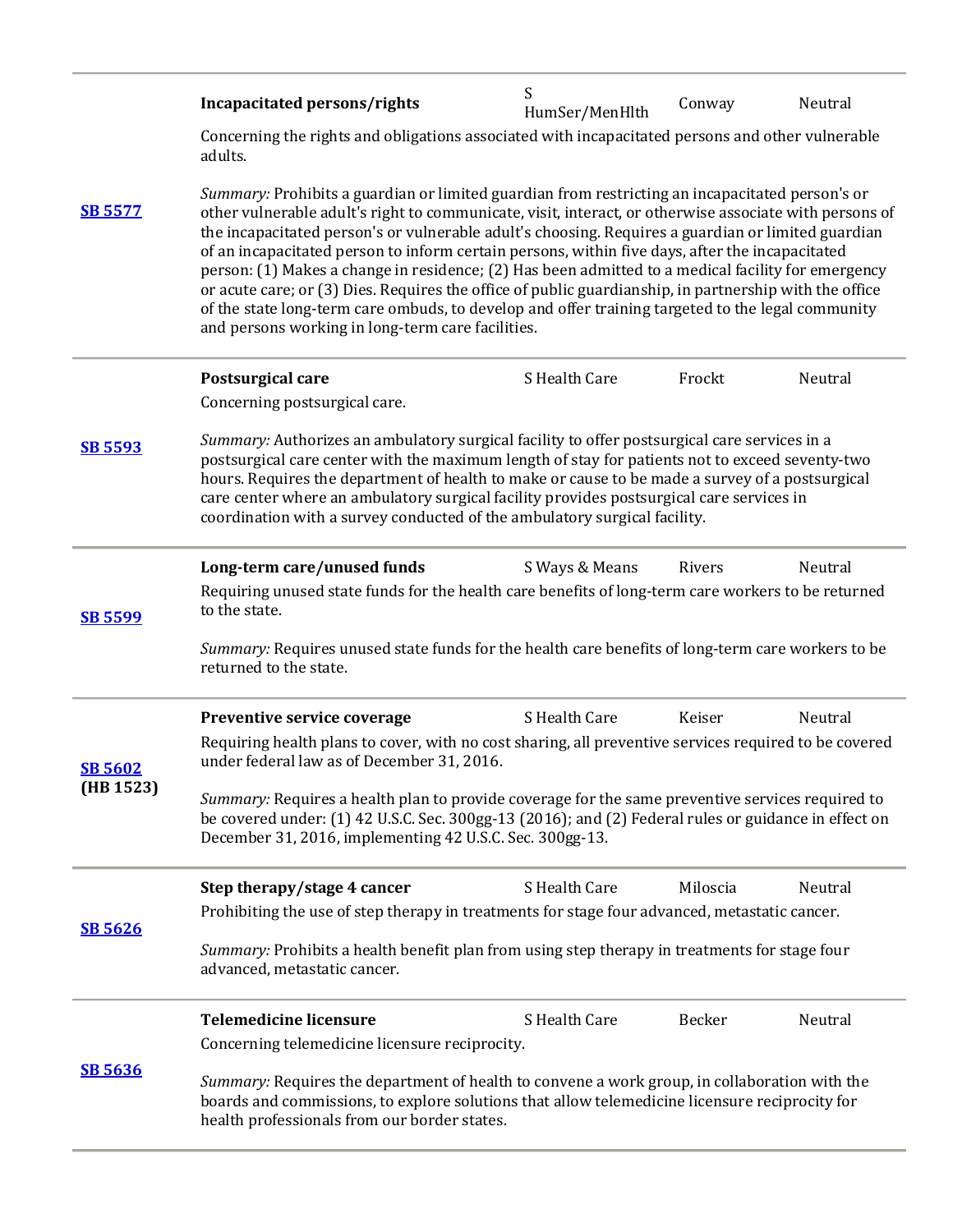| <b>SB 5638</b> | Cert of need/skilled nursing<br>Exempting certain skilled nursing facilities from certificate of need requirements for the addition of<br>beds for a limited period of time.                                                                                                                                                                                                                       | S Health Care        | Becker  | Neutral |  |
|----------------|----------------------------------------------------------------------------------------------------------------------------------------------------------------------------------------------------------------------------------------------------------------------------------------------------------------------------------------------------------------------------------------------------|----------------------|---------|---------|--|
|                | Summary: Prohibits the department of health from requiring a certificate of need for the addition of<br>beds to alleviate the number of patients in acute care hospitals awaiting transfer to a skilled nursing<br>facility. Exempts a nursing home from certificate of need requirements for a one-time addition of up<br>to thirty new skilled nursing care beds if certain conditions are met.  |                      |         |         |  |
|                | Long-term care/LGBTQ needs                                                                                                                                                                                                                                                                                                                                                                         | S Health Care        | Ranker  | Neutral |  |
|                | Requiring training for long-term care providers on the needs of the LGBTQ population.                                                                                                                                                                                                                                                                                                              |                      |         |         |  |
| <b>SB 5700</b> | Summary: Requires adult family home licensees, assisted living facility licensees, and nursing home<br>licensees to complete one hour of cultural competency training on issues relating to the LGBTQ<br>population. Requires continuing education training for long-term care workers to include at least<br>one hour of cultural competency training on issues relating to the LGBTQ population. |                      |         |         |  |
| <b>SB 5736</b> | <b>Nutrition programs</b>                                                                                                                                                                                                                                                                                                                                                                          | S Health Care        | Brown   | Neutral |  |
|                | Concerning the expansion of nutrition programs for older adults.                                                                                                                                                                                                                                                                                                                                   |                      |         |         |  |
|                | Summary: Requires the department of social and health services to develop a program to expand<br>nutrition services through the meals on wheels program.                                                                                                                                                                                                                                           |                      |         |         |  |
| <b>SB 5767</b> | <b>Health care provider notices</b>                                                                                                                                                                                                                                                                                                                                                                | S Health Care        | Wellman | Neutral |  |
|                | Concerning notice requirements of health care providers.                                                                                                                                                                                                                                                                                                                                           |                      |         |         |  |
|                | Summary:                                                                                                                                                                                                                                                                                                                                                                                           |                      |         |         |  |
| <b>SB 5779</b> | Behavioral health/prmry care                                                                                                                                                                                                                                                                                                                                                                       | S<br>HumSer/MenHlth/ | Brown   | Neutral |  |
|                | Concerning behavioral health integration in primary care.                                                                                                                                                                                                                                                                                                                                          |                      |         |         |  |
|                | Summary:                                                                                                                                                                                                                                                                                                                                                                                           |                      |         |         |  |

### **Low Priority Bills**

| <b>Bill Details</b> |                                                                                                                                                                                                                                                                                                                                                                                                                                                                                                                                        | <b>Status</b>       | <b>Sponsor</b> | <b>Position</b> |  |
|---------------------|----------------------------------------------------------------------------------------------------------------------------------------------------------------------------------------------------------------------------------------------------------------------------------------------------------------------------------------------------------------------------------------------------------------------------------------------------------------------------------------------------------------------------------------|---------------------|----------------|-----------------|--|
|                     | The right to work<br>Protecting the right to work.                                                                                                                                                                                                                                                                                                                                                                                                                                                                                     | H Labor &<br>Workpl | Shea           | Neutral         |  |
| <b>HB</b> 1006      | Summary: Prohibits a person, employer, or labor organization, as a condition of employment or<br>continuation of employment, from requiring a person to: (1) Refrain from voluntary membership<br>in a labor organization or from financially supporting a labor organization; (2) Become or remain a<br>member of a labor organization; or (3) Pay any dues, fees, or other charges to a labor organization<br>or any funds to a charity or other third-party organization in lieu of paying dues or fees to a labor<br>organization. |                     |                |                 |  |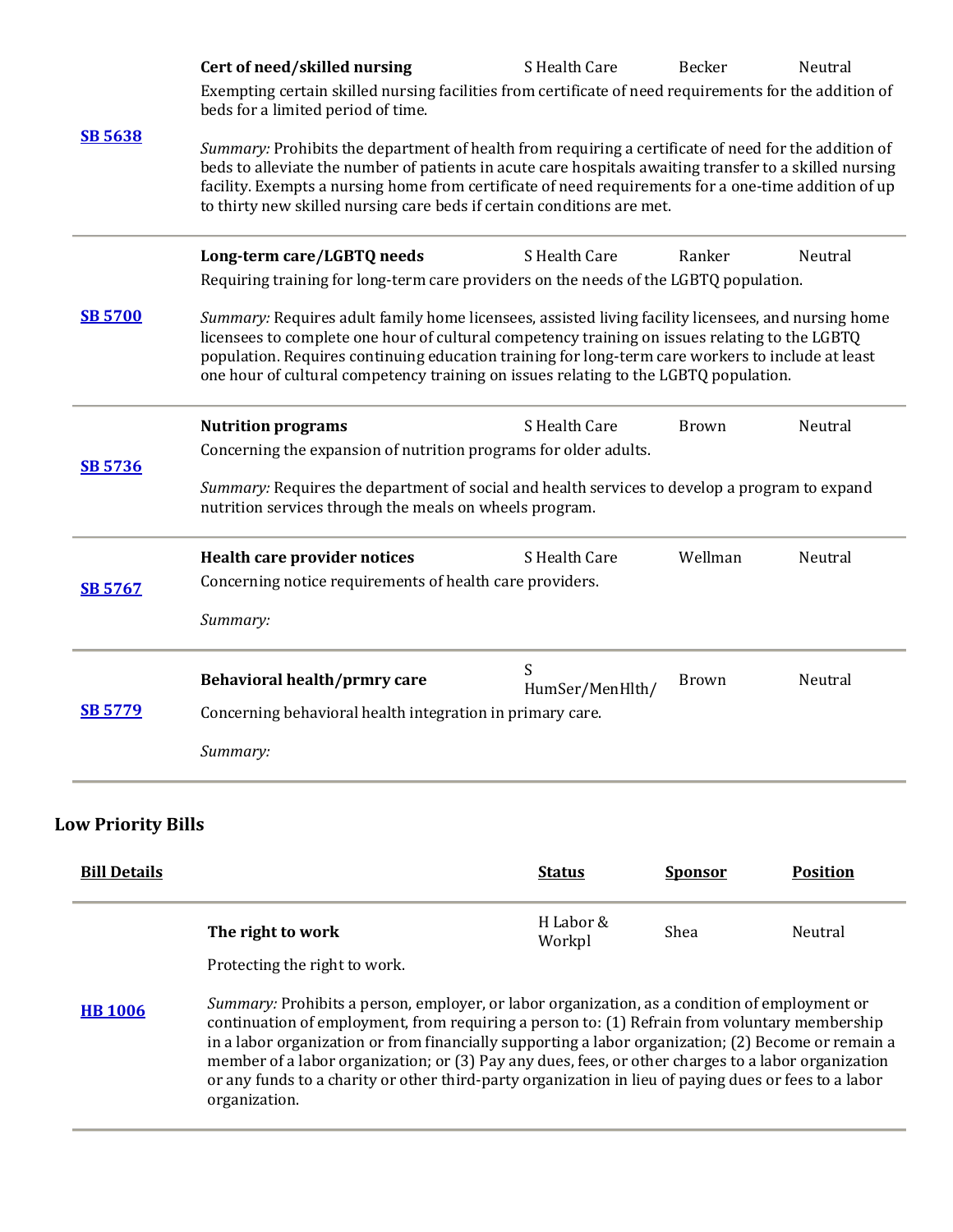| <b>HB 1007</b>               | <b>Religious objectors</b>                                                                                                                                                                                                                                                                                                                                                                                                                                                                                                                                                                                                                                                                                     | H Labor &<br>Workpl | Shea     | Neutral |  |
|------------------------------|----------------------------------------------------------------------------------------------------------------------------------------------------------------------------------------------------------------------------------------------------------------------------------------------------------------------------------------------------------------------------------------------------------------------------------------------------------------------------------------------------------------------------------------------------------------------------------------------------------------------------------------------------------------------------------------------------------------|---------------------|----------|---------|--|
|                              | Accommodating the civil rights of religious objectors to mandatory payments to labor<br>organizations.                                                                                                                                                                                                                                                                                                                                                                                                                                                                                                                                                                                                         |                     |          |         |  |
|                              | Summary: Accommodates the civil rights of religious objectors to mandatory payments to labor<br>organizations.                                                                                                                                                                                                                                                                                                                                                                                                                                                                                                                                                                                                 |                     |          |         |  |
| <b>HB 1026</b>               | WA health security trust                                                                                                                                                                                                                                                                                                                                                                                                                                                                                                                                                                                                                                                                                       | H<br>HC/Wellness    | Appleton | Neutral |  |
|                              | Requiring the submission of a waiver to the federal government to create the Washington health<br>security trust.                                                                                                                                                                                                                                                                                                                                                                                                                                                                                                                                                                                              |                     |          |         |  |
|                              | Summary: Creates the Washington health security trust to provide coverage for a set of health<br>services for all residents. Requires the joint select committee on health care oversight to contract<br>for an actuarial analysis of the funding needs of the Washington health security trust and<br>recommend a funding mechanism to the appropriate legislative standing committees and the<br>governor. Directs the legislature to enact legislation implementing the recommendations of the<br>joint select committee during the 2018 regular legislative session. Creates the reserve account, the<br>displaced worker training account, and the benefits account. Provides contingent effective dates. |                     |          |         |  |
|                              | <b>Retirement comm. disclosures</b>                                                                                                                                                                                                                                                                                                                                                                                                                                                                                                                                                                                                                                                                            | H Rules R           | Clibborn | Neutral |  |
| <b>SHB 1232</b>              | Concerning the timing and content of disclosures by continuing care retirement communities.                                                                                                                                                                                                                                                                                                                                                                                                                                                                                                                                                                                                                    |                     |          |         |  |
| (SB 5395)                    | Summary: Addresses continuing care retirement communities with regard to the timing and<br>content of disclosures.                                                                                                                                                                                                                                                                                                                                                                                                                                                                                                                                                                                             |                     |          |         |  |
| <b>HB 1240</b>               | JARRC/agency rule making                                                                                                                                                                                                                                                                                                                                                                                                                                                                                                                                                                                                                                                                                       | H State<br>Governme | Koster   | Neutral |  |
|                              | Revising the responsibilities of the joint administrative rules review committee to increase<br>legislative oversight of agency rule making.                                                                                                                                                                                                                                                                                                                                                                                                                                                                                                                                                                   |                     |          |         |  |
|                              | Summary: Modifies certain duties of the joint administrative rules review committee with regard to<br>approving a rule for adoption and introducing a bill to refer a suspended rule to the appropriate<br>legislative committees.                                                                                                                                                                                                                                                                                                                                                                                                                                                                             |                     |          |         |  |
| <b>HB1241</b>                | <b>Agency rule making</b>                                                                                                                                                                                                                                                                                                                                                                                                                                                                                                                                                                                                                                                                                      | H State<br>Governme | Koster   | Neutral |  |
|                              | Increasing legislative oversight of agency rule making.                                                                                                                                                                                                                                                                                                                                                                                                                                                                                                                                                                                                                                                        |                     |          |         |  |
|                              | Summary: Revises the administrative procedure act to: (1) Suspend certain agency rule making<br>until July 1, 2018; (2) Require agencies to immediately perform a review of existing agency rules;<br>and (3) Authorize the legislature to approve or disapprove a proposed or adopted agency rule.                                                                                                                                                                                                                                                                                                                                                                                                            |                     |          |         |  |
| <b>SHB 1434</b><br>(SB 5295) | Shared leave/pregnancy                                                                                                                                                                                                                                                                                                                                                                                                                                                                                                                                                                                                                                                                                         | H Approps           | Robinson | Neutral |  |
|                              | Adding the use of shared leave for employees who are sick or temporarily disabled because of<br>pregnancy disability or for the purposes of parental leave to bond with the employee's newborn,<br>adoptive, or foster child.                                                                                                                                                                                                                                                                                                                                                                                                                                                                                  |                     |          |         |  |
|                              | Summary:                                                                                                                                                                                                                                                                                                                                                                                                                                                                                                                                                                                                                                                                                                       |                     |          |         |  |
|                              | <b>Retirement comm. disclosures</b>                                                                                                                                                                                                                                                                                                                                                                                                                                                                                                                                                                                                                                                                            | S Health Care       | Rivers   | Neutral |  |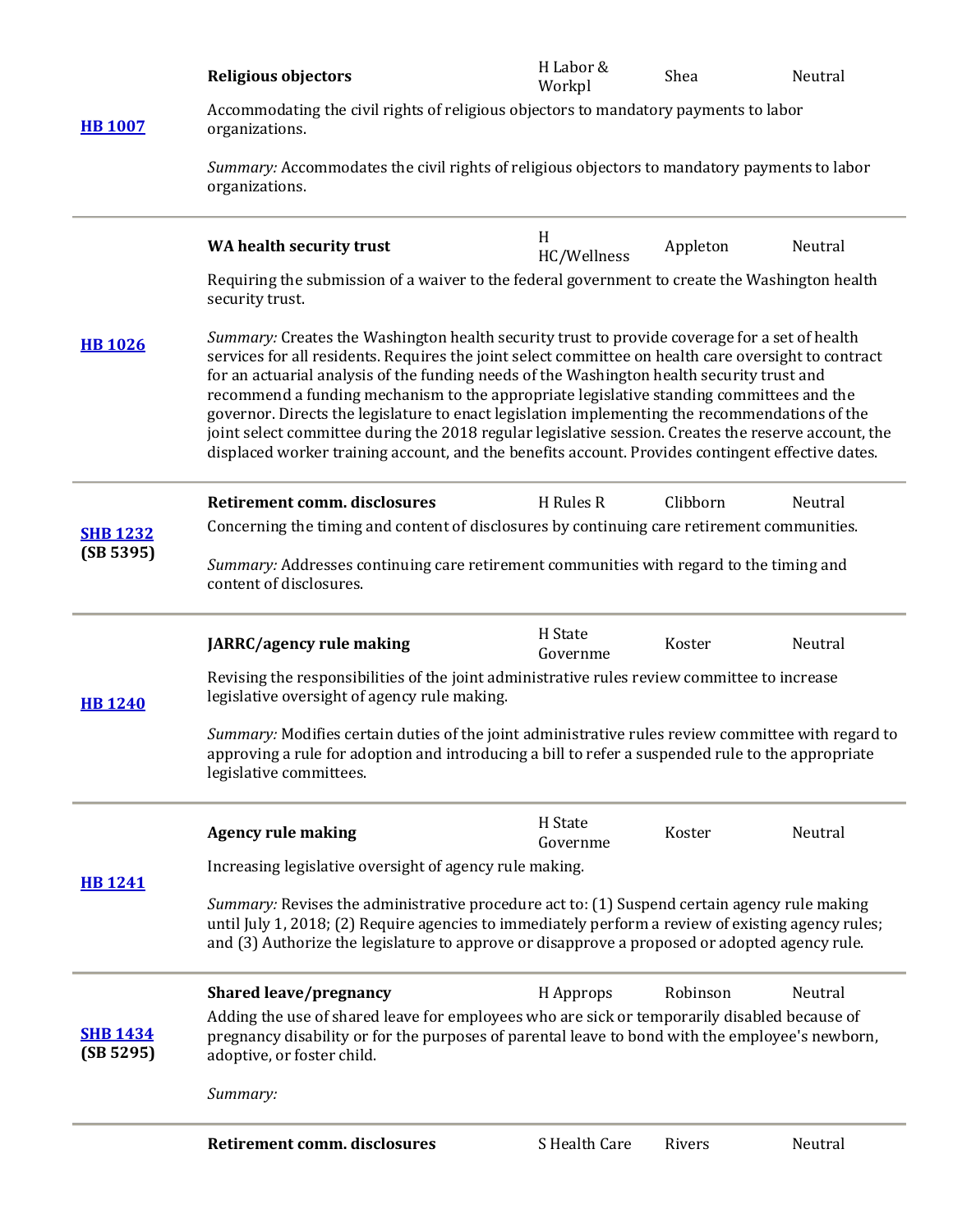

Concerning the timing and content of disclosures by continuing care retirement communities.

*Summary:* Addresses continuing care retirement communities with regard to the timing and content of disclosures.

#### **Monitoring Bills**

No bills.

#### **Other Bills**

No bills.